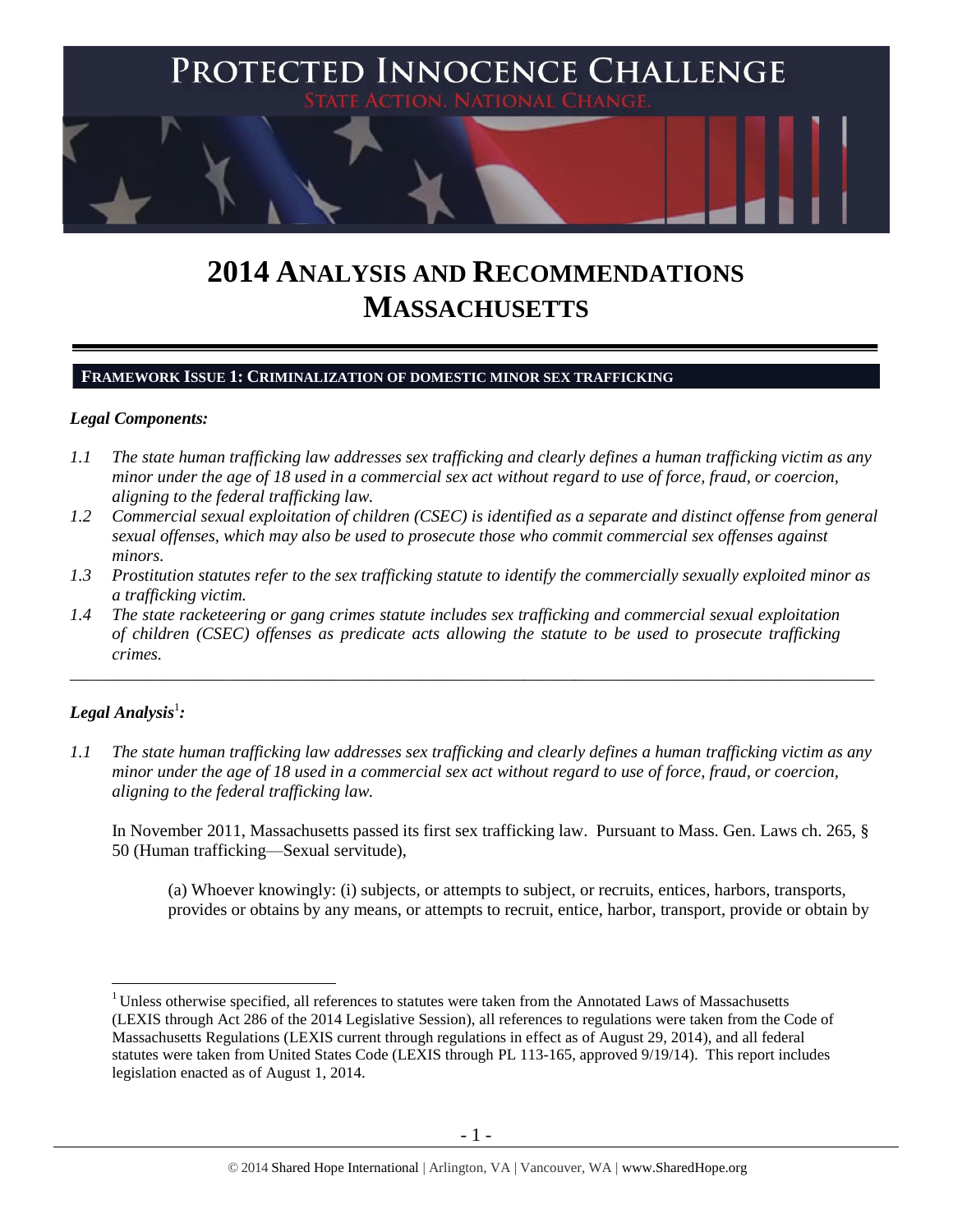any means, another person to engage in commercial sexual activity,  $2$  a sexually-explicit performance<sup>3</sup> or the production of unlawful pornography in violation of chapter 272, or causes a person to engage in commercial sexual activity, a sexually-explicit performance or the production of unlawful pornography in violation of said chapter 272; or (ii) benefits, financially or by receiving anything of value, as a result of a violation of clause (i), shall be guilty of the crime of trafficking of persons for sexual servitude and shall be punished by imprisonment in the state prison for not less than 5 years but not more than 20 years and by a fine of not more than \$25,000. Such sentence shall not be reduced to less than 5 years, or suspended, nor shall any person convicted under this section be eligible for probation, parole, work release or furlough or receive any deduction from his sentence for good conduct until he shall have served 5 years of such sentence. No prosecution commenced under this section shall be continued without a finding or placed on file.

(b) Whoever commits the crime of trafficking of persons for sexual servitude upon a person under 18 years of age shall be punished by imprisonment in the state prison for life or for any term of years, but not less than 5 years. No person convicted under this subsection shall be eligible for probation, parole, work release or furlough or receive any deduction from his sentence for good conduct until he shall have served 5 years of such sentence.

(c) A business entity that commits trafficking of persons for sexual servitude shall be punished by a fine of not more than \$1,000,000.

(d) A victim of subsection (a) may bring an action in tort in the superior court in any county wherein a violation of subsection (a) occurred, where the plaintiff resides or where the defendant resides or has a place of business. Any business entity that knowingly aids or is a joint venturer in trafficking of persons for sexual servitude shall be civilly liable for an offense under this section.

Additionally, if a person is convicted of second or subsequent violations, the person shall be punished by imprisonment from 10 years to life, and the offender is not eligible for parole in the first 10 years. Mass. Gen. Laws ch. 265, § 52(a) (Human trafficking—Subsequent violations of section 50 or 51).

Mass. Gen. Laws ch. 265, § 50 clearly addresses sex trafficking and does not require force, fraud or coercion for minors under 18.

Massachusetts's trafficking of persons for forced services law under Mass. Gen. Laws ch. 265, § 51 (Human trafficking—Forced services) may also apply since the definition of services includes "commercial sexual activity and sexually-explicit performances." Mass. Gen. Laws ch. 265, § 49 (Human trafficking—Definitions). Pursuant to Mass. Gen. Laws ch. 265, § 51 (Human trafficking—Forced services),

(a) Whoever knowingly: (i) subjects, or attempts to subject, another person to forced services, $4$  or recruits, entices, harbors, transports, provides or obtains by any means, or attempts to recruit, entice,

 $\overline{a}$ 

"Services", acts performed by a person under the supervision of or for the benefit of another including, but not limited to, commercial sexual activity and sexually-explicit performances.

<sup>&</sup>lt;sup>2</sup> "Commercial sexual activity" is defined as "any sexual act on account of which anything of value is given,

promised to or received by any person." Mass. Gen. Laws. Ch. 265, § 49.<br><sup>3</sup> "Sexually-explicit performance" is defined as "an unlawful live or public act or show intended to arouse or satisfy the sexual desires or appeal to the prurient interests of patrons."

<sup>4</sup> Pursuant to Mass Gen. Laws 265, § 49,

<sup>&</sup>quot;Forced services", services performed or provided by a person that are obtained or maintained by another person who: (i) causes or threatens to cause serious harm to any person; (ii) physically restrains or threatens to physically restrain another person; (iii) abuses or threatens to abuse the law or legal process; (iv) knowingly destroys, conceals, removes, confiscates or possesses any actual or purported passport or other immigration document, or any other actual or purported government identification document, of another person; (v) engages in extortion under section 25; or (vi) causes or threatens to cause financial harm to any person.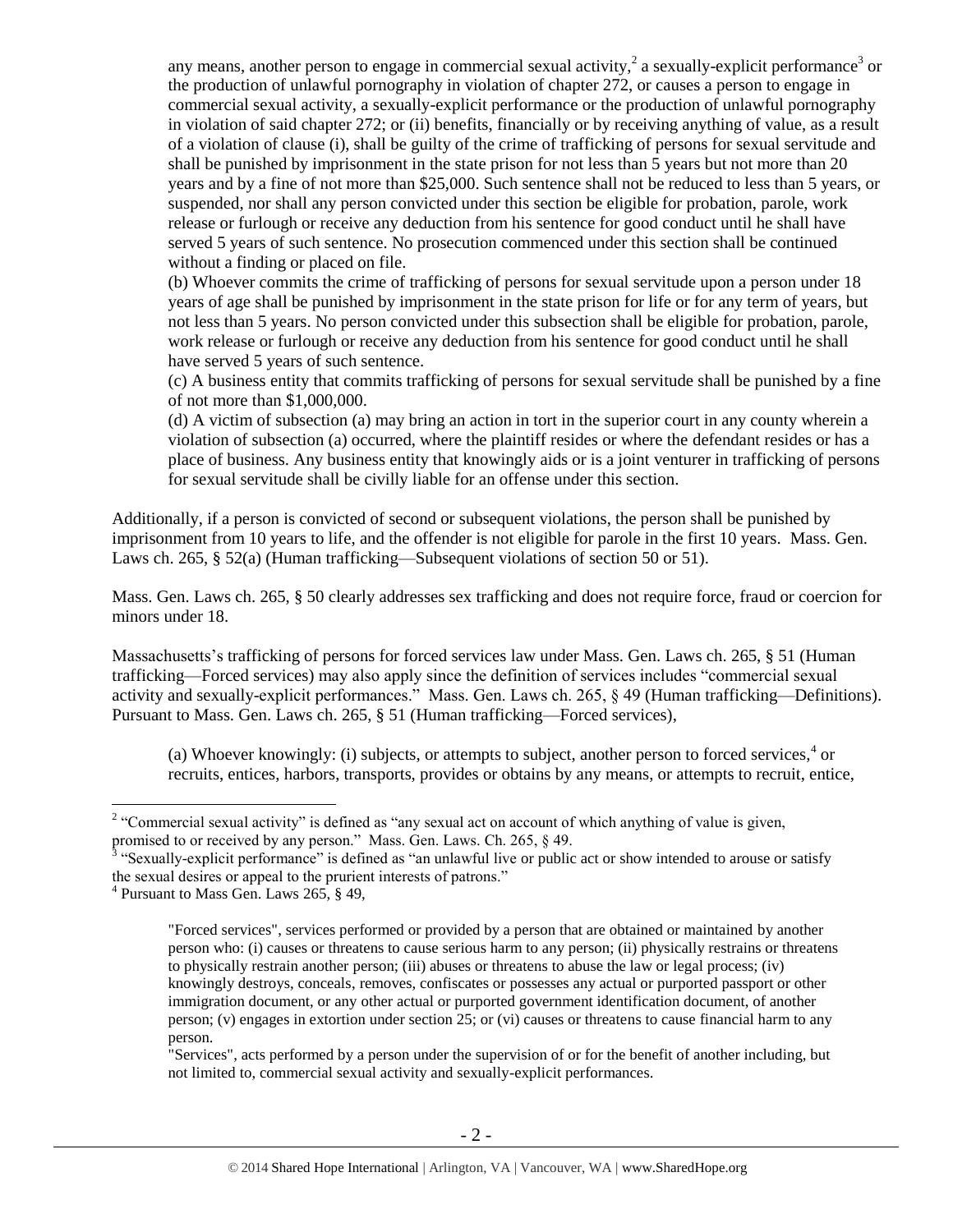harbor, transport, provide or obtain by any means, another person, intending or knowing that such person will be subjected to forced services; or (ii) benefits, financially or by receiving anything of value, as a result of a violation of clause (i), shall be guilty of trafficking of persons for forced services and shall be punished by imprisonment in the state prison for not less than 5 years but not more than 20 years and by a fine of not more than \$25,000. Such sentence shall not be reduced to less than 5 years, or suspended, nor shall any person convicted under this section be eligible for probation, parole, work release or furlough or receive any deduction from his sentence for good conduct until he shall have served 5 years of such sentence. No prosecution commenced under this section shall be continued without a finding or placed on file.

(b) Whoever commits the crime of trafficking of persons for forced services upon a person under 18 years of age shall be punished by imprisonment in the state prison for life or for any term of years, but not less than 5 years. No person convicted under this subsection shall be eligible for probation, parole, work release or furlough or receive any deduction from his sentence for good conduct until he shall have served 5 years of such sentence.

(c) A business entity that commits trafficking of persons for forced labor services shall be punished by a fine of not more than \$1,000,000.

(d) A victim of subsection (a) may bring an action in tort in the superior court in any county wherein a violation of subsection (a) occurred, where the plaintiff resides or where the defendant resides or has a place of business. Any business entity that knowingly aids or is a joint venturer in trafficking of person for forced labor or services shall be civilly liable for an offense under this section.

Additionally, if a person is convicted of a second or subsequent violations, the person shall be punished by imprisonment from 10 years to life, and the offender is not eligible for parole in the first 10 years. Mass. Gen. Laws ch. 265, § 52(a). (Human trafficking—Subsequent violations of section 50 or 51).

*1.2 Commercial sexual exploitation of children (CSEC) is identified as a separate and distinct offense from general sexual offenses, which may also be used to prosecute those who commit commercial sex offenses against minors.*

The following state laws create separate and specific crimes of commercial sexual exploitation of children:

1. Mass. Gen. Laws ch. 272, § 53A(c) (Engaging in sexual conduct for fee; payors and payees; penalties) states,

> Whoever pays, agrees to pay or offers to pay any person with the intent to engage in sexual conduct with a child under the age of 18, or whoever is paid, agrees to pay or agrees that a third person be paid in return for aiding a person who intends to engage in sexual conduct with a child under the age of 18, shall be punished by imprisonment in the state prison for not more than 10 years, or in the house of correction for not more than 2 and one-half years and by a fine of not less than \$3,000 and not more than \$10,000, or by both such imprisonment and fine, whether such sexual conduct occurs or not; provided, however, that a prosecution commenced under this section shall not be continued without a finding or placed on file.

2. Mass. Gen. Laws ch. 265, § 26C(b) (Enticement of children) makes it illegal for

 $\overline{a}$ 

<span id="page-2-0"></span>Any one [sic] who entices<sup>5</sup> a child under the age of 16, or someone he believes to be a child under the age of 16, to enter, exit or remain within any vehicle, dwelling, building, or other outdoor space with the intent that he or another person will violate section 13B [Indecent assault and battery on child under fourteen], 13B 1/2 [Indecent assault and battery on child under —aggravating factors], 13B 3/4

<sup>&</sup>lt;sup>5</sup> Mass. Gen. Laws ch. 265, § 26C(a) defines "entice" as "to lure, induce, persuade, tempt, incite, solicit, coax, or invite."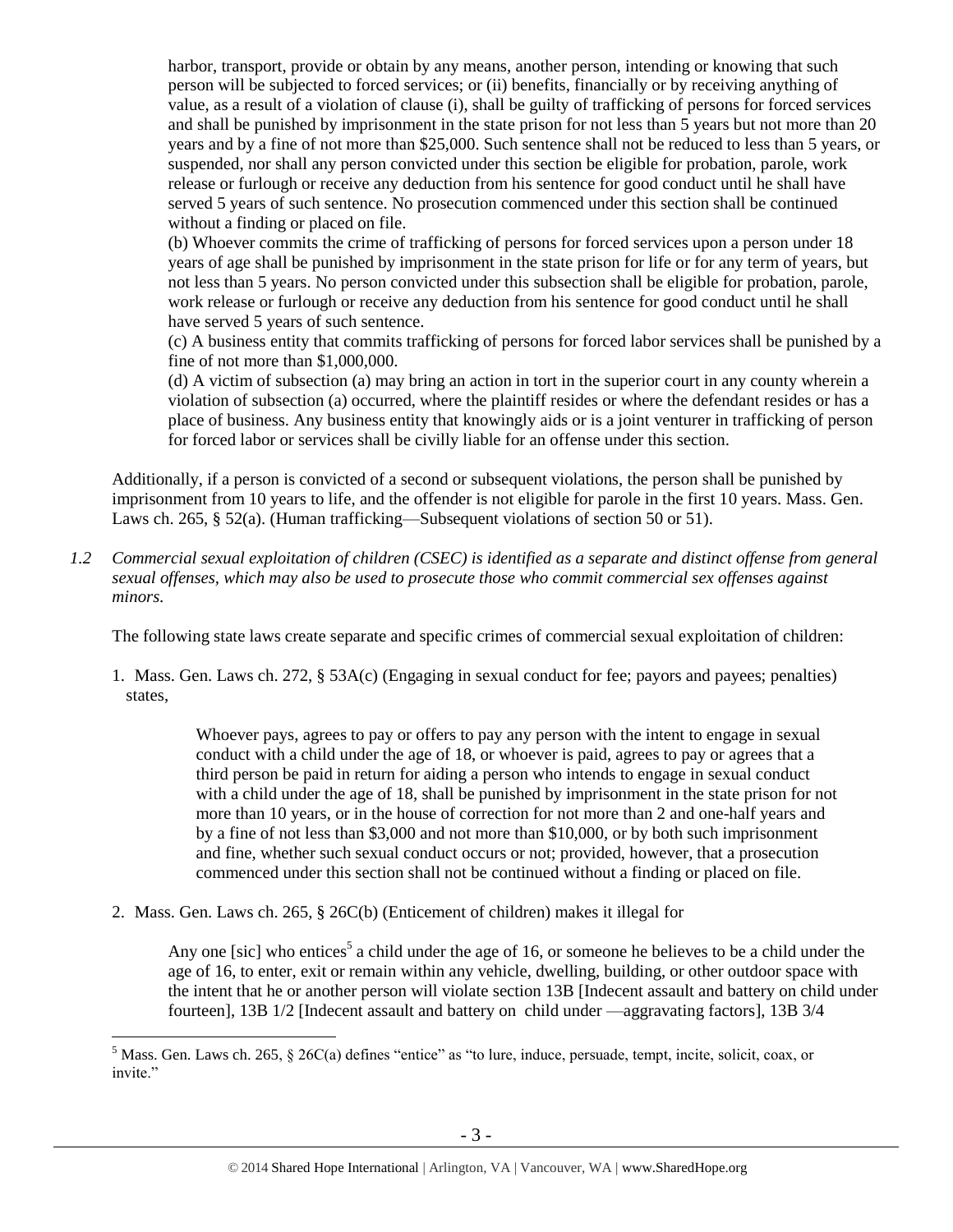[Indecent assault and battery on child under fourteen—previous youthful offender], . . . 23 [Rape and abuse of child ], 23A [Rape and abuse of a child—aggravating factors], 23B [Rape and abuse of child previous youthful offender], . . . of chapter 265, section 4A [Promoting child prostitution; mandatory sentence], . . . 28 [Matter harmful to minors—dissemination or possession with intent], . . . 29A [Child] pornography—enticement, solicitation, employment of children], 29B [child pornography dissemination], 29C [child pornography—purchase or possession], 35A [Obscene material/acts—acts with child under sixteen],  $\overline{53}$  [Common night walkers, disorderly persons and disturbers of the peace<sup>6</sup>] or 53A [Engaging in sexual conduct for a fee; payors and payees; penalties] of chapter 272, or any offense that has as an element the use or attempted use of force . . . .

A conviction under Mass. Gen. Laws ch. 265, § 26C(b) is punishable by imprisonment up to 5 years in the state prison<sup>7</sup> or imprisonment up to  $2\frac{1}{2}$  years in the house of correction, or by imprisonment and a fine up to  $$5,000$ .<sup>8</sup>

- 3. Mass. Gen. Laws ch. 272, § 2 (Abduction of persons for the purpose of prostitution or unlawful sexual intercourse) provides, "Whoever fraudulently and deceitfully entices or takes away a person from the house of his parent or guardian or elsewhere, for the purpose of prostitution or for the purpose of unlawful sexual intercourse, and whoever aids and assists in such abduction for such purpose, shall be punished by imprisonment in the state prison for not more than three years or in jail for not more than one year or by a fine of not more than one thousand dollars, or by both such fine and imprisonment in jail."
- 4. Mass. Gen. Laws ch. 272, § 4A (Promoting child prostitution; mandatory sentence) makes it a crime if a person "induces a minor to become a prostitute, or . . . knowingly aids and assists in such inducement." A conviction under Mass. Gen. Laws ch. 272, § 4A is punishable by imprisonment for 3–5 years in the state prison and a fine of  $$5,000$ . Mass. Gen. Laws ch. 272,  $§$  4A.

 $\overline{a}$  $<sup>6</sup>$  Mass. Gen. Laws ch. 272,  $§$  53 states,</sup>

> (a) Common night walkers, common street walkers, both male and female, persons who with offensive and disorderly acts or language accost or annoy persons of the opposite sex, lewd, wanton and lascivious persons in speech or behavior, keepers of noisy and disorderly houses, and persons guilty of indecent exposure shall be punished by imprisonment in a jail or house of correction for not more than 6 months, or by a fine of not more than \$200, or by both such fine and imprisonment. (b) Disorderly persons and disturbers of the peace, for the first offense, shall be punished by a fine of not more than \$150. On a second or subsequent offense, such person shall be punished by imprisonment in a jail or house of correction for not more than 6 months, or by a fine of not more than \$200, or by both such fine and imprisonment.

<sup>7</sup> Mass. Ann. Laws ch. 274, § 1 (Felony and Misdemeanor) states, "A crime punishable by death or imprisonment in the state prison is a felony. All other crimes are misdemeanors." In determining whether a crime is a felony or misdemeanor, "'[T]he issue is how the crime itself may *potentially* be punished, not how a particular defendant before a particular court may be punished.'"United States v. Sousa, 468 F.3d 42, 45 (1st Cir. 2006) (quoting Commonwealth v. Smith, 829 N.E.2d 1090, 1092 n.1 (Mass. 2005)). In other words, an offense is classified as a felony if the offense is punishable by imprisonment in a state prison and not whether the offender is actually sentenced to a term of imprisonment in state prison. Here and elsewhere in this report that a potential punishment of imprisonment in state prison is mentioned, the offense is classified as a felony.

 $8$  Mass. Gen. Laws ch. 279,  $\S 6$  (Sentence to jail or house of correction) states, "Whoever is convicted of a crime punishable wholly or in part by imprisonment in jail may be sentenced to such imprisonment in the house of correction or to confinement at hard labor either in the jail or house of correction; and if convicted of a crime punishable by imprisonment in the house of correction may be sentenced to such imprisonment in a jail." Mass. Gen. Laws ch. 126, § 8 (Houses of correction provided by county) explains that a house of correction is operated by the county. Here and elsewhere in this report that imprisonment in a jail or house of correction is mentioned, it appears that those two terms are used interchangeably.

<sup>9</sup>The statute also specifies that the sentence "shall not be reduced to less than three years, nor suspended, nor shall any person convicted under this section be eligible for probation, parole or furlough or receive any deduction from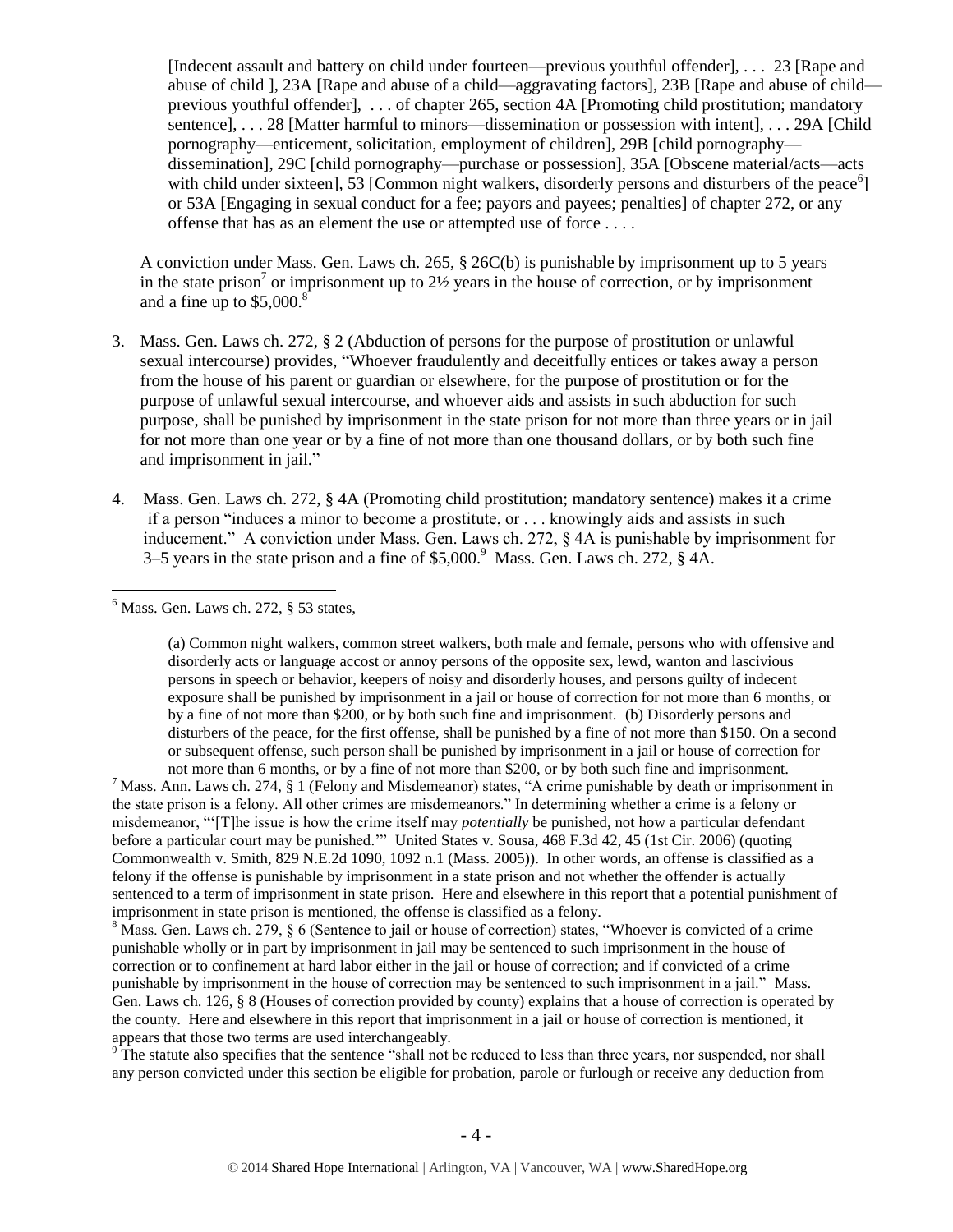- 5. Mass. Gen. Laws ch. 272, § 4B (Deriving support from child prostitution; mandatory sentence), makes it a crime if a person "lives or derives support or maintenance, in whole or in part, from the earnings or proceeds of prostitution committed by a minor, knowing the same to be earnings or proceeds of prostitution, or shares in such earnings, proceeds or monies." A conviction under Mass. Gen. Laws ch. 272,  $\S$  4B is punishable by imprisonment for at least 5 years in the state prison and a fine of  $\S$ 5,000.<sup>10</sup> Mass. Gen. Laws ch. 272, § 4B.
- 6. Mass. Gen. Laws ch. 272, § 29A (Child pornography—enticement, solicitation, employment of children) states,

(a) Whoever, either with knowledge that a person is a child under eighteen years of age or while in possession of such facts that he should have reason to know that such person is a child under eighteen years of age, and with lascivious intent, hires, coerces, solicits or entices, employs, procures, uses, causes, encourages, or knowingly permits such child to pose or be exhibited in a state of nudity, for the purpose of representation or reproduction in any visual material, shall be punished . . . . (b) Whoever, either with knowledge that a person is a child under eighteen years of age or while in possession of such facts that he should have reason to know that such person is a child under eighteen years of age, hires, coerces, solicits or entices, employs, procures, uses, causes, encourages, or knowingly permits such child to participate or engage in any act that depicts, describes, or represents sexual conduct for the purpose of representation or reproduction in any visual material, or to engage in any live performance involving sexual conduct, shall be punished . . . .

Convictions under Mass. Gen. Laws ch. 272, § 29A are punishable by imprisonment for 10–20 years, a fine of \$10,000–\$50,000, or both imprisonment and a fine.

7. Mass. Gen. Laws ch. 265, § 26D (Enticement of child under age 18 to engage in prostitution, human trafficking or commercial sexual activity) makes it unlawful for "[w] hoever, by electronic communication,<sup>11</sup> knowingly entices<sup>12</sup> a child under the age of 18 years, to engage in prostitution in violation of section 50 [Human trafficking—Sexual servitude] or section 53A [Engaging in sexual conduct for fee; payors and payees; penalties] of chapter 272, human trafficking in violation of section 50 [Human trafficking—Sexual servitude], 51 [Human trafficking—Forced service], 52 [Human trafficking—Subsequent violations of 50 or 51] or 53 [Human trafficking—organ trafficking] or commercial sexual activity as defined in section 49 [Definitions for Secs. 49 to 57].......

A conviction under Mass. Gen. Laws ch. 265, § 26D is punishable by" imprisonment in a house of correction for not more than 2 ½ years or in or in the state prison for not more than 5 years or by a fine of not less than \$2,500, or by both such fine and imprisonment.

Sexual offense laws that may apply in cases of commercial sexual exploitation of a child include the following:

 $\overline{a}$ 

<sup>12</sup> "Entice" is defined under Mass. Gen. Laws ch. 265,  $\S$  26D as "to lure, induce, persuade, tempt, incite, solicit, coax or invite."

his sentence for good conduct or otherwise until he shall have served three years of such sentence." Mass. Gen. Laws ch. 272, § 4A.

<sup>&</sup>lt;sup>10</sup> The statute also specifies that the sentence "shall not be reduced to less than five years, nor suspended, nor shall any person convicted under this section be eligible for probation, parole or furlough or receive any deduction from his sentence for good conduct or otherwise until he shall have served five years of such sentence." Mass. Gen. Laws ch. 272, § 4B.

<sup>&</sup>lt;sup>11</sup> "Electronic communication" is defined under Mass. Gen. Laws ch. 265, § 26D as including, but not limited to "any transfer of signs, signals, writing, images, sounds, data or intelligence of any nature transmitted in whole or in part by a wire, radio, electromagnetic, photo-electronic or 270 photo-optical system."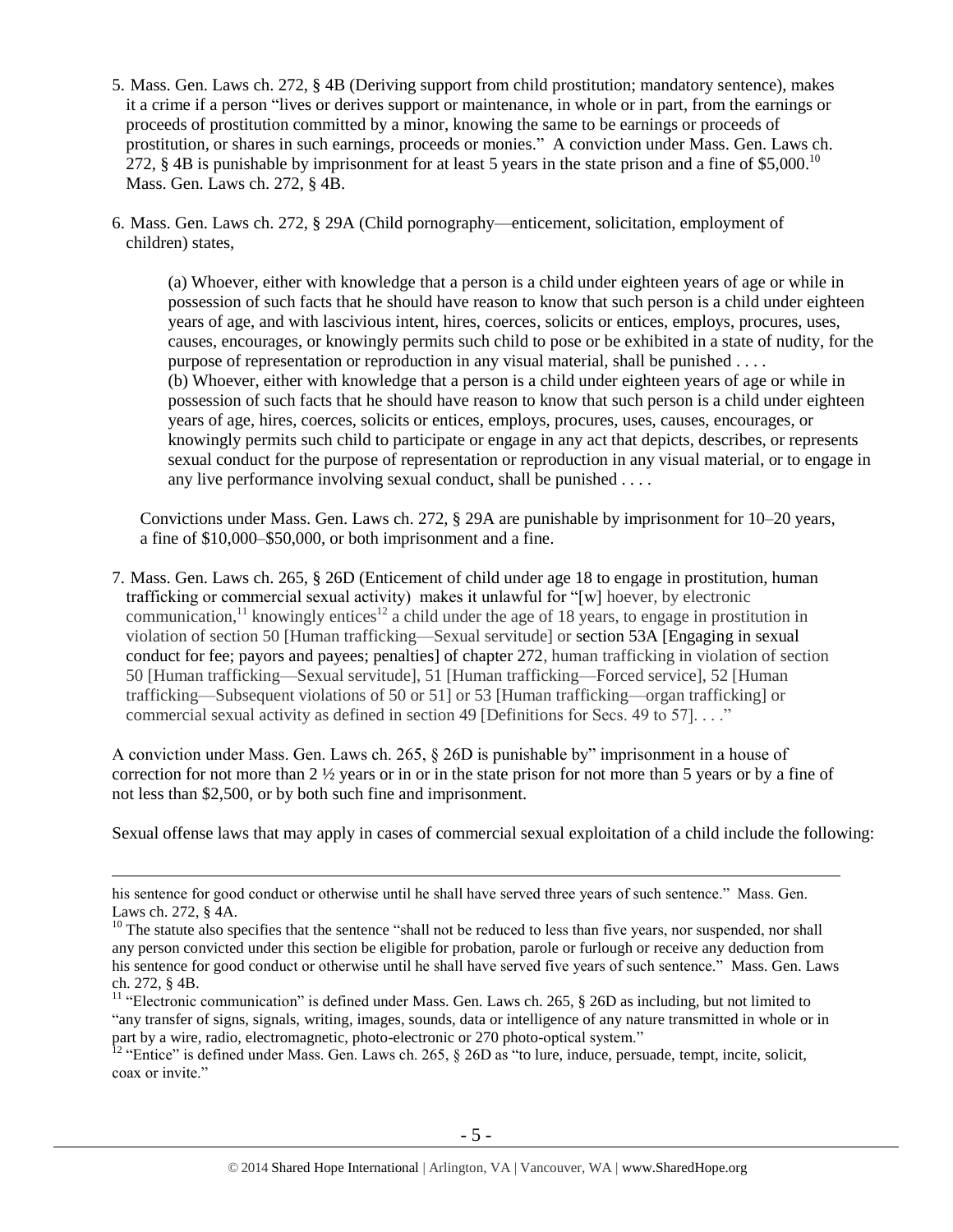1. Mass. Gen. Laws ch. 265, § 13B (Indecent assault and battery on child under fourteen) states,

Whoever commits an indecent assault and battery<sup>13</sup> on a child under the age of 14 shall be punished by imprisonment in the state prison for not more than 10 years, or by imprisonment in the house of correction for not more than 2½ years. . . .

In a prosecution under this section, a child under the age of 14 years shall be deemed incapable of consenting to any conduct of the defendant for which such defendant is being prosecuted.

2. Mass. Gen. Laws ch. 265, § 13B 1/2 (Indecent assault and battery on child under fourteen aggravating factors) states,

Whoever commits an indecent assault and battery on a child under the age of 14 and: (a) the indecent assault and battery was committed during the commission or attempted commission of the following offenses: . . . (6) kidnapping as set forth in [section 26 of chapter](https://www.lexis.com/research/buttonTFLink?_m=8378ebcba54bab51be39e9308c539334&_xfercite=%3ccite%20cc%3d%22USA%22%3e%3c%21%5bCDATA%5bALM%20GL%20ch.%20265%2c%20%a7%2013B1%2f2%5d%5d%3e%3c%2fcite%3e&_butType=4&_butStat=0&_butNum=7&_butInline=1&_butinfo=MACODE%20265%2026&_fmtstr=FULL&docnum=1&_startdoc=1&wchp=dGLzVzV-zSkAA&_md5=21ba39cb29b4c0f837ad361861d47ea3)   $265$ ; . . . (11) posing or exhibiting child in state of nudity or sexual conduct as set forth in [section 29A of chapter 272;](https://www.lexis.com/research/buttonTFLink?_m=8378ebcba54bab51be39e9308c539334&_xfercite=%3ccite%20cc%3d%22USA%22%3e%3c%21%5bCDATA%5bALM%20GL%20ch.%20265%2c%20%a7%2013B1%2f2%5d%5d%3e%3c%2fcite%3e&_butType=4&_butStat=0&_butNum=12&_butInline=1&_butinfo=MACODE%20272%2029A&_fmtstr=FULL&docnum=1&_startdoc=1&wchp=dGLzVzV-zSkAA&_md5=5c7d23950a2e1a720754511c5cc83006) or

(b) at the time of commission of said indecent assault and battery, the defendant was a mandated reporter as is defined in [section 21 of chapter 119,](https://www.lexis.com/research/buttonTFLink?_m=8378ebcba54bab51be39e9308c539334&_xfercite=%3ccite%20cc%3d%22USA%22%3e%3c%21%5bCDATA%5bALM%20GL%20ch.%20265%2c%20%a7%2013B1%2f2%5d%5d%3e%3c%2fcite%3e&_butType=4&_butStat=0&_butNum=13&_butInline=1&_butinfo=MACODE%20119%2021&_fmtstr=FULL&docnum=1&_startdoc=1&wchp=dGLzVzV-zSkAA&_md5=6d2dc8482bb7444b67dc63849e69242a) shall be punished by imprisonment in the state prison for life or for any term of years, but not less than 10 years. The sentence imposed on such person shall not be reduced to less than 10 years, or suspended, nor shall any person convicted under this section be eligible for probation, parole, work release, or furlough or receive any deduction from his sentence for good conduct until he shall have served 10 years of such sentence. . . .

- <span id="page-5-0"></span>3. Mass. Gen. Laws ch. 265, § 13L (Reckless endangerment of children) makes it a crime if a person "wantonly or recklessly<sup>14</sup> engages in conduct that creates a substantial risk of serious bodily injury or sexual abuse<sup>15</sup> to a child or wantonly or recklessly fails to take reasonable steps to alleviate such risk where there is a duty to act." A conviction under Mass. Gen. Laws ch. 265, §13L is punishable by imprisonment up to 2½ years in the house of correction.
- 4. Mass. Gen. Laws ch. 265, § 23 (Rape and abuse of child) makes it a crime if a person "unlawfully has sexual intercourse or unnatural sexual intercourse, and abuses a child under 16 years of age." A conviction under Mass. Gen. Laws ch. 265, §23 generally will "be punished by imprisonment in the state prison for life or for any term of years or, except as otherwise provided, for any term in a jail or house of correction," except that Mass. Gen. Laws Ch. 265, §23A (Rape and abuse of child aggravating factors) provides enhanced penalties in the following circumstances:

<sup>&</sup>lt;sup>13</sup> See infra note [15](#page-5-0) for the definition of "sexual abuse" under Mass. Gen. Laws ch. 265, §13L (Reckless endangerment of children), which explains that "sexual abuse" includes "an indecent assault and battery on a child under 14."

<sup>&</sup>lt;sup>14</sup> Mass. Gen. Laws ch. 265, §13L (Reckless endangerment of children) states, "For the purposes of this section, such wanton or reckless behavior occurs when a person is aware of and consciously disregards a substantial and unjustifiable risk that his acts, or omissions where there is a duty to act, would result in serious bodily injury or sexual abuse to a child. The risk must be of such nature and degree that disregard of the risk constitutes a gross deviation from the standard of conduct that a reasonable person would observe in the situation."

<sup>&</sup>lt;sup>15</sup> Mass. Gen. Laws ch. 265, §13L (Reckless endangerment of children) defines "sexual abuse" as "an indecent assault and battery on a child under 14 under [section 13B of chapter 265;](https://www.lexis.com/research/buttonTFLink?_m=8feec5767fa1b7399637bee2c26b0983&_xfercite=%3ccite%20cc%3d%22USA%22%3e%3c%21%5bCDATA%5bALM%20GL%20ch.%20265%2c%20%a7%2013L%5d%5d%3e%3c%2fcite%3e&_butType=4&_butStat=0&_butNum=2&_butInline=1&_butinfo=MACODE%20265%2013B&_fmtstr=FULL&docnum=1&_startdoc=1&wchp=dGLzVzB-zSkAl&_md5=a57a0e30bd41a2b57051961a40d228f1) aggravated indecent assault and battery on a child under 14 under [section 13B1/2 of said chapter 265;](https://www.lexis.com/research/buttonTFLink?_m=8feec5767fa1b7399637bee2c26b0983&_xfercite=%3ccite%20cc%3d%22USA%22%3e%3c%21%5bCDATA%5bALM%20GL%20ch.%20265%2c%20%a7%2013L%5d%5d%3e%3c%2fcite%3e&_butType=4&_butStat=0&_butNum=3&_butInline=1&_butinfo=MACODE%20265%2013B1%2f2&_fmtstr=FULL&docnum=1&_startdoc=1&wchp=dGLzVzB-zSkAl&_md5=8ccbb654d94eb994e58a4788f9ad1ef3) . . . indecent assault and battery on a person age 14 or over under [section 13H of said chapter 265;](https://www.lexis.com/research/buttonTFLink?_m=8feec5767fa1b7399637bee2c26b0983&_xfercite=%3ccite%20cc%3d%22USA%22%3e%3c%21%5bCDATA%5bALM%20GL%20ch.%20265%2c%20%a7%2013L%5d%5d%3e%3c%2fcite%3e&_butType=4&_butStat=0&_butNum=5&_butInline=1&_butinfo=MACODE%20265%2013H&_fmtstr=FULL&docnum=1&_startdoc=1&wchp=dGLzVzB-zSkAl&_md5=59fb5d8646e5a6b779c48d21ee461b30) . . . rape of a child under 16 with force under [section 22A of said](https://www.lexis.com/research/buttonTFLink?_m=8feec5767fa1b7399637bee2c26b0983&_xfercite=%3ccite%20cc%3d%22USA%22%3e%3c%21%5bCDATA%5bALM%20GL%20ch.%20265%2c%20%a7%2013L%5d%5d%3e%3c%2fcite%3e&_butType=4&_butStat=0&_butNum=7&_butInline=1&_butinfo=MACODE%20265%2022A&_fmtstr=FULL&docnum=1&_startdoc=1&wchp=dGLzVzB-zSkAl&_md5=056a4d689170268d8755fc2f315f024b)  [chapter 265;](https://www.lexis.com/research/buttonTFLink?_m=8feec5767fa1b7399637bee2c26b0983&_xfercite=%3ccite%20cc%3d%22USA%22%3e%3c%21%5bCDATA%5bALM%20GL%20ch.%20265%2c%20%a7%2013L%5d%5d%3e%3c%2fcite%3e&_butType=4&_butStat=0&_butNum=7&_butInline=1&_butinfo=MACODE%20265%2022A&_fmtstr=FULL&docnum=1&_startdoc=1&wchp=dGLzVzB-zSkAl&_md5=056a4d689170268d8755fc2f315f024b) aggravated rape of a child under 16 with force under [section 22B of said chapter 265;](https://www.lexis.com/research/buttonTFLink?_m=8feec5767fa1b7399637bee2c26b0983&_xfercite=%3ccite%20cc%3d%22USA%22%3e%3c%21%5bCDATA%5bALM%20GL%20ch.%20265%2c%20%a7%2013L%5d%5d%3e%3c%2fcite%3e&_butType=4&_butStat=0&_butNum=8&_butInline=1&_butinfo=MACODE%20265%2022B&_fmtstr=FULL&docnum=1&_startdoc=1&wchp=dGLzVzB-zSkAl&_md5=15eaa77d4e6b3940ed3df7ec96eeb6b2) . . . rape and abuse of a child under [section 23 of said chapter 265;](https://www.lexis.com/research/buttonTFLink?_m=8feec5767fa1b7399637bee2c26b0983&_xfercite=%3ccite%20cc%3d%22USA%22%3e%3c%21%5bCDATA%5bALM%20GL%20ch.%20265%2c%20%a7%2013L%5d%5d%3e%3c%2fcite%3e&_butType=4&_butStat=0&_butNum=10&_butInline=1&_butinfo=MACODE%20265%2023&_fmtstr=FULL&docnum=1&_startdoc=1&wchp=dGLzVzB-zSkAl&_md5=33b3fc652f708548088daef9fdb86605) aggravated rape and abuse of a child under [section 23A of said](https://www.lexis.com/research/buttonTFLink?_m=8feec5767fa1b7399637bee2c26b0983&_xfercite=%3ccite%20cc%3d%22USA%22%3e%3c%21%5bCDATA%5bALM%20GL%20ch.%20265%2c%20%a7%2013L%5d%5d%3e%3c%2fcite%3e&_butType=4&_butStat=0&_butNum=11&_butInline=1&_butinfo=MACODE%20265%2023A&_fmtstr=FULL&docnum=1&_startdoc=1&wchp=dGLzVzB-zSkAl&_md5=eafe50a72138b05532a7c2f052b26960)  [chapter 265;](https://www.lexis.com/research/buttonTFLink?_m=8feec5767fa1b7399637bee2c26b0983&_xfercite=%3ccite%20cc%3d%22USA%22%3e%3c%21%5bCDATA%5bALM%20GL%20ch.%20265%2c%20%a7%2013L%5d%5d%3e%3c%2fcite%3e&_butType=4&_butStat=0&_butNum=11&_butInline=1&_butinfo=MACODE%20265%2023A&_fmtstr=FULL&docnum=1&_startdoc=1&wchp=dGLzVzB-zSkAl&_md5=eafe50a72138b05532a7c2f052b26960) . . . and assault of a child with intent to commit rape under [section 24B of said chapter 265.](https://www.lexis.com/research/buttonTFLink?_m=8feec5767fa1b7399637bee2c26b0983&_xfercite=%3ccite%20cc%3d%22USA%22%3e%3c%21%5bCDATA%5bALM%20GL%20ch.%20265%2c%20%a7%2013L%5d%5d%3e%3c%2fcite%3e&_butType=4&_butStat=0&_butNum=14&_butInline=1&_butinfo=MACODE%20265%2024B&_fmtstr=FULL&docnum=1&_startdoc=1&wchp=dGLzVzB-zSkAl&_md5=8ce0fe61a974b8ce7b43d5a658f0c962)"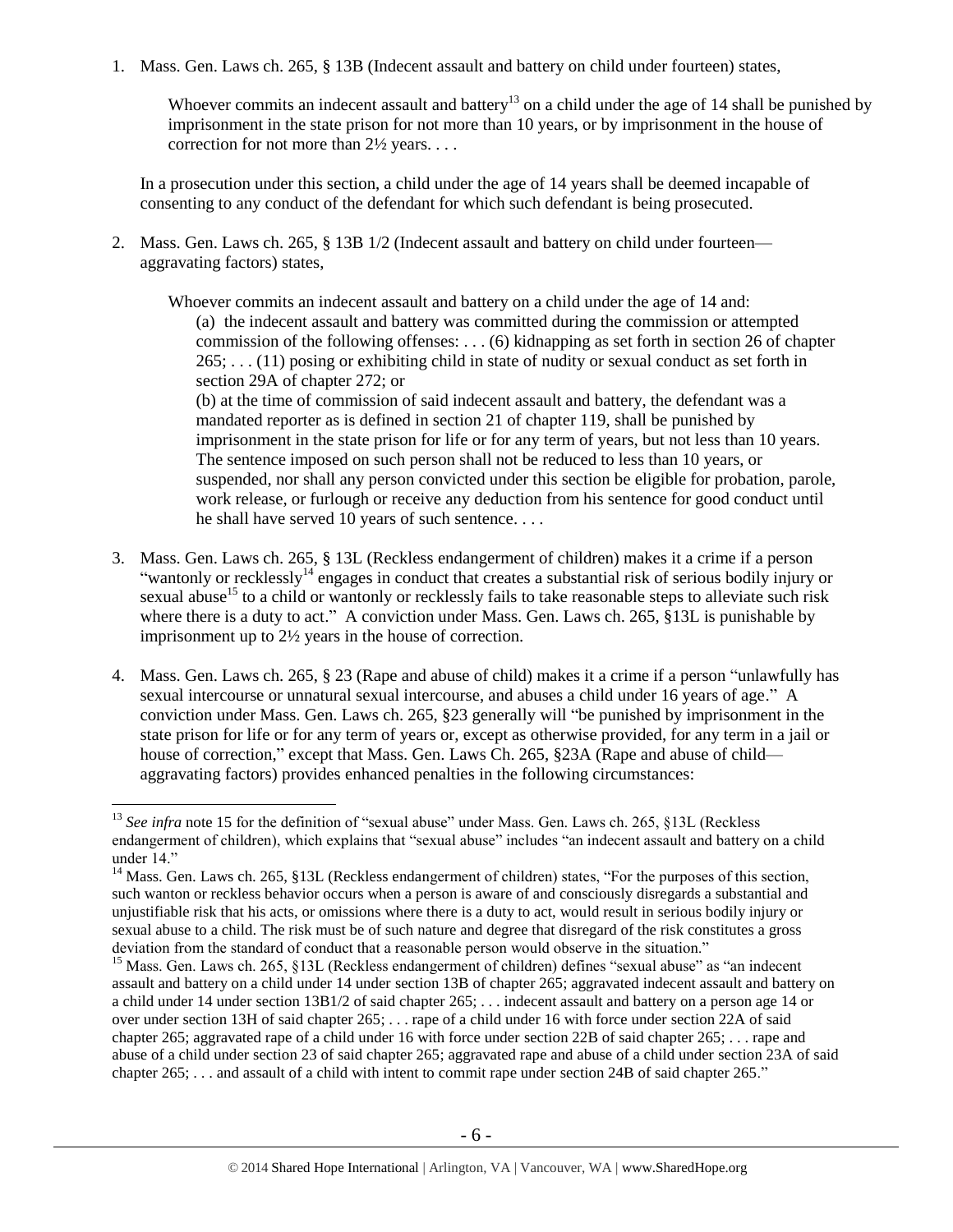(a) there exists more than a 5 year age difference between the defendant and the victim and the victim is under 12 years of age;

(b) there exists more than a 10 year age difference between the defendant and the victim where the victim is between the age of 12 and 16 years of age; or

(c) at the time of such intercourse, was a mandated reporter as defined in [section 21 of chapter 119,](https://www.lexis.com/research/buttonTFLink?_m=0c93665d56f2d939e64be662aa3dcd45&_xfercite=%3ccite%20cc%3d%22USA%22%3e%3c%21%5bCDATA%5bALM%20GL%20ch.%20265%2c%20%a7%2023A%5d%5d%3e%3c%2fcite%3e&_butType=4&_butStat=0&_butNum=2&_butInline=1&_butinfo=MACODE%20119%2021&_fmtstr=FULL&docnum=1&_startdoc=1&wchp=dGLzVzB-zSkAl&_md5=2918768be60ba0f93f8906240455a5dc) shall be punished by imprisonment in the state prison for life or for any term of years, but not less than 10 years. The sentence imposed on such person shall not be reduced to less than 10 years, or suspended, nor shall any person convicted under this section be eligible for probation, parole, work release, or furlough or receive any deduction from his sentence for good conduct until he shall have served 10 years of such sentence. . . .

- 5. Mass. Gen. Laws ch. 265, § 24B (Assault on child under sixteen with intent to commit rape) makes it a crime if a person "assaults a child under sixteen with intent to commit a rape, as defined in [ch. 277, § 39]."<sup>16</sup> A conviction under Mass. Gen. Laws ch. 265, § 24B will "be punished by imprisonment in the state prison for life or for any term of years; and whoever over the age of eighteen commits a subsequent such offense shall be punished by imprisonment in the state prison for life or for any term of years but not less than five years."
- 6. Mass. Gen. Laws ch. 272, § 4 (Enticing to unlawful intercourse) makes it a crime if a person "induces any person under 18 years of age of chaste life to have unlawful sexual intercourse." A conviction under Mass. Gen. Laws ch. 272, § 4 is punishable by imprisonment up to 3 years in the state prison or imprisonment up to 2½ years in a jail or house of correction, a fine up to \$1,000, or both imprisonment and a fine. Mass. Gen. Laws ch. 272, § 4.
- 7. Mass. Gen. Laws ch. 272, § 35A (Obscene material/acts—acts with child under sixteen) makes it a crime if a person "commits any unnatural and lascivious  $act<sup>17</sup>$  with a child under the age of sixteen." An offender's first conviction under Mass. Gen. Laws ch. 272, § 35A is punishable by imprisonment up to 5 years in the state prison or imprisonment up to 2½ years in jail or the house of correction, or a fine of \$100–\$1,000, while subsequent convictions by adult offenders (persons over the age of eighteen) are punishable by imprisonment for at least 5 years in the state prison. Mass. Gen. Laws ch. 272, § 35A.

<sup>&</sup>lt;sup>16</sup> Mass. Gen. Laws ch. 277, § 39 (Meaning of certain words and phrases) defines "rape" as "[s]exual intercourse or unnatural sexual intercourse by a person with another person who is compelled to submit by force and against his will or by threat of bodily injury, or sexual intercourse or unnatural sexual intercourse with a child under sixteen years of age."

 $17$  Mass. Gen. Laws ch. 272, § 31 (Obscene material/acts—definitions) defines, "Lascivious intent" as

a state of mind in which the sexual gratification or arousal of any person is an objective. For the purposes of prosecution under this chapter, proof of lascivious intent may include, but shall not be limited to, the following:

<sup>(1)</sup> whether the circumstances include sexual behavior, sexual relations, infamous conduct of a lustful or obscene nature, deviation from accepted customs and manners, or sexually oriented displays; (2) whether the focal point of a visual depiction is the child's genitalia, pubic area, or breast area of a female child;

<sup>(3)</sup> whether the setting or pose of a visual depiction is generally associated with sexual activity; (4) whether the child is depicted in an unnatural pose or inappropriate attire, considering the child's age;

<sup>(5)</sup> whether the depiction denotes sexual suggestiveness or a willingness to engage in sexual activity; (6) whether the depiction is of a child engaging in or being engaged in sexual conduct, including, but not limited to, sexual intercourse, unnatural sexual intercourse, bestiality, masturbation, sadomasochistic behavior, or lewd exhibition of the genitals.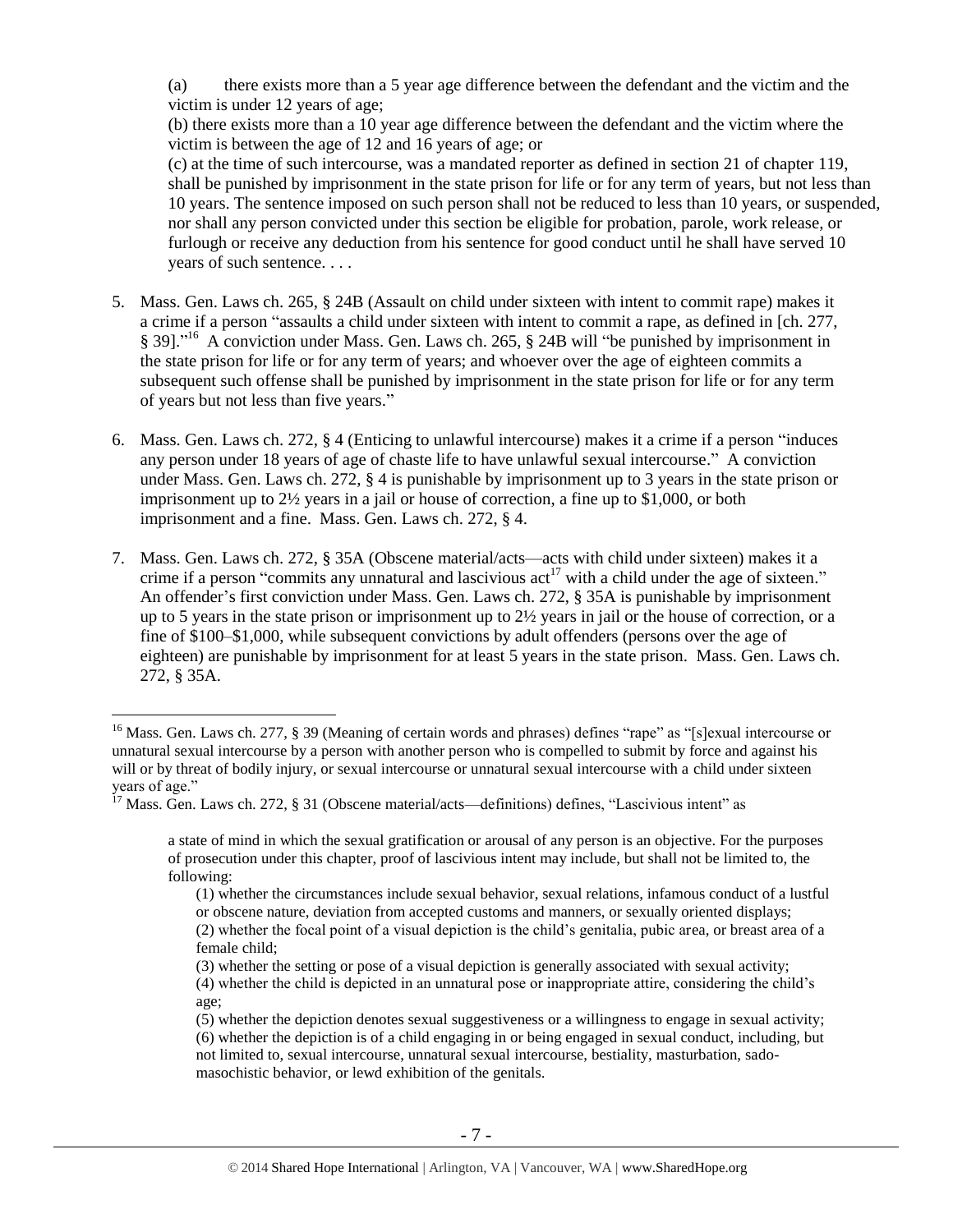*1.3 Prostitution statutes refer to the sex trafficking statute to identify the commercially sexually exploited minor as a trafficking victim.* 

Massachusetts' prostitution statute, Mass. Gen. Laws ch. 272, § 53A (Engaging in sexual conduct for fee; payors and payees; penalties) does not refer to Mass. Gen. Laws ch. 265, § 50 (Human trafficking – Sexual servitude) when a minor is involved in prostitution. However, Mass. Gen. Laws ch. 265, § 57 (Human Trafficking—Victims Accused of Common Night Walking or Streetwalking—Affirmative Defense) provides an "affirmative defense to charges of engaging in common night walking or common streetwalking in violation of section 53 of chapter 272 and to a violation of section 53A of said chapter 272 that, while a human trafficking victim, such person was under duress or coerced into committing the offenses for which such person is being prosecuted or against whom juvenile delinquency proceedings have commenced."

*1.4 The state racketeering or gang crimes statute includes sex trafficking and commercial sexual exploitation of children (CSEC) offenses as predicate acts allowing the statute to be used to prosecute trafficking crimes.* 

Mass. Gen. Laws ch. 271A (Enterprise Crime) defines "Criminal enterprise activity" under Mass. Gen. Laws ch. 271(A),  $\S$  1(1) as

the commission, attempt to commit or conspiracy to commit or the solicitation, coercion, aiding, abetting or intimidation of another to commit any of the following criminal activities under the laws of the commonwealth or equivalent crimes under the laws of any other jurisdiction: . . . child exploitation; assault and battery on a child; rape of a child; rape and abuse of a child; enticement of a child under 16; human trafficking . . . prostitution under sections 2, 3, 4A, 4B, 6, 7, 12 and 13 of chapter 272 . . . .

However, Mass. Gen. Laws ch. 271A, § 2 only criminalizes criminal enterprise activity if it results in an interest or control of "an enterprise which is engaged in, or the activities of which affect, licensed gaming under chapter 23K or ancillary industries which do business with a gaming establishment." Thus, although human trafficking and some CSEC crimes are included in the definition of predicate acts, the activity is not penalized under Mass. Gen. Laws ch. 271A unless the enterprise is also involved with gambling establishments in some way.

Penalties include "imprisonment in the state prison for not more than 15 years or by a fine of not more than \$25,000 or by both such imprisonment and fine," Mass. Gen. Laws ch. 271A, § 2(4), and asset forfeiture, Mass. Gen. Laws ch. 271A, § 3.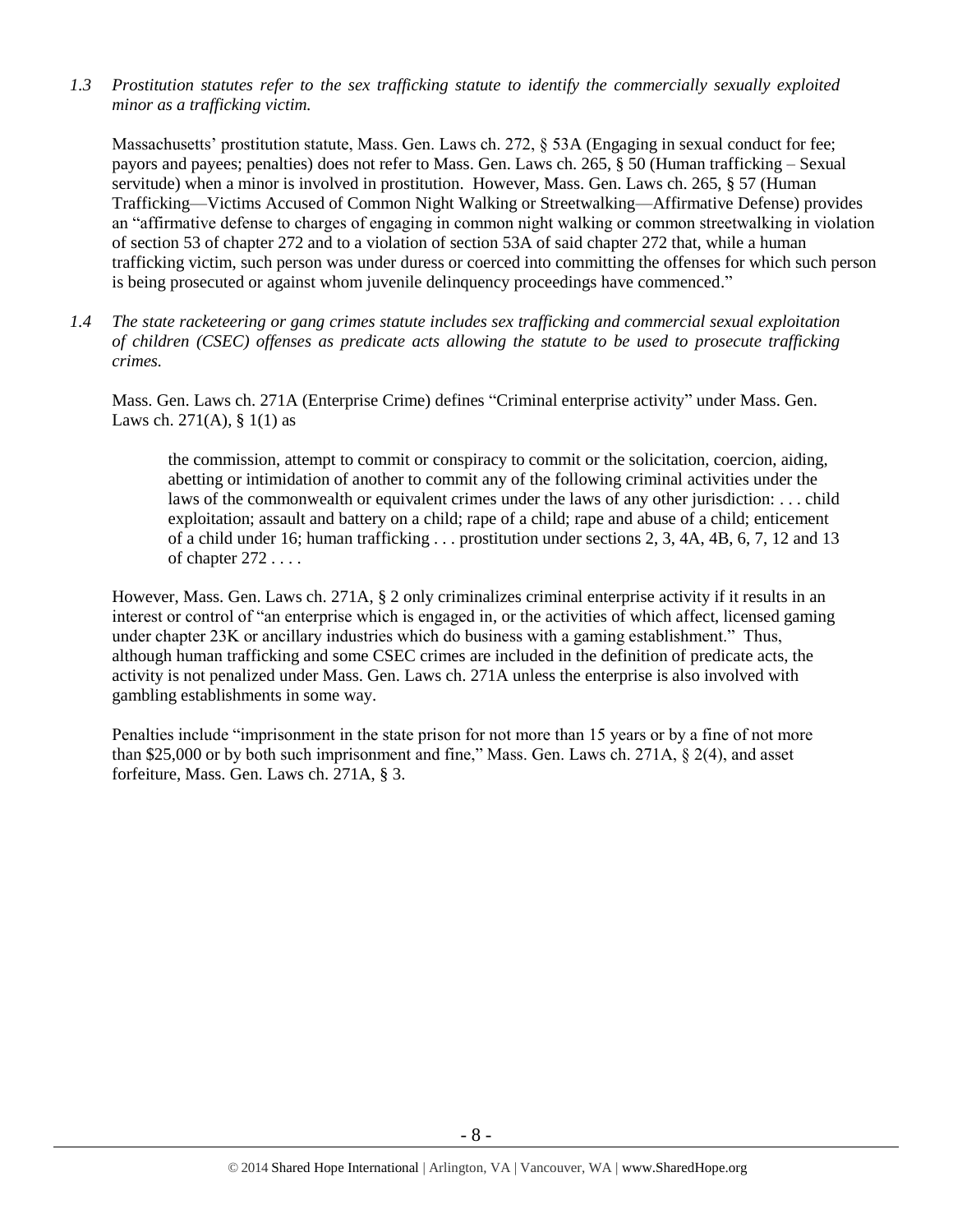#### **FRAMEWORK ISSUE 2: CRIMINAL PROVISIONS FOR DEMAND**

## *Legal Components:*

- *2.1 The state sex trafficking law can be applied to buyers of commercial sex acts from a victim of domestic minor sex trafficking.*
- *2.2 Buyers of commercial sex acts with a minor can be prosecuted under commercial sexual exploitation of children (CSEC) laws.*
- *2.3 Solicitation of prostitution laws differentiate between buying sex acts with an adult and buying sex acts with a minor under 18.*
- *2.4 Penalties for buyers of commercial sex acts with minors are as high as federal penalties.*
- *2.5 Using the Internet to lure, entice, or purchase, or attempt to lure, entice, or purchase commercial sex acts with a minor is a separate crime or results in an enhanced penalty for buyers.*
- *2.6 No age mistake defense is permitted for a buyer of commercial sex acts with any minor under 18.*
- *2.7 Base penalties for buying sex acts with a minor under 18 are sufficiently high and not reduced for older minors. 2.8 Financial penalties for buyers of commercial sex acts with minors are sufficiently high to make it difficult for*
- *buyers to hide the crime.*
- *2.9 Buying and possessing child pornography carries penalties as high as similar federal offenses.*
- *2.10 Convicted buyers of commercial sex acts with minors and child pornography are required to register as sex offenders.*

\_\_\_\_\_\_\_\_\_\_\_\_\_\_\_\_\_\_\_\_\_\_\_\_\_\_\_\_\_\_\_\_\_\_\_\_\_\_\_\_\_\_\_\_\_\_\_\_\_\_\_\_\_\_\_\_\_\_\_\_\_\_\_\_\_\_\_\_\_\_\_\_\_\_\_\_\_\_\_\_\_\_\_\_\_\_\_\_\_\_\_\_\_\_

# *Legal Analysis:*

 $\overline{a}$ 

*2.1 The state sex trafficking law can be applied to the buyers of commercial sex acts with a victim of domestic minor sex trafficking.*

Mass. Gen. Laws ch. 265, § 50(a) (Human trafficking—Sexual servitude) addresses the sex trafficking of minors specifically, and holds buyers liable for "causing" a minor to engage in commercial sex acts, stating, in part,

(a) Whoever knowingly: (i) subjects, or attempts to subject, or recruits, entices, harbors, transports, provides or obtains by any means, or attempts to recruit, entice, harbor, transport, provide or obtain by any means, another person to engage in commercial sexual activity,  $18$  a sexually-explicit performance<sup>19</sup> or the production of unlawful pornography in violation of chapter 272, or causes a person to engage in commercial sexual activity, a sexually-explicit performance or the production of unlawful pornography in violation of said chapter  $272$ ; ...shall be guilty of the crime of trafficking of persons for sexual servitude ...

Additionally, Mass. Gen. Laws ch. 265, § 50(a) (Human trafficking—Sexual servitude) can apply to buyers of sex with minors following federal precedent through the term "obtain."<sup>20</sup>

<sup>&</sup>lt;sup>18</sup> "Commercial sexual activity" is defined as "any sexual act on account of which anything of value is given, promised to or received by any person." Mass. Gen. Laws. Ch. 265, § 49.

<sup>&</sup>lt;sup>19</sup> "Sexually-explicit performance" is defined as "an unlawful live or public act or show intended to arouse or satisfy the sexual desires or appeal to the prurient interests of patrons."

 $20$  *See* United States v. Jungers, 702 F.3d 1066 ( $8<sup>th</sup>$  Cir. 2013). In this case, the Eighth Circuit specifically addressed whether the federal sex trafficking law, 18 U.S.C. § 1591 (Sex trafficking of children or by force, fraud, or coercion) applies to buyers when it reversed a District of South Dakota ruling that Congress did not intend the string of verbs constituting criminal conduct under 18 U.S.C. § 1591(a)(1) ("recruits, entices, harbors, transports, provides, obtains, or maintains") to reach the conduct of buyers. United States v. Jungers, 834 F. Supp. 2d 930, 931 (D.S.D. 2011). Holding that the conduct of buyers who obtain a child for commercial sex can violate 18 U.S.C. § 1591(a)(1), the Eighth Circuit illustrated through hypothetical buyer scenarios that, under certain circumstances, most of the terms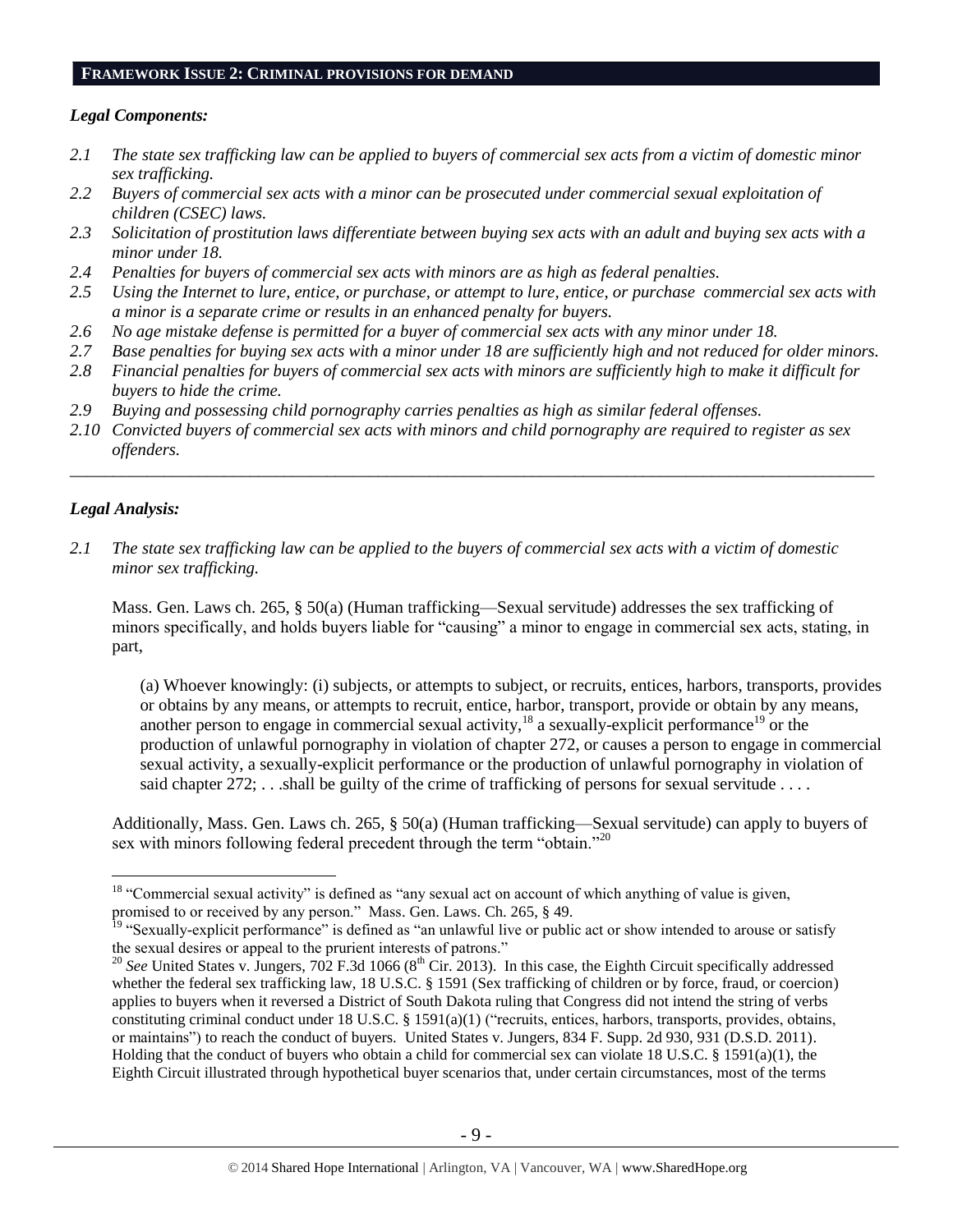*2.2 Buyers of commercial sex acts with a minor can be prosecuted under commercial sexual exploitation of children (CSEC) laws.*

Massachusetts has made it a crime to buy sex acts with a minor through two CSEC laws. Pursuant to Mass. Gen. Laws ch. 272, § 53A(c) (Engaging in sexual conduct for fee; payors and payees; penalties),

Whoever pays, agrees to pay or offers to pay any person with the intent to engage in sexual conduct with a child under the age of 18, or whoever is paid, agrees to pay or agrees that a third person be paid in return for aiding a person who intends to engage in sexual conduct with a child under the age of 18, shall be punished by imprisonment in the state prison for not more than 10 years, or in the house of correction for not more than 2 and one-half years and by a fine of not less than \$3,000 and not more than \$10,000, or by both such imprisonment and fine, whether such sexual conduct occurs or not; provided, however, that a prosecution commenced under this section shall not be continued without a finding or placed on file.

A buyer also may be prosecuted under Mass. Gen. Laws ch. 265, § 26C(b) (Enticement of children) to the extent that the buyer "entices a child under the age of 16, or someone he believes to be a child under the age of 16, to enter, exit or remain within any vehicle, dwelling, building, or other outdoor space with the intent" to engage in sexual conduct with a minor in violation of Mass. Gen. Laws ch. 272, § 35A (Obscene material/acts —acts with child under sixteen), or § 53A (Engaging in sexual conduct for fee; payors and payees; penalties). A buyer who is convicted under Mass. Gen. Laws ch. 265, § 26C will receive imprisonment up to 5 years in the state prison or imprisonment up to 2½ years in the house of correction, or by imprisonment and a fine up to \$5,000. Mass. Gen. Laws ch. 265, § 26C(b).

A buyer might also be prosecuted under a range of general sex offenses.<sup>21</sup>

 $\overline{a}$ 

#### *2.3 Solicitation laws differentiate buying sex acts with an adult and buying sex acts with a minor under 18.*

Massachusetts's laws distinguish between buying sex with an adult and buying sex with a minor under 18 years of age. Enhanced penalties apply where a person buys or offers to buy sex with a minor under Mass. Gen. Laws ch. 272, § 53A(c) (Engaging in sexual conduct for fee; payors and payees; penalties). Mass. Gen. Laws ch. 272, § 53A(b) states,

Whoever pays, agrees to pay or offers to pay another person to engage in sexual conduct, or to agree to engage in sexual conduct with another person, shall be punished by imprisonment in the house of correction for not more than 2 and one-half years or by a fine of not less than \$1,000 and not more than \$5,000, or by both such imprisonment and fine, whether such sexual conduct occurs or not.

Mass. Gen. Laws ch. 272, § 53A(c) imposes enhanced penalties where a buyer "pays, agrees to pay, or offers to pay any person with the intent to engage in sexual conduct with a child under the age of 18." Mass. Gen. Laws ch. 272, § 53A(c). A conviction under this statute is punishable by imprisonment up to 10 years in the state prison or imprisonment up to 2½ years in the house of correction. Mass. Gen. Laws ch. 272, § 53A(b).

in the string of verbs constituting criminal conduct under 18 U.S.C. § 1591(a)(1) could apply to buyers. While other terms may apply to buyers' conduct under state law as well, the analysis here focuses on the term "obtains" which is most likely to apply in the majority of buyer cases. United States v. Jungers establishes persuasive authority for state courts interpreting the same language used under state law to the extent such interpretation does not conflict with the state constitution.

<sup>&</sup>lt;sup>21</sup> See supra Section 1.2 for discussion of sex offenses that may be applicable to certain buyers of sex acts with minors.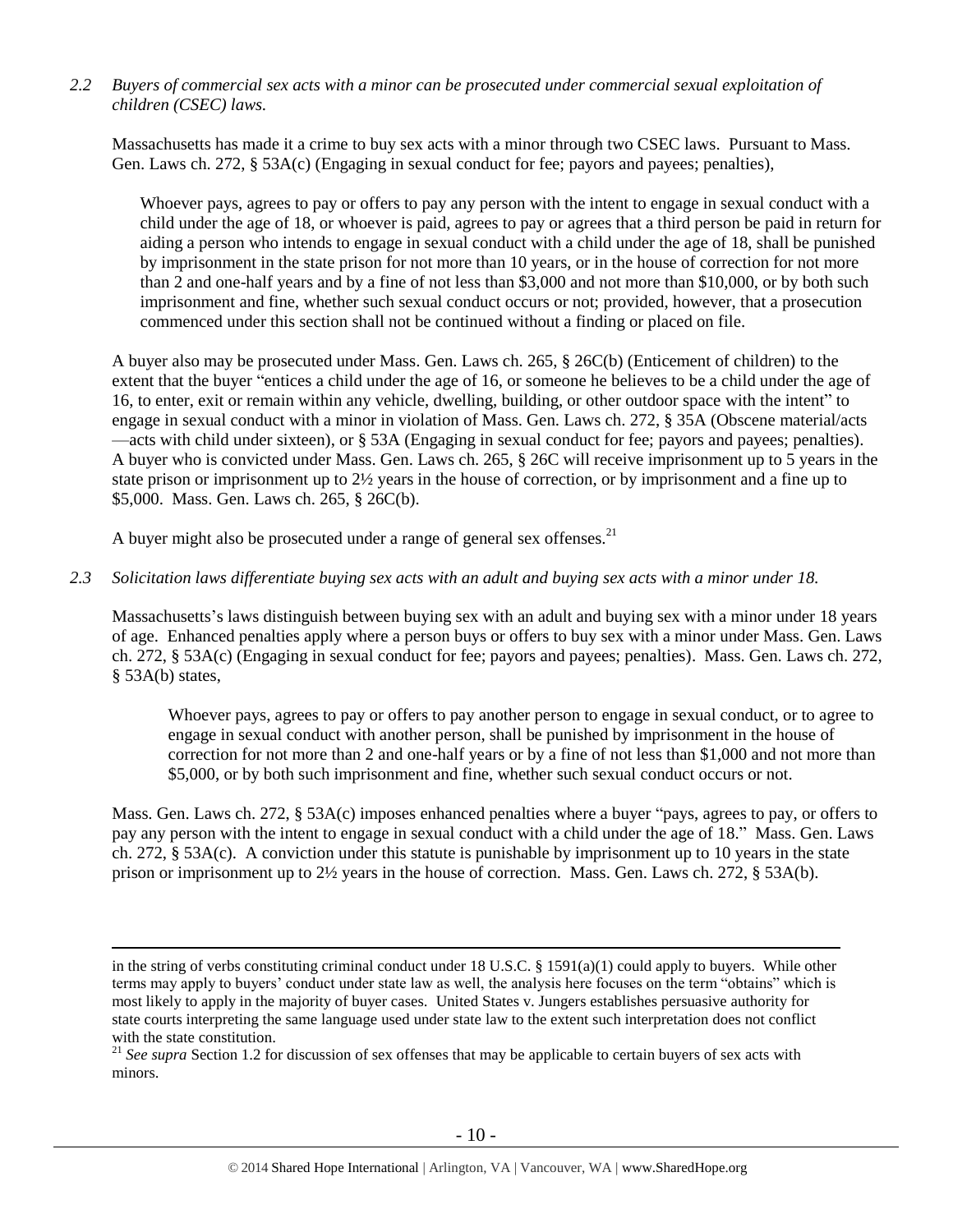In addition, a buyer who "entices"<sup>22</sup> a child under 16 "to enter, exit or remain within any vehicle, dwelling, building, or other outdoor space with the intent" to engage in sexual conduct with the child, in violation of Mass. Gen. Laws ch. 272, § 53A(b), may be imprisoned up to 5 years in the state prison or imprisoned up to 2½ years in the house of correction, or by imprisonment and a fine up to \$5,000. Mass. Gen. Laws ch. 265, § 26C(b) (Enticement of children).

By contrast, the age-neutral solicitation law, Mass. Gen. Laws ch. 272, § 8 (Soliciting) makes it illegal to "solicit or receive compensation for soliciting for a prostitute," and is punishable by up to  $2\frac{1}{2}$  years imprisonment in the house of correction, a fine of \$1,000-\$5,000, or both imprisonment or a fine. Mass. Gen. Laws ch. 272, § 8.

# *2.4 Penalties for buyers of commercial sex acts with minors are as high as federal penalties.*

Under Mass. Gen. Laws ch. 265, § 50(a) (Human trafficking—Sexual servitude) a buyer will face "a fine of not more than 25,000" and 5–20 years imprisonment. Mass. Gen. Laws ch. 265, § 50(a). While Mass. Gen. Laws ch. 265, § 50(b), which provides an enhanced penalty when the "crime of trafficking of persons for sexual servitude [is committed] upon a person under 18 years of age," does not enhance the fine provided under subsection (a), a buyer sentenced under subsection (b) for obtaining commercial sex with a minor will face "imprisonment in the state prison for life or for any term of years, but not less than 5 years," and will not be eligible for "parole, work release or furlough or receive any deduction from his sentence for good conduct until he has served 5 years of such sentence." Mass. Gen. Laws ch. 265, § 50(b).

Buyers convicted under Mass. Gen. Laws ch. 272, § 53A(c) (Engaging in sexual conduct for fee; payors and payees; penalties) for paying, agreeing to pay, or offering to pay to engage in sexual conduct with a child under 18 may be imprisoned up to 10 years in the state prison or imprisoned up to 2½ years in the house of correction and face a fine not less than \$3,000 and not more than \$10,000. Mass. Gen. Laws ch. 272, § 53A(c). Buyers convicted under Mass. Gen. Laws ch. 265, § 26C(b) (Enticement of children) may be imprisoned by up to 5 years in the state prison or imprisoned up to 2½ years in the house of correction, or by imprisonment and a fine up to \$5,000. Mass. Gen. Laws ch. 265, § 26C(b). Lastly, buyers convicted under Mass. Gen. Laws ch. 265, § 26D(c) (Enticement of child under age 18 to engage in prostitution, human trafficking or commercial sexual activity) face imprisonment for not more than 2½ years in a house of correction or up to 5 years in a state prison or a fine not less than \$2,500.

In comparison, if the victim is under the age of 14, a conviction under the federal Trafficking Victims Protection Act  $(TVPA)^{23}$  for child sex trafficking is punishable by 15 years to life imprisonment and a fine not to exceed \$250,000. 18 U.S.C. §§ 1591(b)(1), 3559(a)(1), 3571(b)(3). If the victim is between the ages of 14–17, a conviction is punishable by 10 years to life imprisonment and a fine not to exceed \$250,000. 18 U.S.C. §§ 1591(b)(2), 3559(a)(1), 3571(b)(3). A conviction is punishable by mandatory life imprisonment, however, if the buyer has a prior conviction for a federal sex offense<sup>24</sup> against a minor.

<sup>&</sup>lt;sup>22</sup> *See supra* note [5](#page-2-0) for the definition of "entice" as used in Mass. Gen. Laws ch. 265,  $\S$  26C, which includes "solicit."

<sup>&</sup>lt;sup>23</sup> Trafficking Victims Protection Act (TVPA) of 2000, Pub. L. No. 106-386, 114 Stat. 1464, 1466 (codified in scattered sections of 18 and 22 U.S.C.).

<sup>&</sup>lt;sup>24</sup> Pursuant to 18 U.S.C. § 3559(e)(2), "federal sex offense" is defined as

<span id="page-10-0"></span>an offense under section 1591 [18 USCS § 1591] (relating to sex trafficking of children), 2241 [18 USCS § 2241] (relating to aggravated sexual abuse), 2242 [18 USCS § 2242] (relating to sexual abuse),  $2244(a)(1)$  [18 USCS §  $2244(a)(1)$ ] (relating to abusive sexual contact),  $2245$  [18 USCS § 2245] (relating to sexual abuse resulting in death), 2251 [18 USCS § 2251] (relating to sexual exploitation of children), 2251A [18 USCS § 2251A] (relating to selling or buying of children), 2422(b) [18 USCS § 2422(b)] (relating to coercion and enticement of a minor into prostitution), or 2423(a) [18 USCS § 2423(a)] (relating to transportation of minors).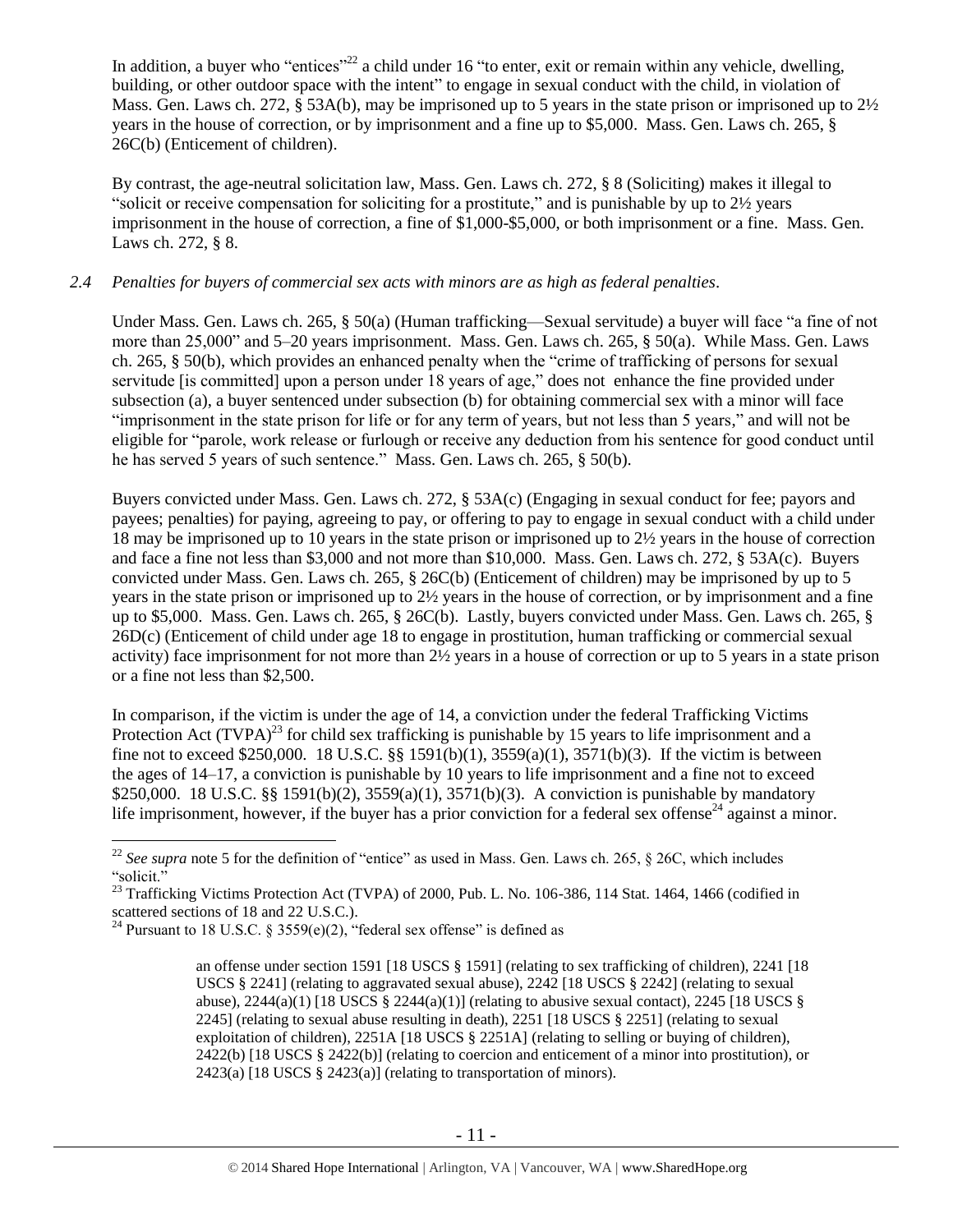18 U.S.C. § 3559(e)(1) To the extent buyers can be prosecuted under other federal CSEC laws,<sup>25</sup> a conviction is punishable by penalties ranging from a fine not to exceed \$250,000 to life imprisonment and a fine not to exceed  $$250,000.<sup>26</sup>$ 

*2.5 Using the Internet to lure, entice, or purchase, or attempt to lure, entice, or purchase commercial sex acts with a minor is a separate crime or results in an enhanced penalty for buyers.*

Massachusetts has a law specifically directed at the use of the Internet to purchase commercial sex acts with a minor. Pursuant to Mass. Gen. Laws ch. 265, § 26D (Enticement of child under age 18 to engage in prostitution, human trafficking or commercial sexual activity),

(a) As used in this section, the term "entice" shall mean to lure, induce, persuade, tempt, incite, solicit, coax or invite.

(b) As used in this section, the term "electronic communication" shall include, but not be limited to, any transfer of signs, signals, writing, images, sounds, data or intelligence of any nature transmitted in whole or in part by a wire, radio, electromagnetic, photo-electronic or photo-optical system.

(c) Whoever, by electronic communication, knowingly entices a child under the age of 18 years, to engage in prostitution in violation of section 50 or section 53A of chapter 272, human trafficking in violation of section 50, 51, 52 or 53 or commercial sexual activity as defined in section 49, or attempts to do so, shall be punished by imprisonment in a house of correction for not more than 2 ½ years or in the state prison for not more than 5 years or by a fine of not less than \$2,500, or by both such fine and imprisonment.

(d) Whoever, after having been convicted of, or adjudicated delinquent by reason of a violation of this section, commits a second or subsequent such violation, shall be punished by imprisonment in the state prison for not less than 5 years and by a fine of not less than \$10,000. Such sentence shall not be reduced to less than 5 years, or suspended, nor shall any person convicted under this subsection be eligible for probation, parole, work release or furlough or receive any deduction from the sentence for good conduct until that person has served 5 years of such sentence.

*2.6 No age mistake defense is permitted for a buyer of commercial sex acts with any minor under 18.*

 $\overline{a}$ 

Neither Mass. Gen. Laws ch. 272, § 53A(c) (Engaging in sexual conduct for fee; payors and payees; penalties) nor Mass. Gen. Laws ch. 265, § 26C (Enticement of children) prohibit a buyer from asserting a defense of age mistake. Mass. Gen. Laws ch. 265, § 50(b) (Human trafficking—Sexual servitude) also does not expressly bar a defense based on mistake of age.

2.6.1 Recommendation: Include a prohibition on asserting an age mistake defense in prosecutions under Mass. Gen. Laws ch. 265, § 50 (Human trafficking—Sexual servitude) and Mass. Gen. Laws ch. 265, § 51 (Human trafficking—Forced services).

<sup>&</sup>lt;sup>25</sup> 18 U.S.C. § 2251A(b) (Selling or buying of children); 18 U.S.C. § 2251(a) (Sexual exploitation of children); 18 U.S.C. § 2423(a) (Transportation of a minor with intent for minor to engage in criminal sexual activity); 18 U.S.C. §  $2422(a)$  (Coercion and enticement); 18 U.S.C. §  $2252(a)(2)$ , (4) (Certain activities relating to material involving the sexual exploitation of minors).

<sup>&</sup>lt;sup>26</sup> 18 U.S.C. § 2251A(b) (conviction punishable by imprisonment for 30 years to life and a fine); 18 U.S.C. § 2251(e) (conviction punishable by imprisonment for 15–30 years and a fine); 18 U.S.C. § 2423(a) (conviction punishable by imprisonment for 10 years to life and a fine); 18 U.S.C. § 2422(a) (conviction punishable by a fine, imprisonment up to 20 years, or both); 18 U.S.C. § 2252(a)(2), (4) (a conviction under subsection(a)(2) is punishable by imprisonment for 5–20 years and a fine, while a conviction under subsection(a)(4) is punishable by imprisonment up to 10 years, a fine, or both.); *see also* 18 U.S.C § 3559(a)(1) (classifying all of the above listed offenses as felonies); 18 U.S.C. § 3571(b)(3) (providing a fine up to \$250,000 for any felony conviction).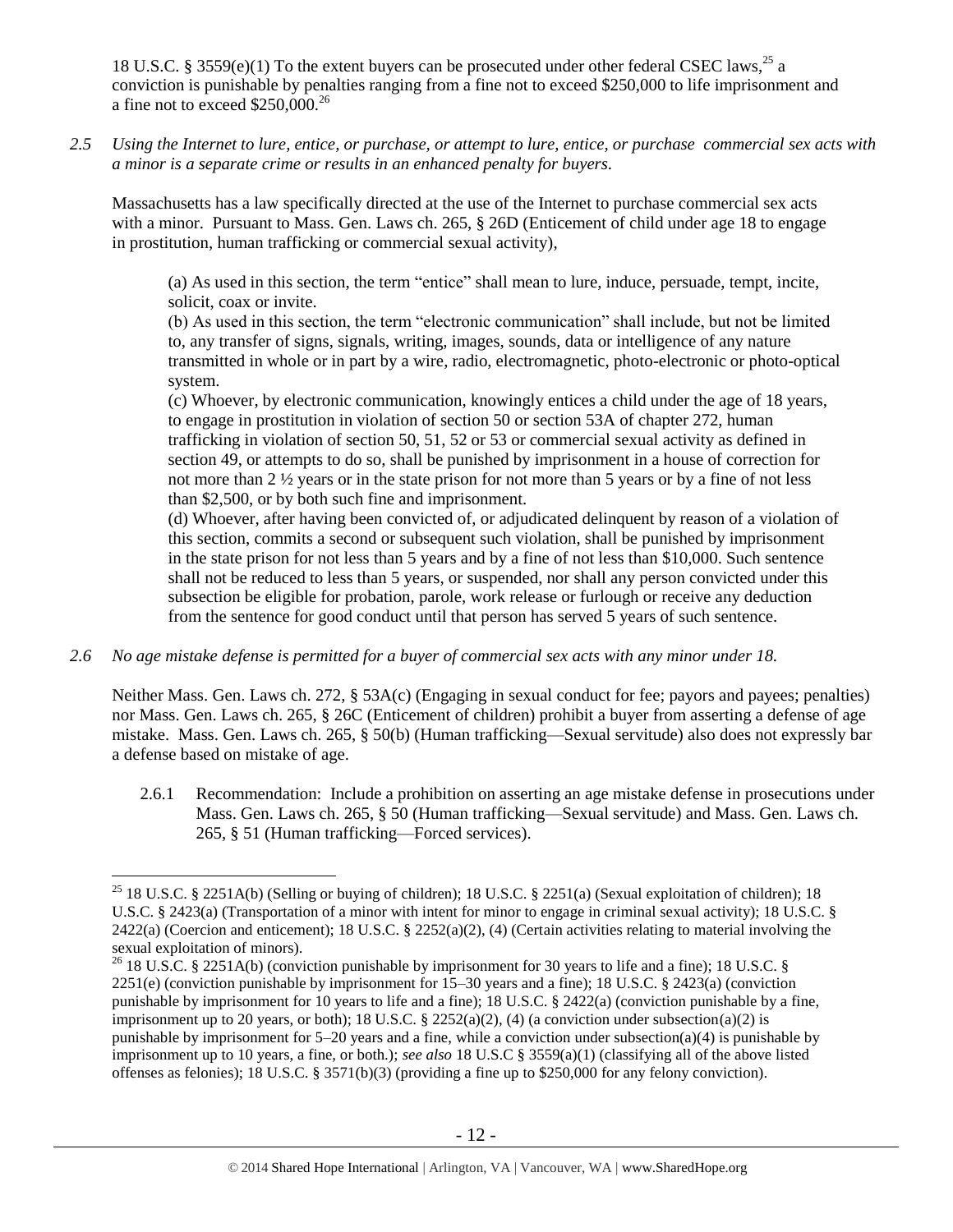# *2.7 Base penalties for buying sex acts with a minor under 18 are sufficiently high and not reduced for older minors.*

Mass. Gen. Laws ch. 265, § 50 (Human trafficking—Sexual servitude) and Mass. Gen. Laws ch. 265, § 51 (Human trafficking—Forced services) do not stagger penalties and apply to all minors under 18.

Massachusetts CSEC law likewise does not stagger penalties. Mass. Gen. Laws ch. 272, § 53A(c) (Engaging in sexual conduct for fee; payors and payees; penalties) states,

> Whoever pays, agrees to pay or offers to pay any person with the intent to engage in sexual conduct with a child under the age of 18, or whoever is paid, agrees to pay or agrees that a third person be paid in return for aiding a person who intends to engage in sexual conduct with a child under the age of 18, shall be punished by imprisonment in the state prison for not more than 10 years, or in the house of correction for not more than 2 and one-half years and by a fine of not less than \$3,000 and not more than \$10,000, or by both such imprisonment and fine, whether such sexual conduct occurs or not; provided, however, that a prosecution commenced under this section shall not be continued without a finding or placed on file.

# *2.8 Financial penalties for buyers of commercial sex acts with minors are sufficiently high to make it difficult for buyers to hide the crime.*

A buyer of commercial sex with a minor convicted under Mass. Gen. Laws ch. 265, § 50(a) (Human trafficking—Sexual servitude) will face "a fine of not more than 25,000" Buyers convicted of violating Mass. Gen. Laws ch. 265, § 26C(b) (Enticement of children) may be required to pay a fine up to \$5,000, while those convicted under Mass. Gen. Laws ch. 272, § 53A(a) (Engaging in sexual conduct for fee; payors and payees; penalties), where the victim is 18 years of age or older may be required to pay a fine up to \$500. However, buyers convicted under Mass. Gen. Laws ch. 272, § 53A(c), criminalizing the purchase of commercial sex acts with a minor 18 and younger, are required to pay a fine not less than \$3,000 and not more than \$10,000. Mass. Gen. Laws ch. 272, § 53A(c).

Buyers also may be required to make restitution. Mass. Gen. Laws ch. 258B, § 3(o), (u) (Rights of victims and witnesses of crime) states that victims of crime shall have the right "to request that restitution be an element of the final disposition of a case and to obtain assistance from the prosecutor in the documentation of the victim's losses" and "to be informed that the victim may have a right to pursue a civil action for damages relating to the crime, regardless of whether the court has ordered the defendant to make restitution to the victim."

If convicted of human trafficking or trafficking for sexual servitude, buyers are subject to mandatory asset forfeiture. Pursuant to Mass. Gen. Laws ch. 265, § 55 "[a]ll monies furnished or intended to be furnished by any person in exchange for forced labor or services or sexual servitude, and all monies used or intended to be used to facilitate any violation of section 50 or 51 shall be subject to forfeiture. . ." These monies "shall be made available by the court to any victim ordered restitution by the court pursuant to section 3 of chapter 258B." Mass. Gen. Laws ch. 265, §55.

Additionally, pursuant to Mass. Gen. Laws ch. 265, § 56 (Human trafficking—Property subject to forfeiture),

(a) The following property shall be subject to forfeiture to the commonwealth and all property rights therein shall be in the commonwealth:

(i) all conveyances, including aircraft, vehicles or vessels used, or intended for use, to transport, conceal or otherwise facilitate a violation of section 50 [Human trafficking—Sexual servitude] or 51 [Human trafficking—Forced services];

(ii) all books, records and research, including microfilm, tapes and data which are used, or intended for use, in violation of section 50 [Human trafficking—Sexual servitude] or 51 [Human trafficking— Forced services];*;*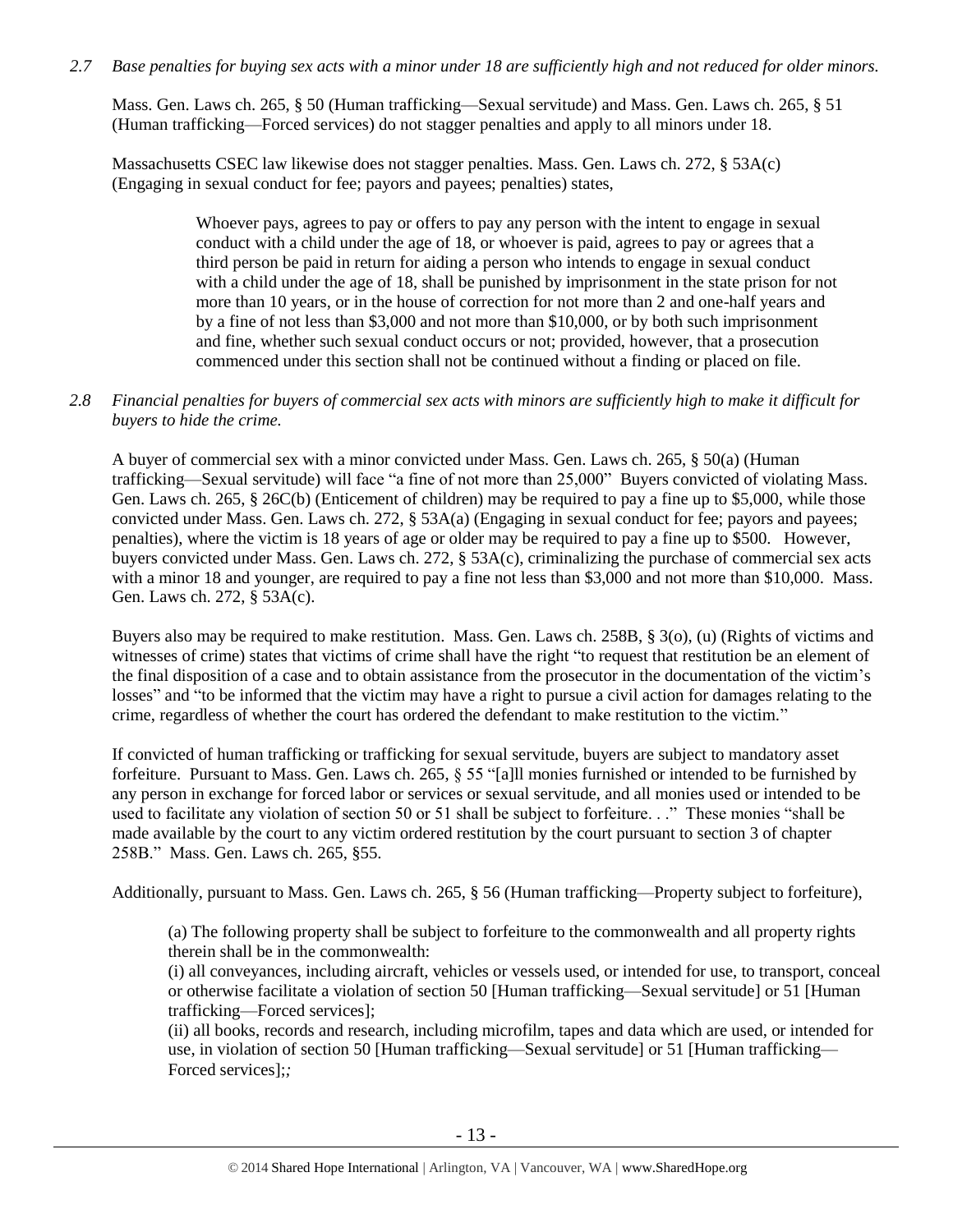(iii) all negotiable instruments, securities or other things of value furnished or intended to be furnished by any person in exchange for forced labor or services or sexual servitude, all proceeds traceable to such an exchange, including real estate and any other thing of value, and all negotiable instruments and securities used or intended to be used to facilitate any violation of section 50 [Human trafficking— Sexual servitude] or 51 [Human trafficking—Forced services]; and

(iv) all real property, including any right, title and interest in the whole of any lot or tract of land and any appurtenances or improvements thereto, which is used in any manner or part to commit or to facilitate any violation of section 50 [Human trafficking—Sexual servitude] or 51 [Human trafficking— Forced services].

. . .

(ii) no conveyance shall be forfeited by reason of any act or omission established by the owner thereof to have been committed or omitted by any person other than such owner while such conveyance was unlawfully in the possession of a person other than the owner in violation of the criminal laws of the United States, of the commonwealth or of any state; and

(iii) no conveyance or real property shall be subject to forfeiture unless the owner thereof knew or should have known that such conveyance or real property was used in violation of section 50 [Human trafficking—Sexual servitude] or 51 [Human trafficking—Forced services].

<span id="page-13-0"></span>. . . .

 $\overline{a}$ 

Seizure of forfeitable property is governed by Mass. Gen. Laws ch. 265, §56(g), which states, "During the pendency of the proceedings, the court may issue at the request of the commonwealth ex parte any preliminary order or process as is necessary to seize or secure the property for which forfeiture is sought and to provide for its custody." The final order of the court shall be deposited into the Victims of Human Trafficking Trust Fund<sup>27</sup> established in section 66A of chapter 10. Mass. Gen. Laws ch. 265, §56(e).

*2.9 Buying and possessing child pornography carries penalties as high as similar federal offenses.*

The buying and possessing of child pornography is illegal under Mass. Gen. Laws ch. 272, § 29C (Child pornography—purchase or possession). Specifically, Mass. Gen. Laws ch. 272, § 29C makes it illegal when a person,

[K]nowingly purchases or possesses a negative, slide, book, magazine, film, videotape, photograph or other similar visual reproduction, or depiction by computer of any child whom the person knows or reasonably should know to be under the age of 18 years of age and such child is:

(i) actually or by simulation engaged in any act of sexual intercourse with any person or animal; (ii) actually or by simulation engaged in any act of sexual contact involving the sex organs of the child and the mouth, anus or sex organs of the child and the sex organs of another person or animal; (iii) actually or by simulation engaged in any act of masturbation;

(iv) actually or by simulation portrayed as being the object of, or otherwise engaged in, any act of

<sup>&</sup>lt;sup>27</sup> Pursuant to Mass. Gen. Laws ch. 10,  $\delta$  66A (Victims of human trafficking trust fund), "[t]here shall be established and set up on the books of the commonwealth a separate fund to be known as the Victims of Human Trafficking Trust Fund. The fund shall consist of proceeds of assets seized and forfeited pursuant to sections 55 and 56 of chapter 265 and fines and assessments collected pursuant to sections 50, 51 and 54 of said chapter 265, together with any interest or earnings accrued on such monies through investment or deposit. The state treasurer shall be the custodian of the fund and shall receive, deposit and invest all monies transmitted to him under this section in accordance with sections 34 and 38 of chapter 29 in such a manner as to secure the highest rate of return available consistent with the safety of the fund, and shall credit interest and earnings on the trust fund corpus to the trust fund. The state treasurer shall transfer funds from the income and receipts of the fund to the victim and witness assistance board, as established in section 4 of chapter 258B, from time to time, at the request of the board. The board shall award and administer grants from the fund, without further appropriation, to public, private non-profit or community-based programs in the commonwealth to provide services to victims of offenses under said sections 50 and 51 of said chapter 265."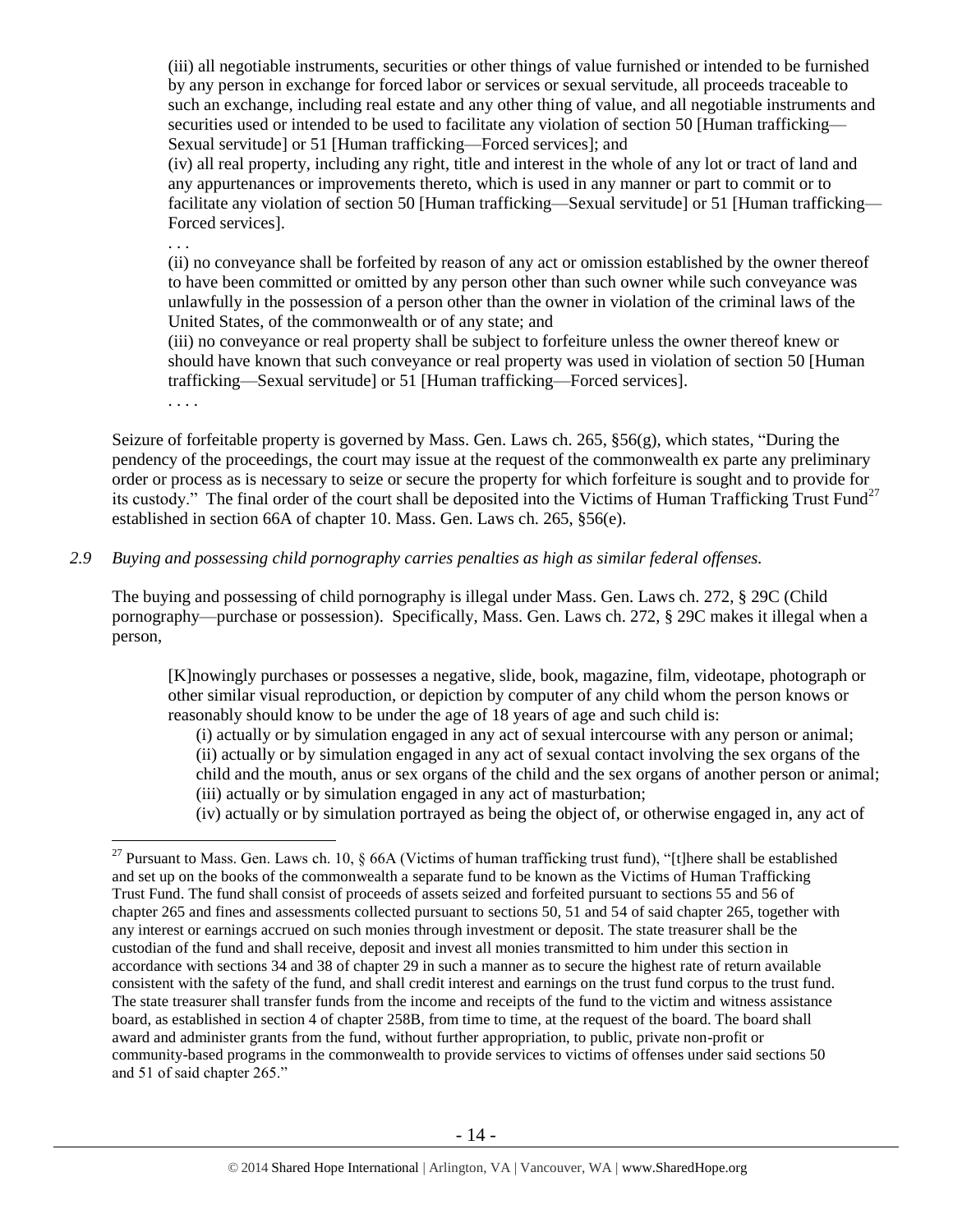lewd fondling, touching, or caressing involving another person or animal; (v) actually or by simulation engaged in any act of excretion or urination within a sexual context; (vi) actually or by simulation portrayed or depicted as bound, fettered, or subject to sadistic, masochistic, or sadomasochistic abuse in any sexual context; or

(vii) depicted or portrayed in any pose, posture or setting involving a lewd exhibition of the unclothed genitals, pubic area, buttocks or, if such person is female, a fully or partially developed breast of the child; with knowledge of the nature or content thereof . . . .

. . . .

 $\overline{a}$ 

An offender's first conviction under Mass. Gen. Laws ch. 272, § 29C is punishable by imprisonment up to 5 years in the state prison or imprisonment up to 2½ years in a jail or house of correction or a fine of \$1,000– \$10,000, or both imprisonment and a fine. Mass. Gen. Laws ch. 272, § 29C. Upon conviction of a second violation, a convicted offender may receive imprisonment not less than 5 years or a fine of \$5,000–\$20,000, or both imprisonment and a fine, while any subsequent convictions are punishable by imprisonment not less than 10 years or a fine of \$10,000–\$30,000, or both imprisonment and a fine. Mass. Gen. Laws ch. 272, § 29C(vii).

In comparison, a federal conviction for possession of child pornography<sup>28</sup> is generally punishable by imprisonment for 5–20 years and a fine not to exceed \$250,000.<sup>29</sup> Subsequent convictions, however, are punishable by imprisonment up to 40 years and a fine not to exceed \$250,000.<sup>30</sup>

- 2.9.1 Recommendation: Amend Mass. Gen. Laws ch. 272, § 29C (Child pornography—purchase or possession) to increase the penalty to align with federal penalties.
- *2.10 Convicted buyers of commercial sex acts with minors and child pornography are required to register as sex offenders.*

Buyers convicted of Mass. Gen. Laws ch. 265, § 26C (Enticement of children), ch. 265, § 26D (Enticement of child under age 18 to engage in prostitution, human trafficking or commercial sexual activity), ch. 265, § 50 (Trafficking of persons for sexual servitude) and ch. 265, § 52 (Subsequent violations of Sec. 50 or 51; penalties; evidence of prior adjudication or conviction) are required to register as sex offenders; however, those convicted under Mass. Gen. Laws ch. 272, § 53A(b) (Engaging in sexual conduct for fee; payors and payees; penalties) and Mass. Gen. Laws ch. 272, § 8 (Soliciting) are not required to register. Mass. Gen. Laws ch. 6, §§ 178C, 178D. Pursuant to Mass. Gen. Laws ch. 6, § 178D (Establishment and maintenance of sex offender registry), the sex offender registry board is required to "establish and maintain a central computerized registry of all sex offenders required to register pursuant to section 178C [Definitions] to 178P [Police officer's

<sup>&</sup>lt;sup>28</sup> 18 U.S.C. §§ 2252(a)(2), (a)(4) (Certain activities relating to material involving the sexual exploitation of minors),  $2252A(a)(2)$ –(3) (Certain activities relating to material constituting or containing child pornography), 1466A(a), (b) (Obscene visual representations of the sexual abuse of children).

<sup>&</sup>lt;sup>29</sup> 18 U.S.C. §§ 2252(b) (stating that a conviction under subsection (a)(2) is punishable by imprisonment for 5–20 years and a fine, while a conviction under subsection (a)(4) is punishable by imprisonment up to 10 years, a fine, or both), 2252A(b)(1) (a conviction is punishable by imprisonment for 5–20 years and a fine), 1466A(a), (b) (stating that a conviction under subsection (a) is "subject to the penalties provided in section  $2252A(b)(1)$ ," imprisonment for 5–20 years and a fine, while a conviction under subsection (b) is "subject to the penalties provided in section 2252A(b)(2)," imprisonment up to 10 years, a fine, or both); *see also* 18 U.S.C §§ 3559(a)(1) (classifying all of the above listed offenses as felonies), 3571(b)(3) (providing a fine up to \$250,000 for any felony conviction).  $30$  18 U.S.C. §§ 2252(b) (stating if a person has a prior conviction under subsection (a)(2), or a list of other statutes, a conviction is punishable by a fine and imprisonment for 15–40 years, but if a person has a prior conviction under subsection (a)(4), or a list of other statutes, a conviction is punishable by a fine and imprisonment for  $10-20$  years),  $2252A(b)(1)$  (stating if a person has a prior conviction under subsection (a)(2), (a)(3), or a list of other statutes, a conviction is punishable by a fine and imprisonment for  $15-40$  years),  $1466A(a)$ , (b) (stating that the penalty scheme for section 2252A(b) applies); *see also* 18 U.S.C §§ 3559(a)(1) (classifying all of the above listed offenses as felonies), 3571(b)(3) (providing a fine up to \$250,000 for any felony conviction).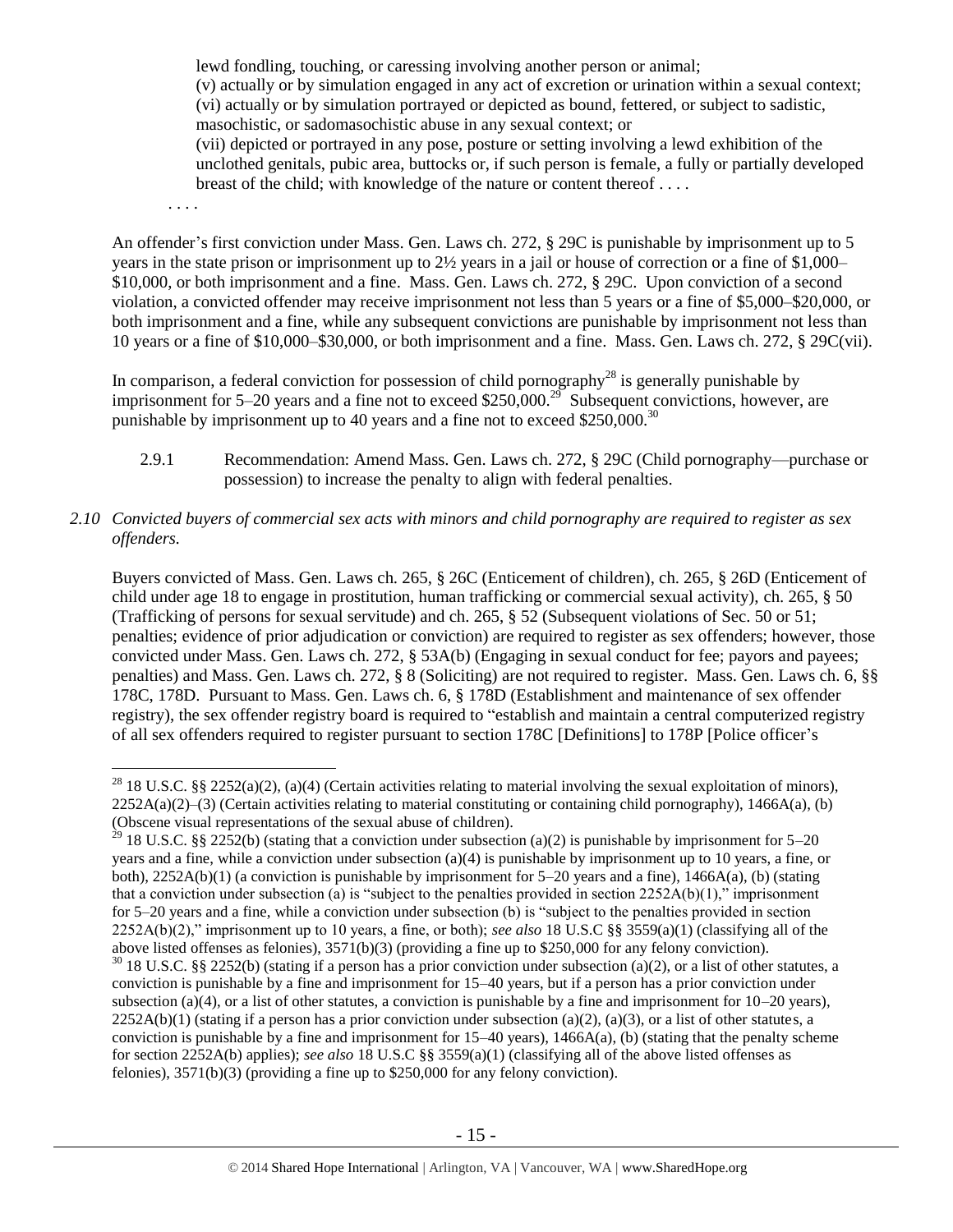authority to arrest for sex offender's failure to comply with registration requirements], inclusive, known as the sex offender registry." Mass. Gen. Laws ch. 6, § 178C (Definitions) defines "sex offender" in part as "a person ... who has been convicted of a sex offense ...." "Sex offense" is defined in Mass. Gen. Laws ch. 6, § 178C (Definitions) in relevant part as

an indecent assault and battery on a child under 14 under section 13B of chapter 265; aggravated indecent assault and battery on a child under the age of 14 under section 13B1/2 of said chapter 265; a repeat offense under section 13B 3/4 of said chapter 265; . . . indecent assault and battery on a person age 14 or over under section 13H of said chapter 265; . . . rape and abuse of a child under section 23 of said chapter 265; aggravated rape and abuse of a child under section 23A of said chapter 265; a repeat offense under section 23B of said chapter 265 [Rape and abuse of child—previous youthful offender]; . . . enticing a child under the age of 16 for the purposes of committing a crime under section 26C of said chapter 265; enticing a child under 18 via electronic communication to engage in prostitution, human trafficking or commercial sexual activity under section 26D of said chapter 265; trafficking of persons for sexual servitude under section 50 of said chapter 265; a second or subsequent violation of human trafficking for sexual servitude under section 52 of chapter 265,. . . dissemination of visual material of a child in a state of nudity or sexual conduct under section 29B of said chapter 272; possession of child pornography under section 29C of said chapter 272; unnatural and lascivious acts with a child under 16 under section 35A of said chapter 272 [Child pornography—dissemination];  $\dots$ <sup>31</sup>

Additionally, the definitions of "sex offense involving a child" and "sexually violent offense" under Mass. Gen. Laws ch. 6, § 178C include,

enticing a child under 18 via electronic communication to engage in prostitution, human trafficking or commercial sexual activity under section 26D of said chapter 265; trafficking of persons for sexual servitude under section 50 of said chapter 265; a second or subsequent violation of human trafficking for sexual servitude under section 52 of chapter 265 . . . .

 $31$  Mass. Gen. Laws ch. 6,  $\S$  178C (Definitions) contains a definition for "sex offense involving a child," and the offenses listed as a "sex offense involving a child" are all also listed as "sex offenses."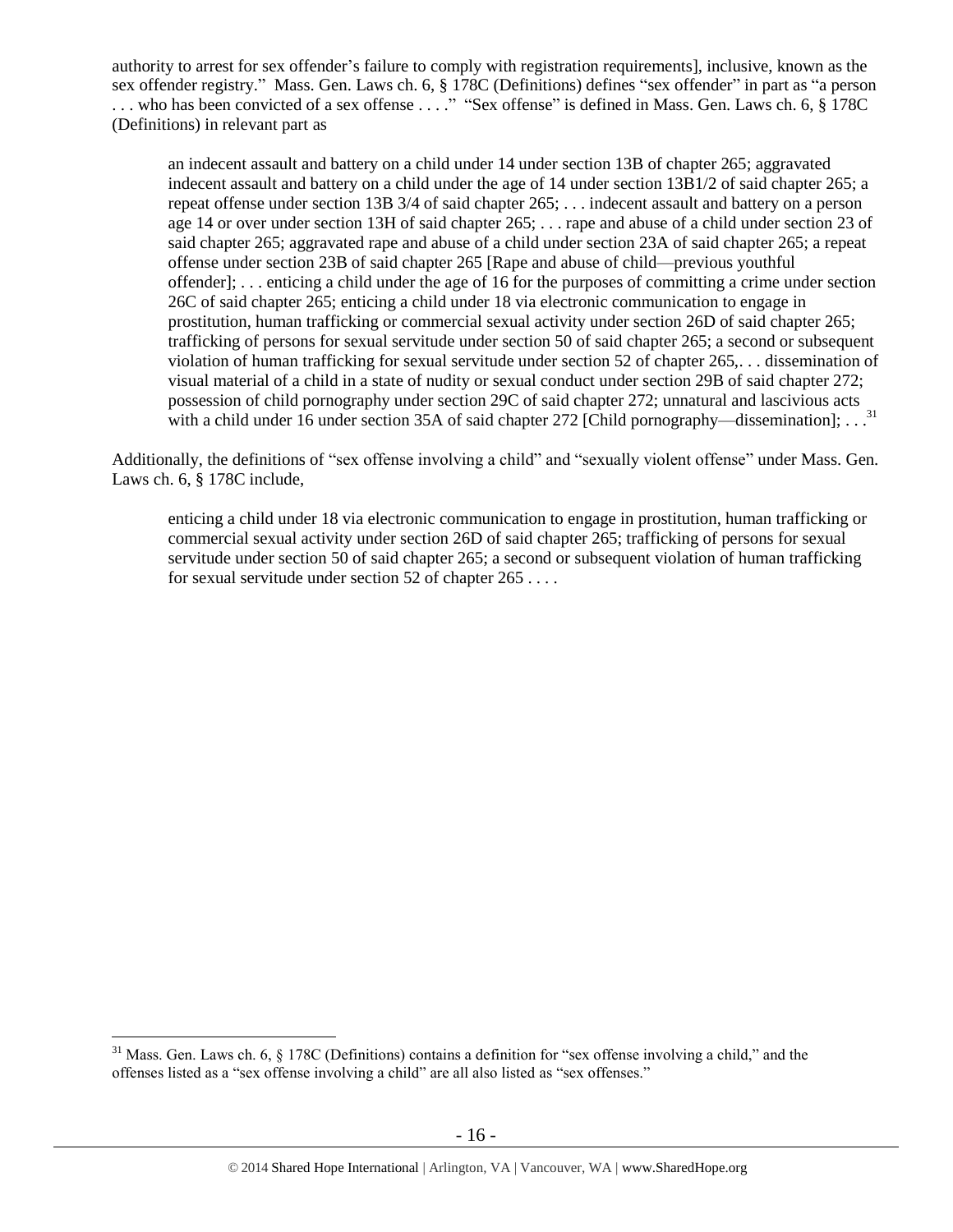#### **FRAMEWORK ISSUE 3: CRIMINAL PROVISIONS FOR TRAFFICKERS**

## *Legal Components:*

- *3.1 Penalties for trafficking a child for sexual exploitation are as high as federal penalties.*
- *3.2 Creating and distributing child pornography carries penalties as high as similar federal offenses.*
- *3.3 Using the Internet to lure, entice, recruit, or sell commercial sex acts with a minor is a separate crime or results in an enhanced penalty for traffickers.*
- *3.4 Financial penalties for traffickers, including asset forfeiture, are sufficiently high.*
- *3.5 Convicted traffickers are required to register as sex offenders.*
- *3.6 Laws relating to termination of parental rights for certain offenses include sex trafficking or commercial sexual exploitation of children (CSEC) offenses in order to remove the children of traffickers from their control and potential exploitation.*

*\_\_\_\_\_\_\_\_\_\_\_\_\_\_\_\_\_\_\_\_\_\_\_\_\_\_\_\_\_\_\_\_\_\_\_\_\_\_\_\_\_\_\_\_\_\_\_\_\_\_\_\_\_\_\_\_\_\_\_\_\_\_\_\_\_\_\_\_\_\_\_\_\_\_\_\_\_\_\_\_\_\_\_\_\_\_\_\_\_\_\_\_\_\_*

## *Legal Analysis:*

<span id="page-16-1"></span> $\overline{a}$ 

*3.1 Penalties for trafficking a child for sexual exploitation are as high as federal penalties.*

A conviction under Mass. Gen. Laws ch. 265, § 50(a) (Human trafficking – Sexual servitude) shall result in:

<span id="page-16-0"></span>imprisonment in the state prison for not less than 5 years but not more than 20 years and by a fine of not more than \$25,000.<sup>32</sup> Such sentence shall not be reduced to less than 5 years, or suspended, nor shall any person convicted under this section be eligible for probation, parole, work release or furlough or receive any deduction from his sentence for good conduct until he shall have served 5 years of such sentence.

Additionally, a person convicted under Mass. Gen. Laws ch. 265, § 50(b) when committed against a person under 18 years of age

shall be punished by imprisonment in the state prison for life or for any term of years, but not less than 5 years. No person convicted under this subsection shall be eligible for probation, parole, work release or furlough or receive any deduction from his sentence for good conduct until he shall have served 5 years of such sentence.

Traffickers may also be prosecuted under several of Massachusetts's CSEC laws. Traffickers convicted under Mass. Gen. Laws ch. 272, § 2<sup>33</sup> (Abduction of persons for the purpose of prostitution or unlawful sexual intercourse), which is punishable by imprisonment up to 3 years in the state prison or imprisonment by 1 year in jail, a fine of up to \$1,000, or both imprisonment and a fine. Mass. Gen. Laws ch. 272,  $\hat{\S}$  4A<sup>34</sup> (Promoting child prostitution; mandatory sentence) is punishable by imprisonment for 3–5 years in the state prison and a fine of \$5,000. 35 Mass. Gen. Laws ch. 272, § 4A.

 $32$  Pursuant to Mass. Gen. Laws ch. 265, § 54 (Transmittal of fines to state treasurer), "The court shall transmit fines collected pursuant to sections 50 and 51 to the state treasurer. The treasurer shall deposit such fines into the Victims of Human Trafficking Trust Fund established in section 66A of chapter 10."

<sup>33</sup> *See supra* Section 1.2 for substantive provisions of Mass. Gen. Laws ch. 272, § 2.

<sup>&</sup>lt;sup>34</sup> See supra Section 1.2 for substantive provisions of Mass. Gen. Laws ch. 272, § 4A.

<sup>&</sup>lt;sup>35</sup> The imprisonment "shall not be reduced to less than three years, nor suspended, nor shall any person convicted under this section be eligible for probation, parole or furlough or receive any deduction from his sentence for good conduct or otherwise until he shall have served three years of such sentence." Mass. Gen. Laws ch. 272, § 4A.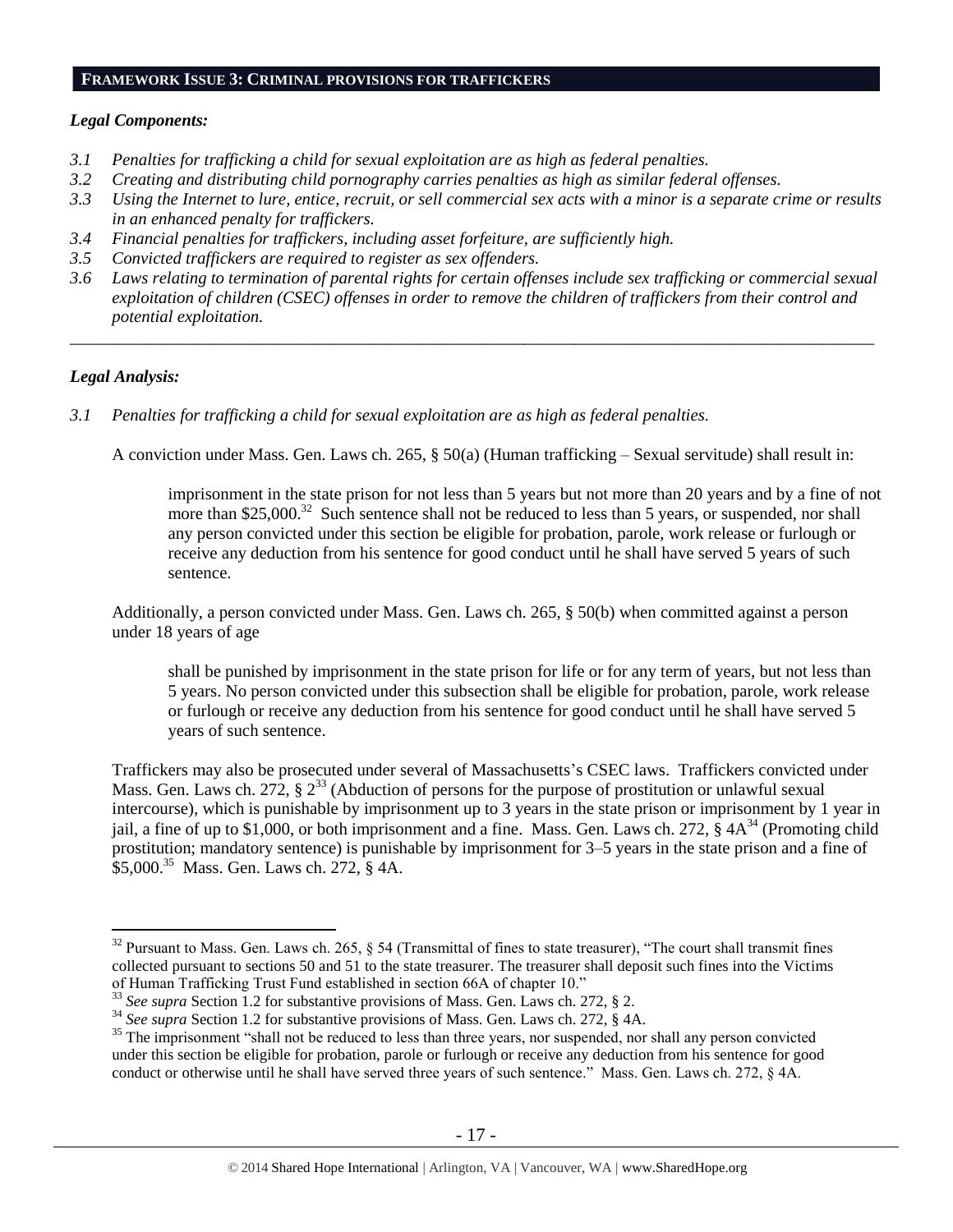Traffickers may be prosecuted under Mass. Gen. Laws ch. 272, § 53A(c) (Engaging in sexual conduct for fee; payors and payees; penalties) if the trafficker was "paid . . . in return for aiding a person who intends to engage in sexual conduct with a child under the age of 18." Mass. Gen. Laws ch. 272, § 53A(c) is punishable by up to 10 years imprisonment in the state prison or in the house of correction for not more than 2 ½ years and by a \$3,000—10,000 fine.

Traffickers also may be prosecuted under Mass. Gen. Laws ch. 265, § 26C(b) (Enticement of children) to the extent that the trafficker "entices a child under the age of 16, or someone he believes to be a child under the age of 16, to enter, exit or remain within any vehicle, dwelling, building, or other outdoor space with the intent that he or another person will violate . . . [Mass. Gen. Laws ch. 272] section 4A [Promoting child prostitution; mandatory sentence] . . . 29A [Child pornography–enticement, solicitation, employment of children], 29B [Child pornography–dissemination], 29C [Child pornography–purchase or possession], 35A [Obscene material/acts–acts with child under sixteen] . . . or 53A [Engaging in sexual conduct for fee; payors and payees; penalties] of chapter 272, or any offense that has as an element the use or attempted use of force . . . ." A trafficker convicted of Mass. Gen. Laws ch. 265, § 26C (Enticement of children) may be imprisoned up to 5 years in the state prison or imprisoned up to 2½ years in the house of correction, or by imprisonment and a fine up to \$5,000.

Mass. Gen. Laws ch. 272  $\S$  4B<sup>36</sup> (Deriving support from child prostitution; mandatory sentence) may also be used to prosecute traffickers and a conviction is punishable by imprisonment for at least 5 years in the state prison and a fine of \$5,000.<sup>37</sup> Mass. Gen. Laws ch. 272 § 4B. Traffickers who are "paid in return for aiding a person who intends to engage in sexual conduct with a child under the age of 18" may be convicted under Mass. Gen. Laws ch. 272,  $\S 53A(c)^{38}$  (Engaging in sexual conduct for fee; payors and payees; penalties), which is punishable by imprisonment up to 10 years in the state prison or imprisonment up to 2½ years in the house of correction and a fine of \$3,000—\$10,000. Mass. Gen. Laws ch. 272, § 53A(b). Lastly, convictions under Mass. Gen. Laws ch. 272, § 29A(b)<sup>39</sup> (Child pornography—enticement, solicitation, employment of children) are punishable by imprisonment for 10–20 years in the state prison, by a fine of \$10,000–\$50,000, or by both such fine and imprisonment. Mass. Gen. Laws ch. 272, § 29A(a), (b).

Lastly, a trafficker could be prosecuted under Mass. Gen. Laws ch. 265, § 26D (Enticement of child under age 18 to engage in prostitution, human trafficking or commercial sexual activity), which is punishable by "imprisonment in a house of correction for not more than 2 1/2 years or in the state prison for not more than 5 years or by a fine of not less than \$2,500, or by both such fine and imprisonment," and "a second or subsequent . . . [offense] shall be punished by imprisonment in the state prison for not less than 5 years and by a fine of not less than \$10,000. Such sentence shall not be reduced to less than 5 years, or suspended, nor shall any person convicted under this subsection be eligible for probation, parole, work release or furlough or receive any deduction from the sentence for good conduct until that person has served 5 years of such sentence." In comparison, if the victim is under the age of 14, a conviction under the Trafficking Victims Protection Act  $(TVPA)^{40}$  for child sex trafficking is punishable by 15 years to life imprisonment and a fine not to exceed \$250,000. 18 U.S.C. §§ 1591(b)(1), 3559(a)(1), 3571(b)(3). If the victim is between the ages of 14–17, a conviction is punishable by 10 years to life imprisonment and a fine not to exceed \$250,000. 18 U.S.C. §§

<sup>36</sup> *See supra* Section 1.2 for substantive provisions of Mass. Gen. Laws ch. 272, § 4B.

<sup>&</sup>lt;sup>37</sup> The imprisonment "shall not be reduced to less than five years, nor suspended, nor shall any person convicted under this section be eligible for probation, parole or furlough or receive any deduction from his sentence for good conduct or otherwise until he shall have served five years of such sentence." Mass. Gen. Laws ch. 272 § 4B <sup>38</sup> *See supra* Section 1.2 for substantive provisions of Mass. Gen. Laws ch. 272, § 53A.

<sup>&</sup>lt;sup>39</sup> See supra Section 1.2 for the substantive provisions of Mass. Gen. Laws ch. 272, § 29A.

<sup>&</sup>lt;sup>40</sup> Trafficking Victims Protection Act (TVPA) of 2000, Pub. L. No. 106-386, 114 Stat. 1464, 1466 (codified in scattered sections of 18 and 22 U.S.C.).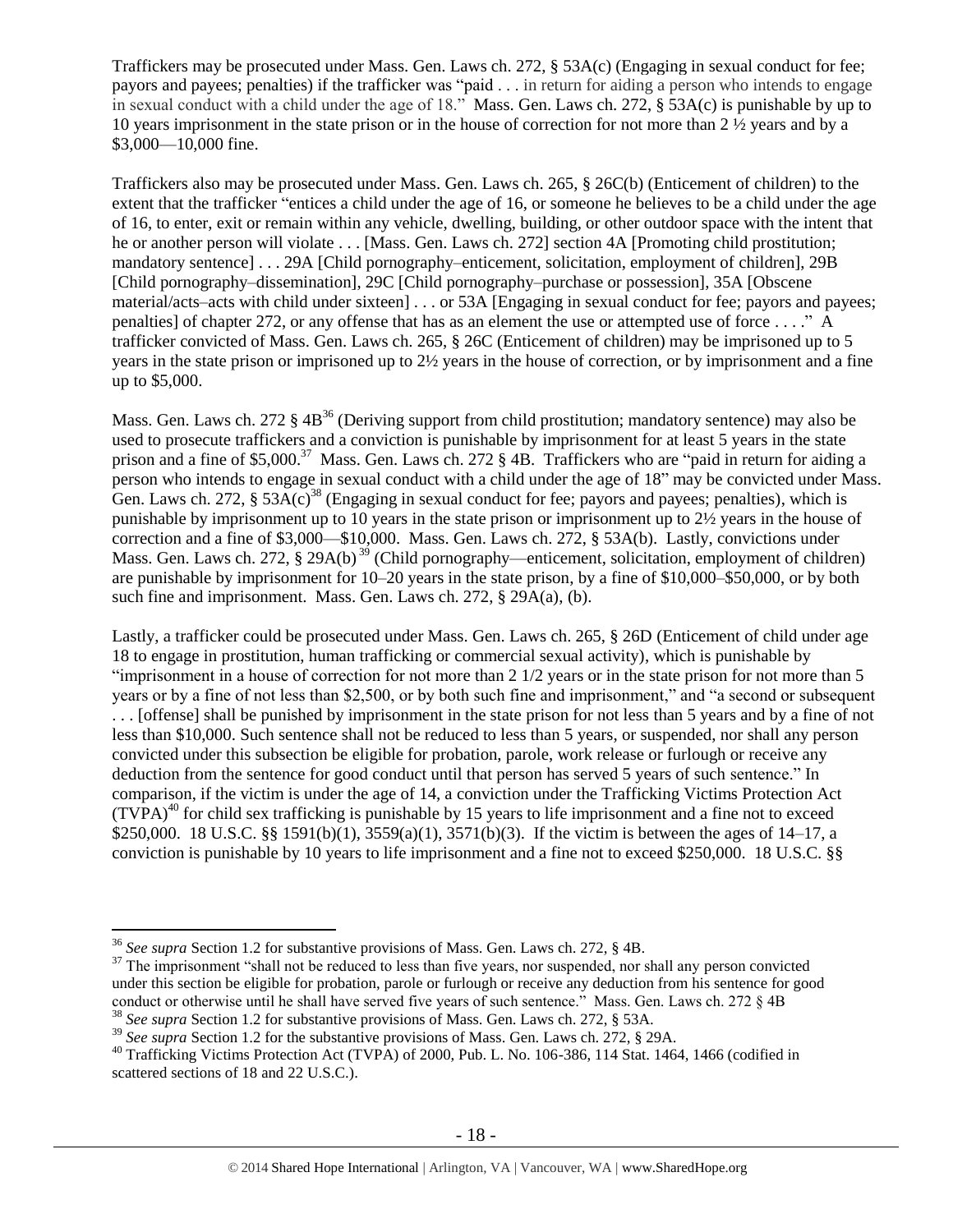1591(b)(2), 3559(a)(1), 3571(b)(3). A conviction is punishable by mandatory life imprisonment, however, if the trafficker has a prior conviction for a federal sex offense<sup>41</sup> against a minor.

# *3.2 Creating and distributing child pornography carries penalties as high as similar federal offenses*.

Massachusetts law criminalizes both the creation and distribution of child pornography. The creation of child pornography is illegal under Mass. Gen. Laws ch. 272, § 29A(a), (b) (Child pornography—enticement, solicitation, employment of children), which states,

(a) Whoever, either with knowledge that a person is a child under eighteen years of age or while in possession of such facts that he should have reason to know that such person is a child under eighteen years of age, and with lascivious intent, hires, coerces, solicits or entices, employs, procures, uses, causes, encourages, or knowingly permits such child to pose or be exhibited in a state of nudity, for the purpose of representation or reproduction in any visual material . . . .

(b) Whoever, either with knowledge that a person is a child under eighteen years of age or while in possession of such facts that he should have reason to know that such person is a child under eighteen years of age, hires, coerces, solicits or entices, employs, procures, uses, causes, encourages, or knowingly permits such child to participate or engage in any act that depicts, describes, or represents sexual conduct for the purpose of representation or reproduction in any visual material, or to engage in any live performance involving sexual conduct . . . .

Convictions under Gen. Laws ch. 272, § 29A(a), (b) are punishable by imprisonment for 10–20 years or a fine of \$10,000–\$50,000, or by both imprisonment and a fine. Mass. Gen. Laws ch. 272, § 29A(a), (b).

The dissemination of child pornography is illegal under Mass. Gen. Laws ch. 272, § 29B (Child pornography dissemination), which states,

(a) Whoever, with lascivious intent, disseminates any visual material that contains a representation or reproduction of any posture or exhibition in a state of nudity involving the use of a child who is under eighteen years of age, knowing the contents of such visual material or having sufficient facts in his possession to have knowledge of the contents thereof, or has in his possession any such visual material knowing the contents or having sufficient facts in his possession to have knowledge of the contents thereof, with the intent to disseminate the same, shall be punished . . . .

(b) Whoever with lascivious intent disseminates any visual material that contains a representation or reproduction of any act that depicts, describes, or represents sexual conduct participated or engaged in by a child who is under eighteen years of age, knowing the contents of such visual material or having sufficient facts in his possession to have knowledge of the contents thereof, or whoever has in his possession any such visual material knowing the contents or having sufficient facts in his possession to have knowledge of the contents thereof, with the intent to disseminate the same, shall be punished . . . .

Convictions under Mass. Gen. Laws ch. 272, § 29B(a), (b) are punishable by imprisonment for 10–20 years or a fine the greater of \$10,000–\$50,000 or 3 times "the monetary value of any economic gain derived from said dissemination," or by both imprisonment and a fine. Mass. Gen. Laws ch. 272, § 29B(a), (b).

In comparison, if the victim is under the age of 14, a conviction under the TVPA for child sex trafficking is punishable by 15 years to life imprisonment and a fine not to exceed \$250,000. 18 U.S.C. §§ 1591(b)(1),  $3559(a)(1)$ ,  $3571(b)(3)$ . If the victim is between the ages of  $14-17$ , a conviction is punishable by 10 years to life imprisonment and a fine not to exceed \$250,000. 18 U.S.C. §§ 1591(b)(2), 3559(a)(1), 3571(b)(3). A conviction is punishable by mandatory life imprisonment, however, if the trafficker has a prior conviction for a

<sup>41</sup> *See supra* note [24.](#page-10-0)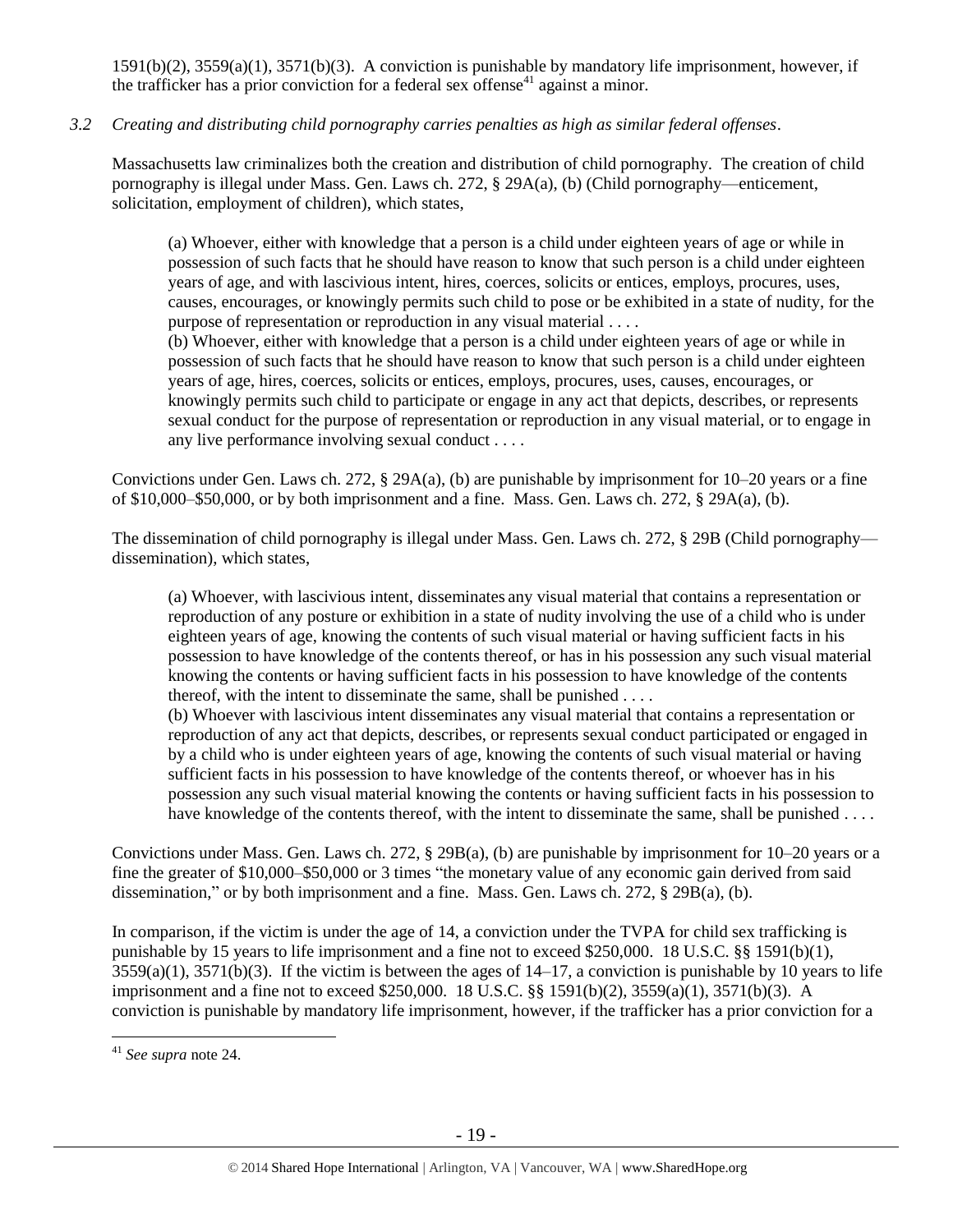federal sex offense<sup>42</sup> against a minor. Additionally, a federal conviction for distribution of child pornography<sup>43</sup> is generally punishable by imprisonment for 5–20 years and a fine not to exceed \$250,000.<sup>44</sup> Subsequent convictions, however, are punishable by imprisonment up to 40 years and a fine not to exceed \$250,000.<sup>45</sup>

*3.3 Using the Internet to lure, entice, recruit, or sell commercial sex acts with a minor is a separate crime or results in an enhanced penalty for traffickers.*

Massachusetts has a law specifically directed at the use of the Internet to commit domestic minor sex trafficking. Pursuant to Mass. Gen. Laws ch. 265, § 26D (Enticement of child under age 18 to engage in prostitution, human trafficking or commercial sexual activity),

(a) As used in this section, the term "entice" shall mean to lure, induce, persuade, tempt, incite, solicit, coax or invite.

(b) As used in this section, the term "electronic communication" shall include, but not be limited to, any transfer of signs, signals, writing, images, sounds, data or intelligence of any nature transmitted in whole or in part by a wire, radio, electromagnetic, photo-electronic or photo-optical system.

(c) Whoever, by electronic communication, knowingly entices a child under the age of 18 years, to engage in prostitution in violation of section 50 or section 53A of chapter 272, human trafficking in violation of section 50 [Human trafficking—Sexual servitude], 51 [Human trafficking—Forced services], 52 [Human trafficking—Subsequent violations of sections 50 or 51] or 53 [Human trafficking—Organ trafficking] or commercial sexual activity as defined in section 49, or attempts to do so, shall be punished by imprisonment in a house of correction for not more than 2 ½ years or in the state prison for not more than 5 years or by a fine of not less than \$2,500, or by both such fine and imprisonment.

(d) Whoever, after having been convicted of, or adjudicated delinquent by reason of a violation of this section, commits a second or subsequent such violation, shall be punished by imprisonment in the state prison for not less than 5 years and by a fine of not less than \$10,000. Such sentence shall not be reduced to less than 5 years, or suspended, nor shall any person convicted under this subsection be eligible for probation, parole, work release or furlough or receive any deduction from the sentence for good conduct until that person has served 5 years of such sentence.

<sup>42</sup> *See supra* note [24.](#page-10-0)

<sup>&</sup>lt;sup>43</sup> 18 U.S.C. §§ 2252(a)(1), (a)(2), (a)(3) (Certain activities relating to material involving the sexual exploitation of minors),  $2252A(a)(2)$ , (a)(3) (Certain activities relating to material constituting or containing child pornography), 1466A(a) (Obscene visual representations of the sexual abuse of children).

<sup>&</sup>lt;sup>44</sup> 18 U.S.C. §§ 2252(b) (stating that a conviction under subsection (a)(1), (a)(2), or (a)(3) is punishable by imprisonment for  $5-20$  years and a fine),  $2252A(b)(1)$  (a conviction is punishable by imprisonment for  $5-20$  years and a fine), 1466A(a), (b) (stating that a conviction under subsection (a) is "subject to the penalties provided in section 2252A(b)(1)," imprisonment for 5–20 years and a fine, while a conviction under subsection (b) is "subject to the penalties provided in section 2252A(b)(2)," imprisonment up to 10 years, a fine, or both); *see also* 18 U.S.C §§  $3559(a)(1)$  (classifying all of the above listed offenses as felonies),  $3571(b)(3)$  (providing a fine up to \$250,000 for any felony conviction).

<sup>&</sup>lt;sup>45</sup> 18 U.S.C. §§ 2252(b) (stating if a person has a prior conviction under subsection (a)(1), (a)(2), or (a)(3) or a list of other statutes, a conviction is punishable by a fine and imprisonment for 15–40 years), 2252A(b)(1) (stating if a person has a prior conviction under subsection (a)(2), (a)(3), or a list of other statutes, a conviction is punishable by a fine and imprisonment for 15–40 years), 1466A(a), (b) (stating that the penalty scheme for section 2252A(b) applies); *see also* 18 U.S.C §§ 3559(a)(1) (classifying all of the above listed offenses as felonies), 3571(b)(3) (providing a fine up to \$250,000 for any felony conviction).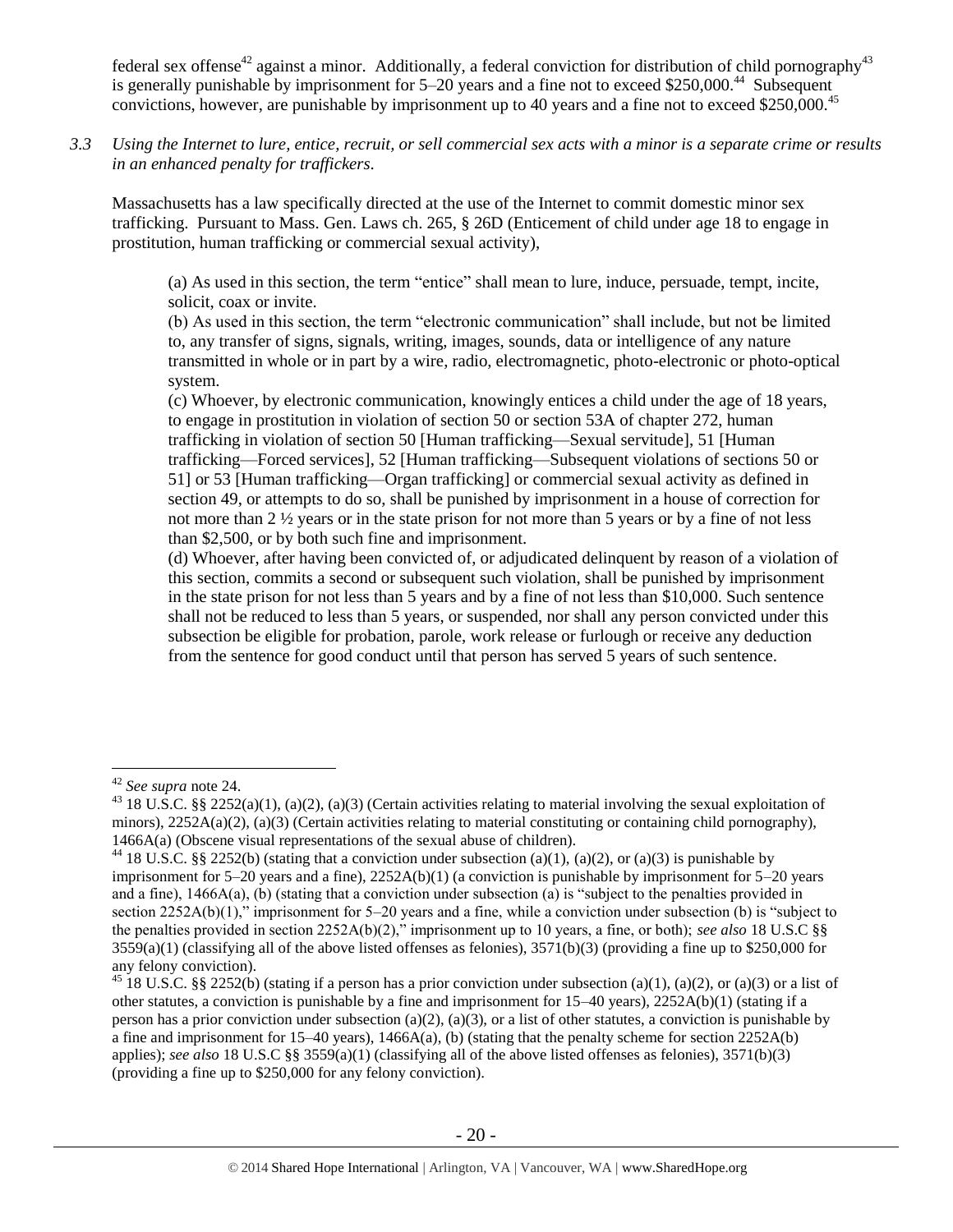# *3.4 Financial penalties for traffickers, including asset forfeiture, are sufficiently high*.

Traffickers are subject to various criminal fines, restitution orders, and asset forfeiture. Traffickers convicted under Mass. Gen. Laws ch. 265, § 50 (Human trafficking – Sexual servitude) are subject to a fine not to exceed \$25,000 and "[a] business entity that commits trafficking of persons for sexual servitude shall be punished by a fine of not more than \$1,000,000."<sup>46</sup> Mass. Gen. Laws ch. 265,  $\S$  50(a), (c).

Traffickers convicted of violating Mass. Gen. Laws ch. 272, § 29A (Child pornography—enticement, solicitation, employment of children) may be required to pay a fine of \$10,000–\$50,000, while those who violate Mass. Gen. Laws ch. 272, § 29B(a), (b) (Child pornography—dissemination) may be required to pay a fine of the greater of \$10,000–\$50,000 or 3 times "the monetary value of any economic gain derived from said dissemination." Mass. Gen. Laws ch. 272, § 29A(a), (b). Traffickers who violate any of Mass. Gen. Laws ch. 272, § 4A (Promoting child prostitution; mandatory sentence), § 4B (Deriving support from child prostitution; mandatory sentence), or Mass. Gen. Laws ch. 265, § 26C(b) (Enticement of children) may be required to pay up to a \$5,000 fine. Mass. Gen. Laws ch. 272, §§ 4A, 4B, ch. 265, § 26C(b). Those convicted under Mass. Gen. Laws ch. 272, § 2 (Abduction of persons for the purpose of prostitution or unlawful sexual intercourse) may be required to pay a \$1,000 fine. Mass. Gen. Laws ch. 272, § 2.

Convicted traffickers may also be required to make restitution to their victims, as Mass. Gen. Laws ch. 258B, § 3(o), (u) (Rights of victims and witnesses of crime) specifies that victims shall have the right "to request that restitution be an element of the final disposition of a case and to obtain assistance from the prosecutor in the documentation of the victim's losses" and "to be informed that the victim may have a right to pursue a civil action for damages relating to the crime, regardless of whether the court has ordered the defendant to make restitution to the victim."

Traffickers face mandatory asset forfeiture pursuant to Mass. Gen. Laws ch. 265, § 55, which states,"[a]ll monies furnished or intended to be furnished by any person in exchange for forced labor or services or sexual servitude, and all monies used or intended to be used to facilitate any violation of section 50 or 51 shall be subject to forfeiture. . ." These monies "shall be made available by the court to any victim ordered restitution by the court pursuant to section 3 of chapter 258B." Mass. Gen. Laws ch. 265, §55.

Additionally, traffickers face asset forfeiture pursuant to Mass. Gen. Laws ch. 265, § 56 (Human trafficking— Property subject to forfeiture).<sup>47</sup> Seizure of forfeitable property is governed by Mass. Gen. Laws ch. 265,  $§56(g)$ , which states "During the pendency of the proceedings, the court may issue at the request of the commonwealth ex parte any preliminary order or process as is necessary to seize or secure the property for which forfeiture is sought and to provide for its custody."

## *3.5 Convicted traffickers are required to register as sex offenders.*

Traffickers convicted of violating Mass. Gen. Laws ch. 265, § 50 (Human trafficking—Sexual servitude), ch. 265, § 26D (Enticing a child under 18 via electronic communication to engage in prostitution), a second or subsequent conviction of ch. 265, § 52 (Human trafficking—Subsequent Violation of Sections 50 or 51), ch. 265, § 26C (Enticement of children), ch. 272, § 2 (Abduction of persons for the purpose of prostitution or unlawful sexual intercourse), § 4A (Promoting child prostitution; mandatory sentence), § 4B (Deriving support from child prostitution; mandatory sentence), § 29A (Child pornography—enticement, solicitation, employment of children), and § 29B (Child pornography—dissemination) are required to register as sex offenders pursuant to Mass. Gen. Laws ch. 6, § 178D (Establishment and maintenance of sex offender registry) and Mass. Gen.

<sup>46</sup> *See supra* note [32.](#page-16-0)

<sup>&</sup>lt;sup>47</sup> See supra Section 2.8 for full discussion of Mass. Gen. Laws ch. 265, § 56<sup>47</sup> (Human Trafficking—Property subject to forfeiture).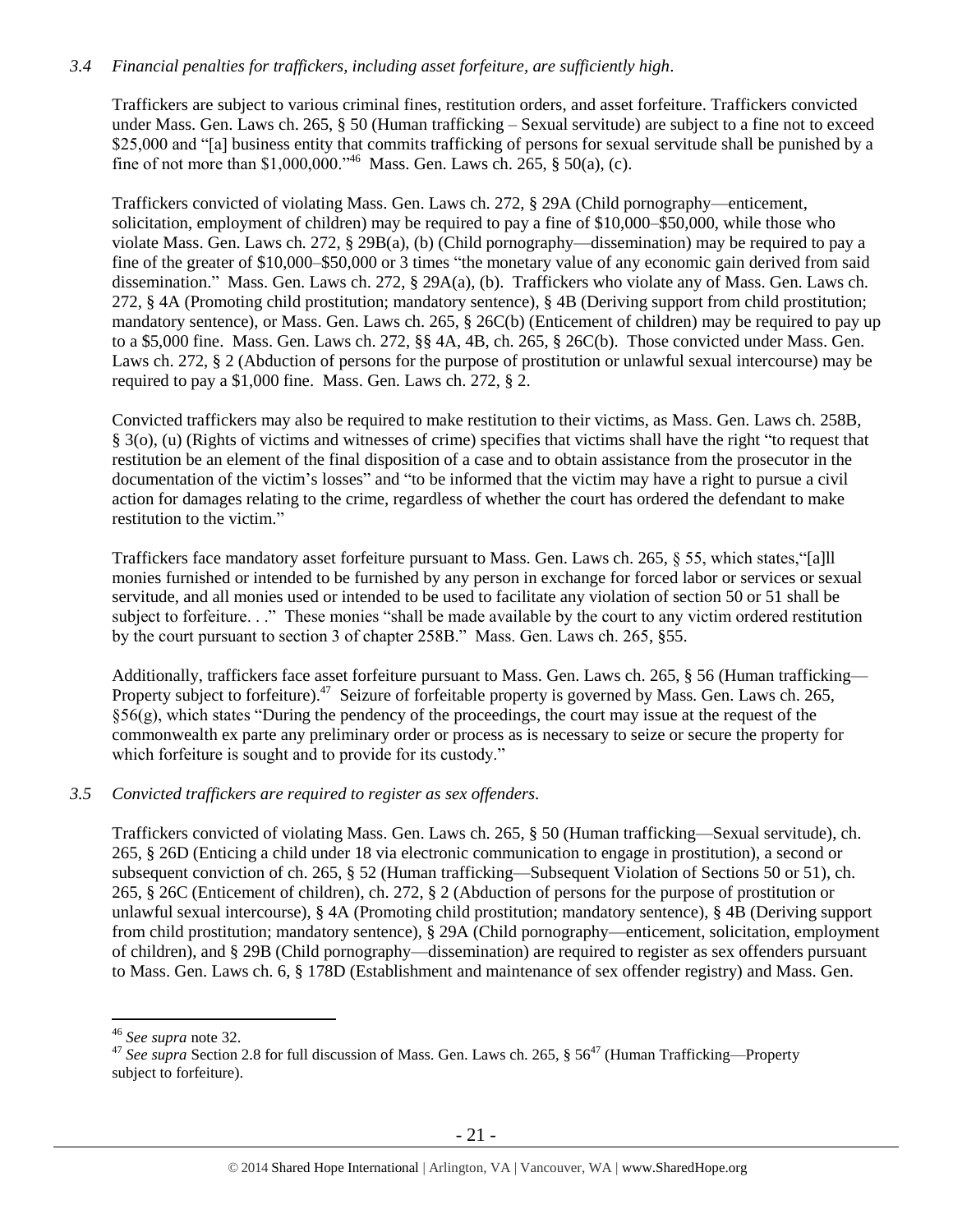Laws ch. 6, § 178C (Definitions).<sup>48</sup> Traffickers convicted of Mass. Gen. Laws ch. 272, § 53A(b) (Engaging in sexual conduct for a fee; payors and payees; penalties) or Mass. Gen. Laws ch. 272, § 24 (Keeping house of prostitution) are not required to register as these offenses are not included within the definition of "sex offense" under Mass. Gen. Laws ch. 6 § 178C.

# *3.6 Laws relating to termination of parental rights for certain offenses include sex trafficking or commercial sexual exploitation of children (CSEC) offenses in order to remove the children of traffickers from their control and potential exploitation.*

Although Massachusetts law does not expressly provide that violations of state CSEC laws are grounds for terminating parental rights, parental rights potentially may be terminated for sexual abuse or exploitation, depending on whether the definition of abuse applicable to mandatory reporters under Mass. Gen. Laws ch. 119, § 51A(a) (Mandated reporter—responsibilities)—which includes trafficking and CSEC offenses—applies when determining parental rights. Massachusetts handles termination through its laws on adoption and custody in Chapter 210, which does not define abuse or neglect. Mass. Gen. Laws ch. 210, § 3 (Consent not required in certain cases) states,

(a) Whenever a petition for adoption is filed by a person having the care or custody of a child, the consent of the persons named in section 2, other than that of the child, shall not be required if:  $\dots$  (ii) the court hearing the petition finds that the allowance of the petition is in the best interests of the child pursuant to paragraph (c).

 $(b) \ldots$ 

A juvenile court or a district court shall enter a decree dispensing with the need for consent of any person named in section 2 to the adoption of a child named in a petition filed pursuant to section 24 of chapter 119 in such court upon a finding that such child is in need of care and protection pursuant to section 26 of said chapter 119 and that the best interests of the child as defined in paragraph (c) will be served by such decree. The entry of such decree shall have the effect of terminating the rights of a person named therein to receive notice of or to consent to any legal proceeding affecting the custody, guardianship, adoption or other disposition of the child named therein. Facts may be set forth either in the care and protection petition filed pursuant to said section 24 of said chapter 119 or upon a motion made in the course of a care and protection proceeding, alleging that the allowance of the petition or motion is in the best interests of the child.

The department of children and families shall file a petition or, in the alternative, a motion to amend a petition pending pursuant to section 26 of chapter 119 to dispense with parental consent to adoption, custody, guardianship or other disposition of the child under the following circumstances: (i) the child has been abandoned; (ii) the parent has been convicted by a court of competent jurisdiction of the murder or voluntary manslaughter of another child of such parent, of aiding, abetting, attempting, conspiring or soliciting to commit such murder or voluntary manslaughter or of any assault constituting a felony which results in serious bodily injury to the child or to another child of the parent . . . . For the purposes of this paragraph, "serious bodily injury" shall mean bodily injury which involves a substantial risk of death, extreme physical pain, protracted and obvious disfigurement or protracted loss or impairment of the function of a bodily member, organ or mental faculty.

. . . .  $(c)$ ...

. . . .

In considering the fitness of the child's parent or other person named in section 2, the court shall consider, without limitation, the following factors:

(ii) the child or another member of the immediate family of the child has been abused or neglected as a result of the acts or omissions of one or both parents, the parents were offered or received

 $\overline{a}$ <sup>48</sup> *See supra* Section 2.10 for the provisions of Mass. Gen. Laws ch. 6, § 178C.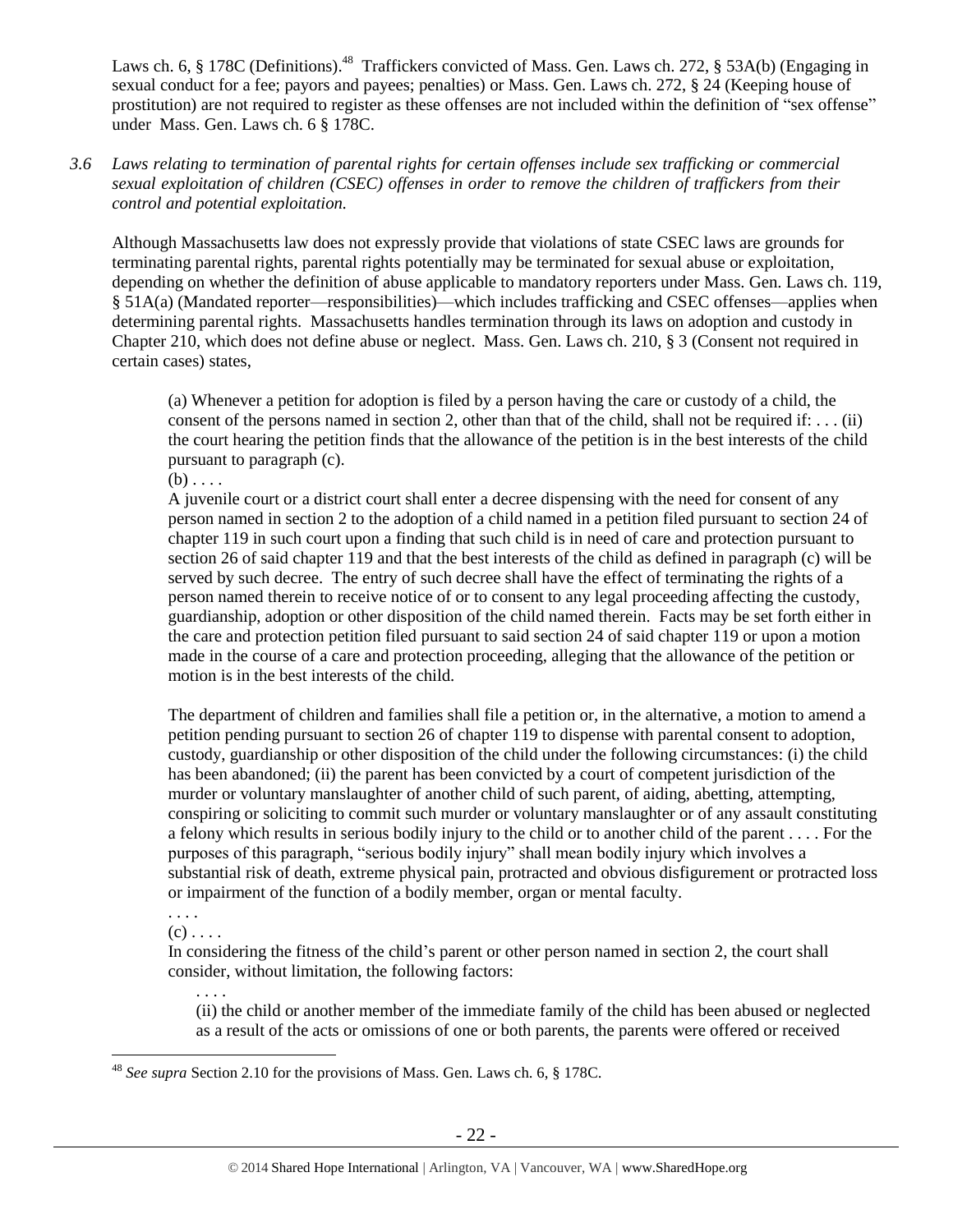services intended to correct the circumstances which led to the abuse or neglect and refused, or were unable to utilize such services on a regular and consistent basis so that a substantial danger of abuse or neglect continues to exist, or have utilized such services on a regular and consistent basis without effectuating a substantial and material or permanent change in the circumstances which led to the abuse or neglect;

(ix) severe or repetitive conduct of a physically, emotionally or sexually abusive or neglectful nature toward the child or toward another child in the home;

. . .

. . .

(xiii) the conviction of a parent or other person named in section 2 of a felony that the court finds is of such a nature that the child will be deprived of a stable home for a period of years. Incarceration in and of itself shall not be grounds for termination of parental rights; or

(xiv) whether or not there has been a prior pattern of parental neglect or misconduct or an assault constituting a felony which resulted in serious bodily injury to the child and a likelihood of future harm to the child based on such prior pattern or assault.

. . . .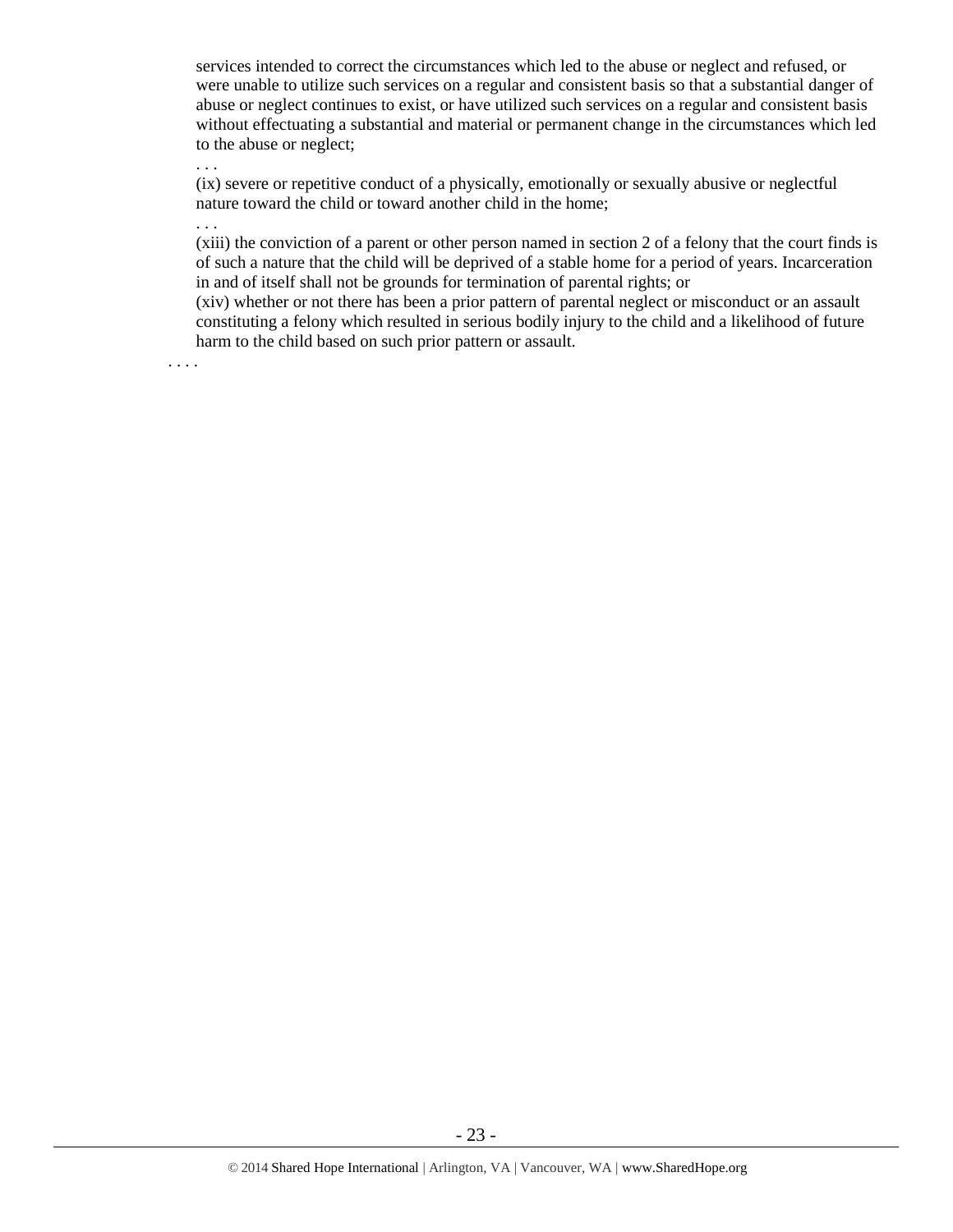#### **FRAMEWORK ISSUE 4: CRIMINAL PROVISIONS FOR FACILITATORS**

#### *Legal Components:*

- *4.1 The acts of assisting, enabling, or financially benefitting from child sex trafficking are included as criminal offenses in the state sex trafficking statute.*
- *4.2 Financial penalties, including asset forfeiture laws, are in place for those who benefit financially from or aid and assist in committing domestic minor sex trafficking.*

*\_\_\_\_\_\_\_\_\_\_\_\_\_\_\_\_\_\_\_\_\_\_\_\_\_\_\_\_\_\_\_\_\_\_\_\_\_\_\_\_\_\_\_\_\_\_\_\_\_\_\_\_\_\_\_\_\_\_\_\_\_\_\_\_\_\_\_\_\_\_\_\_\_\_\_\_\_\_\_\_\_\_\_\_\_\_\_\_\_\_\_\_\_\_*

- *4.3 Promoting and selling child sex tourism is illegal.*
- *4.4 Promoting and selling child pornography is illegal.*

#### *Legal Analysis:*

4.1 *The acts of assisting, enabling, or financially benefitting from child sex trafficking are included as criminal offenses in the state sex trafficking statute*.

Mass. Gen. Laws ch. 265, § 50 (Human trafficking—Sexual servitude) includes all facilitators as it applies to a person who "benefits, financially or by receiving anything of value, as a result of a violation of clause (i)," which states,

(i) subjects, or attempts to subject, or recruits, entices, harbors, transports, provides or obtains by any means, or attempts to recruit, entice, harbor, transport, provide or obtain by any means, another person to engage in commercial sexual activity, a sexually-explicit performance or the production of unlawful pornography in violation of chapter 272, or causes a person to engage in commercial sexual activity, a sexually-explicit performance or the production of unlawful pornography in violation of said chapter 272. . . .

A facilitator convicted under Mass. Gen. Laws ch. 265, § 50(a) "shall be punished by imprisonment in the state prison for not less than 5 years but not more than 20 years and by a fine of not more than \$25,000. Such sentence shall not be reduced to less than 5 years, or suspended, nor shall any person convicted under this section be eligible for probation, parole, work release or furlough or receive any deduction from his sentence for good conduct until he shall have served 5 years of such sentence." Additionally, a facilitator who "commits the crime of trafficking of persons for sexual servitude upon a person under 18 years of age shall be punished by imprisonment in the state prison for life or for any term of years, but not less than 5 years. No person convicted under this subsection shall be eligible for probation, parole, work release or furlough or receive any deduction from his sentence for good conduct until he shall have served 5 years of such sentence." Mass. Gen. Laws ch. 265, § 50(b).

A business entity may also be prosecuted for a violation of Mass. Gen. Laws ch. 265, § 50(a) and punished by a fine of not more than \$1,000,000. Mass. Gen. Laws ch. 265, § 50(c).

A facilitator may also face prosecution under Mass. Gen. Laws ch. 272, § 53A(c) (Engaging in sexual conduct for a fee; engaging in sexual conduct with child under age 14 for a fee; penalties), which provides in part,

whoever is paid, agrees to pay or agrees that a third person be paid in return for aiding a person who intends to engage in sexual conduct with a child under the age of 18, shall be punished by imprisonment in the state prison for not more than 10 years, or in the house of correction for not more than 2 and onehalf years and by a fine of not less than \$3,000 and not more than \$10,000, or by both such imprisonment and fine . . . .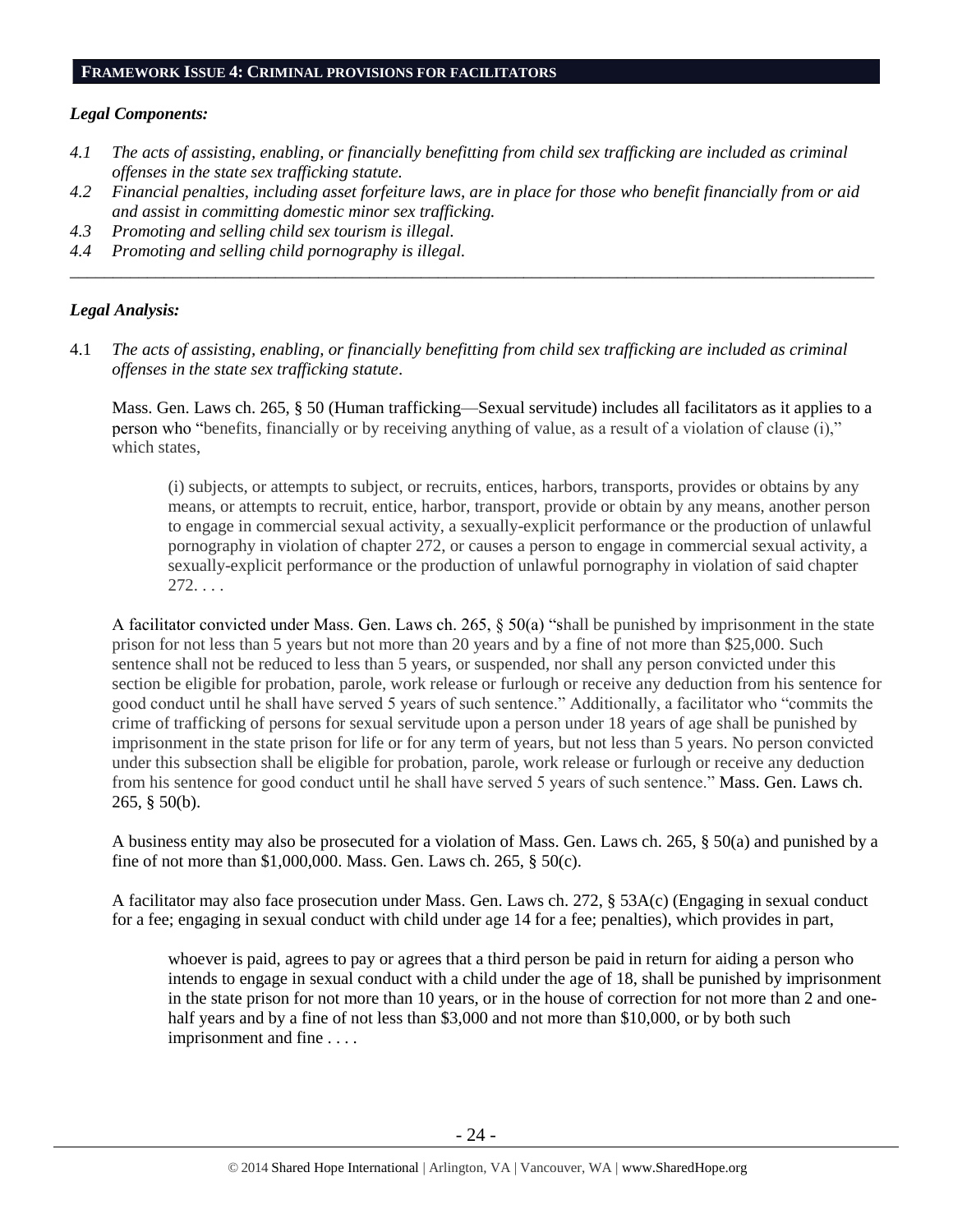Several CSEC laws may be used to prosecute facilitators. Facilitators may be prosecuted for violating Mass. Gen. Laws ch. 272, § 2 (Abduction of persons for the purpose of prostitution or unlawful sexual intercourse)<sup>49</sup> where the facilitator "aids and assists in such abduction" for the purpose of prostitution. A conviction under Mass. Gen. Laws ch. 272, § 2 is punishable by imprisonment up to 3 years in the state prison or up to 1 year imprisonment in jail, a fine of up to \$1,000, or both imprisonment and a fine. If convicted under Mass. Gen. Laws ch. 272, § 53A(c), a facilitator faces a mandatory fine of at least \$3,000 and up to \$10,000.

Mass. Gen. Laws ch. 272, § 4A (Promoting child prostitution; mandatory sentence) could be used to prosecute a facilitator who "knowingly aids and assists" in inducing a minor to become a prostitute. A facilitator may also be prosecuted under ch. 272, § 4B (Living off or sharing earnings of minor prostitute). A conviction under Mass. Gen. Laws ch. 272, § 4A is punishable by imprisonment for 3–5 years in the state prison and a fine of \$5,000. <sup>50</sup> Mass. Gen. Laws ch. 272, § 4A.

4.2 *Financial penalties, including asset forfeiture laws, are in place for those who benefit financially from or aid and assist in committing domestic minor sex trafficking.*

Facilitators may be subject to fines ranging from \$1,000–\$1,000,000 for convictions related to their activities. Facilitators convicted under Mass. Gen. Laws ch. 265, § 50 (Human trafficking—Sexual servitude) are subject to fines. Mass. Gen. Laws ch. 265, § 50 is punishable by a fine not to exceed \$25,000. Corporations shall also be fined for facilitation of Mass. Gen. Laws ch. 265, § 50, which requires that "[a] business entity that commits trafficking of persons for sexual servitude shall be punished by a fine of not more than \$1,000,000."<sup>51</sup> Mass. Gen. Laws ch. 265, § 50(c). Additionally, facilitators who violate Mass. Gen. Laws ch. 272, § 4A (Promoting child prostitution; mandatory sentence) or § 4B (Living off or sharing earnings of minor prostitute) may be required to pay a fine of \$5,000, and facilitators who violate Mass. Gen. Laws ch. 272, § 2 may be required to pay a fine of \$1,000.

Facilitators may also be required to make restitution to their victims, as Mass. Gen. Laws ch. 258B, § 3(o), (u) (Rights of victims and witnesses of crime) specifies that victims shall have the right "to request that restitution be an element of the final disposition of a case and to obtain assistance from the prosecutor in the documentation of the victim's losses" and "to be informed that the victim may have a right to pursue a civil action for damages relating to the crime, regardless of whether the court has ordered the defendant to make restitution to the victim."

Facilitators face mandatory asset forfeiture pursuant to Mass. Gen. Laws ch. 265, § 55, which states,"[a]ll monies furnished or intended to be furnished by any person in exchange for forced labor or services or sexual servitude, and all monies used or intended to be used to facilitate any violation of section 50 or 51 shall be subject to forfeiture. . ." These monies "shall be made available by the court to any victim ordered restitution by the court pursuant to section 3 of chapter 258B." Mass. Gen. Laws ch. 265, §55.

Additionally, facilitators face asset forfeiture pursuant to Mass. Gen. Laws ch. 265, § 56 (Human Trafficking— Property subject to forfeiture).<sup>52</sup> Seizure of forfeitable property is governed by Mass. Gen. Laws ch. 265, § 56(g), which states "During the pendency of the proceedings, the court may issue at the request of the commonwealth ex parte any preliminary order or process as is necessary to seize or secure the property for which forfeiture is sought and to provide for its custody." The final order of the court shall be deposited into

<sup>49</sup> *See supra* Section 1.2 for the provisions of Mass. Gen. Laws ch. 272, § 2.

<sup>50</sup> *See supra* note [35.](#page-16-1)

<sup>51</sup> *See supra* note [32.](#page-16-0)

<sup>&</sup>lt;sup>52</sup> See supra Section 2.8 for full discussion of Mass. Gen. Laws ch. 265, § 56<sup>52</sup> (Human Trafficking—Property subject to forfeiture).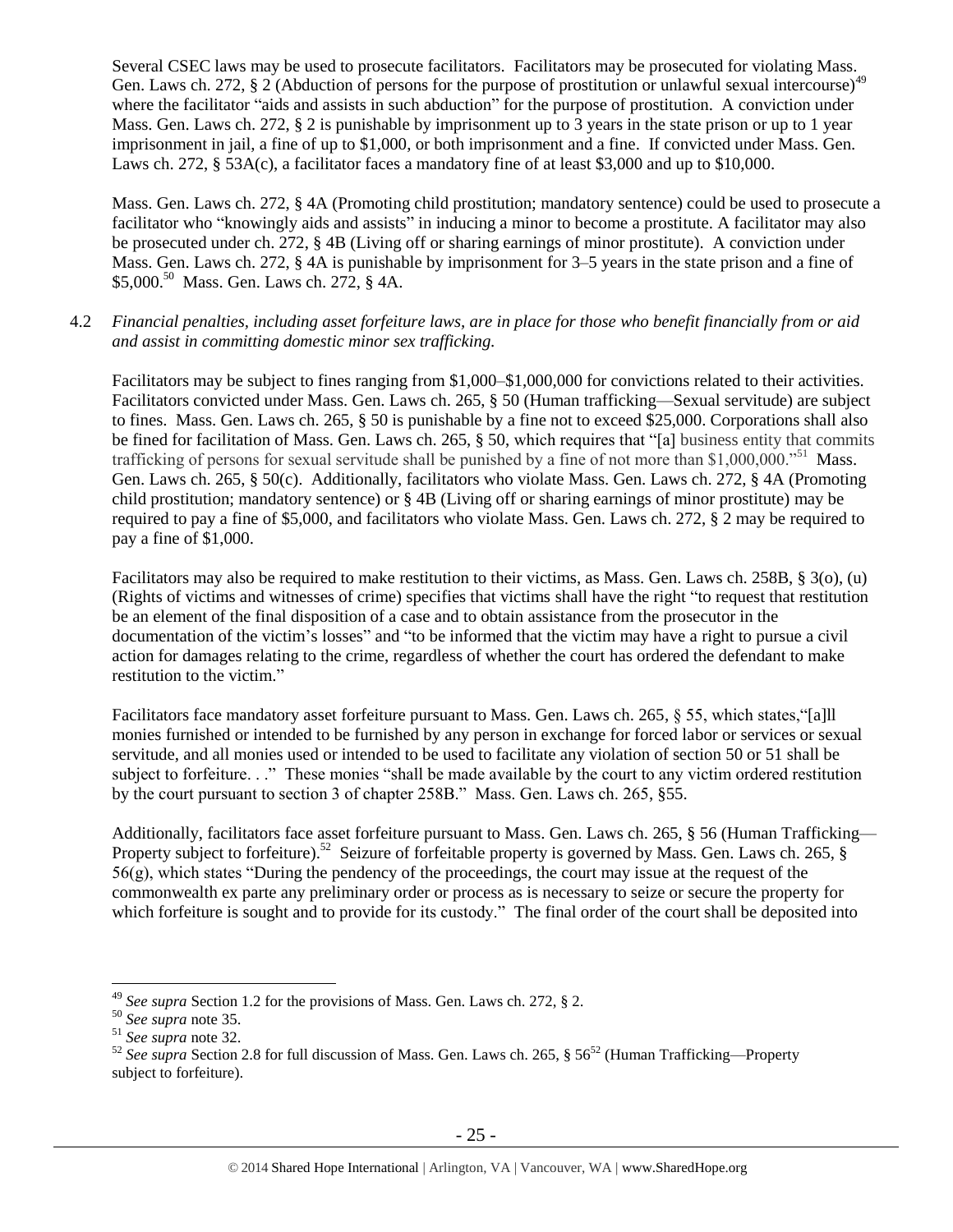the Victims of Human Trafficking Trust Fund<sup>53</sup> established in section 66A of chapter 10. Mass. Gen. Laws ch. 265, § 56(e).

4.3 *Promoting and selling child sex tourism is illegal*.

No specific provision in the Massachusetts code expressly prohibits promoting or selling child sex tourism.

- 4.3.1 Recommendation: Enact a law that prohibits selling or offering to sell travel services that include or facilitate travel for the purpose of engaging in commercial sexual exploitation of a minor or prostitution of a minor, if the travel or sale of travel services is occurring in Massachusetts.
- 4.4 *Promoting and selling child pornography is illegal*.

The dissemination of child pornography is illegal in Massachusetts under Mass. Gen. Laws ch. 272, §29B (Child pornography—dissemination). Mass. Gen. Laws ch. 272, §29B(a) makes it illegal to disseminate, or possess with the intent to disseminate

with lascivious intent . . . any visual material that contains a representation or reproduction of any posture or exhibition in a state of nudity involving the use of a child who is under eighteen years of age, knowing the contents of such visual material or having sufficient facts in his possession to have knowledge of the contents thereof . . . .

Additionally, Mass. Gen. Laws ch. 272, §29B(b) makes it a crime if a person disseminates, or possesses with the intent to disseminate

with lascivious intent . . . any visual material that contains a representation or reproduction of any act that depicts, describes, or represents sexual conduct participated or engaged in by a child who is under eighteen years of age, knowing the contents of such visual material or having sufficient facts in his possession to have knowledge of the contents thereof . . . .

Convictions under Mass. Gen. Laws ch. 272, §29B (a), (b) are punishable by imprisonment for 10–20 years in the state prison or fines of the greater of \$10,000–\$50,000 or 3 times "the monetary value of any economic gain derived from" the dissemination of the pornography, or both imprisonment and fines. Mass. Gen. Laws ch. 272, §29B (a), (b).

<sup>53</sup> *See supra* note [27.](#page-13-0)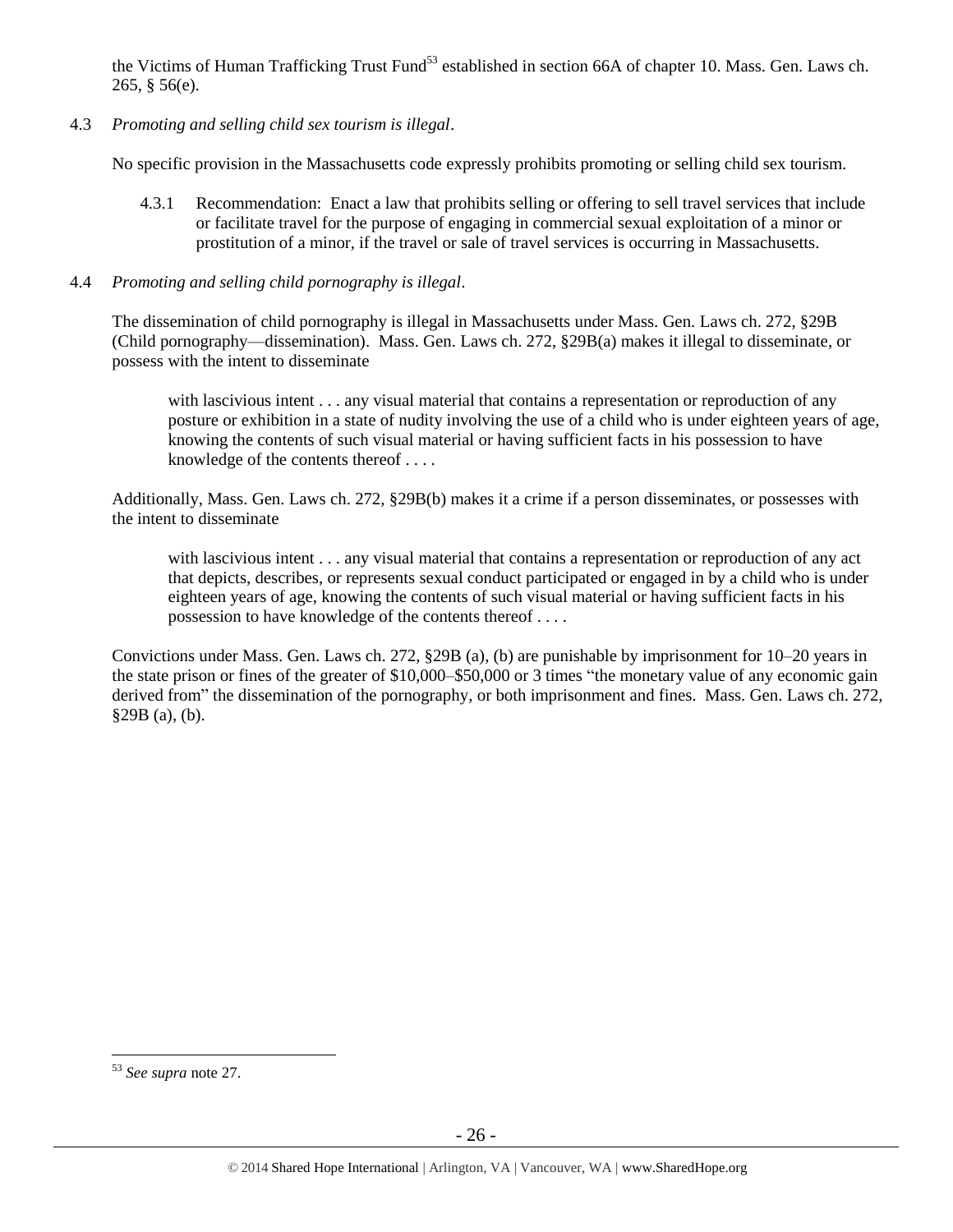#### **FRAMEWORK ISSUE 5: PROTECTIVE PROVISIONS FOR THE CHILD VICTIMS**

## *Legal Components:*

- <span id="page-26-0"></span>*5.1 Statutorily-mandated victim services define "victim" to specifically include victims of domestic minor sex trafficking or commercial sexual exploitation of children (CSEC) to ensure prompt identification and access to victims' rights and services.*
- *5.2 The state sex trafficking statute expressly prohibits a defendant from raising consent of the minor to the commercial sex acts as a defense.*
- *5.3 Prostitution laws apply only to adults, making minors under 18 specifically immune from this offense.*
- <span id="page-26-1"></span>*5.4 Child victims of sex trafficking or commercial sexual exploitation are provided with a child protection response, including specialized shelter and services, and are not detained in juvenile detention facilities.*
- *5.5 Commercial sexual exploitation or sex trafficking is identified as a type of abuse and neglect within child protection statutes.*
- *5.6 The definition of "caregiver" (or similar term) in the child welfare statutes is broad enough to include a trafficker who has custody or control of a child in order to bring a trafficked child into the protection of child protective services.*
- *5.7 Crime victims' compensation is specifically available to a child victim of sex trafficking or commercial sexual exploitation of children (CSEC) without regard to ineligibility factors.*
- *5.8 Victim-friendly procedures and protections are provided in the trial process for minors under 18.*
- *5.9 Expungement or sealing of juvenile delinquency records resulting from arrests or adjudications for prostitution-related offenses committed as a result of, or in the course of, the commercial sexual exploitation of a minor is available within a reasonable time after turning 18.*
- *5.10 Victim restitution and civil remedies for victims of domestic minor sex trafficking or commercial sexual exploitation of children (CSEC) are authorized by law.*
- *5.11 Statutes of limitations for civil and criminal actions for child sex trafficking or commercial sexual exploitation of children (CSEC) offenses are eliminated or lengthened sufficiently to allow prosecutors and victims a realistic opportunity to pursue criminal action and legal remedies.*

*\_\_\_\_\_\_\_\_\_\_\_\_\_\_\_\_\_\_\_\_\_\_\_\_\_\_\_\_\_\_\_\_\_\_\_\_\_\_\_\_\_\_\_\_\_\_\_\_\_\_\_\_\_\_\_\_\_\_\_\_\_\_\_\_\_\_\_\_\_\_\_\_\_\_\_\_\_\_\_\_\_\_\_\_\_\_\_\_\_\_\_\_\_\_*

## *Legal Analysis:*

*5.1 Statutorily-mandated victim services define "victim" to specifically include victims of domestic minor sex trafficking or commercial sexual exploitation of children (CSEC) to ensure prompt identification and access to victims' rights and services.*

The Massachusetts Code defines sexually exploited children as victims. For purposes of the child welfare statutes, Mass. Gen. Laws ch. 119, § 21 (Definitions applicable to **§** 21 to 55H) defines "sexually exploited child" as any person under the age of 18 who has been subjected to sexual exploitation because such person:

(1) is the victim of the crime of sexual servitude pursuant to section 50 of chapter 265 [Human trafficking—Sexual servitude] or is the victim of the crime of sex trafficking as defined in 22 United States Code 7105 [Protection and assistance for victims of human trafficking]; (2) engages, agrees to engage or offers to engage in sexual conduct with another person in return for a fee, in violation of subsection (a) of section 53A of chapter 272 [Engaging in sexual conduct for fee; payors and payees; penalties], or in exchange for food, shelter, clothing, education or care; (3) is a victim of the crime, whether or not prosecuted, of inducing a minor into prostitution under by section 4A of chapter 272 [Promoting child prostitution; mandatory sentence]; or (4) engages in common night walking or common streetwalking under section 53 of chapter 272 [Common night walkers, disorderly persons and disturbers of the peace].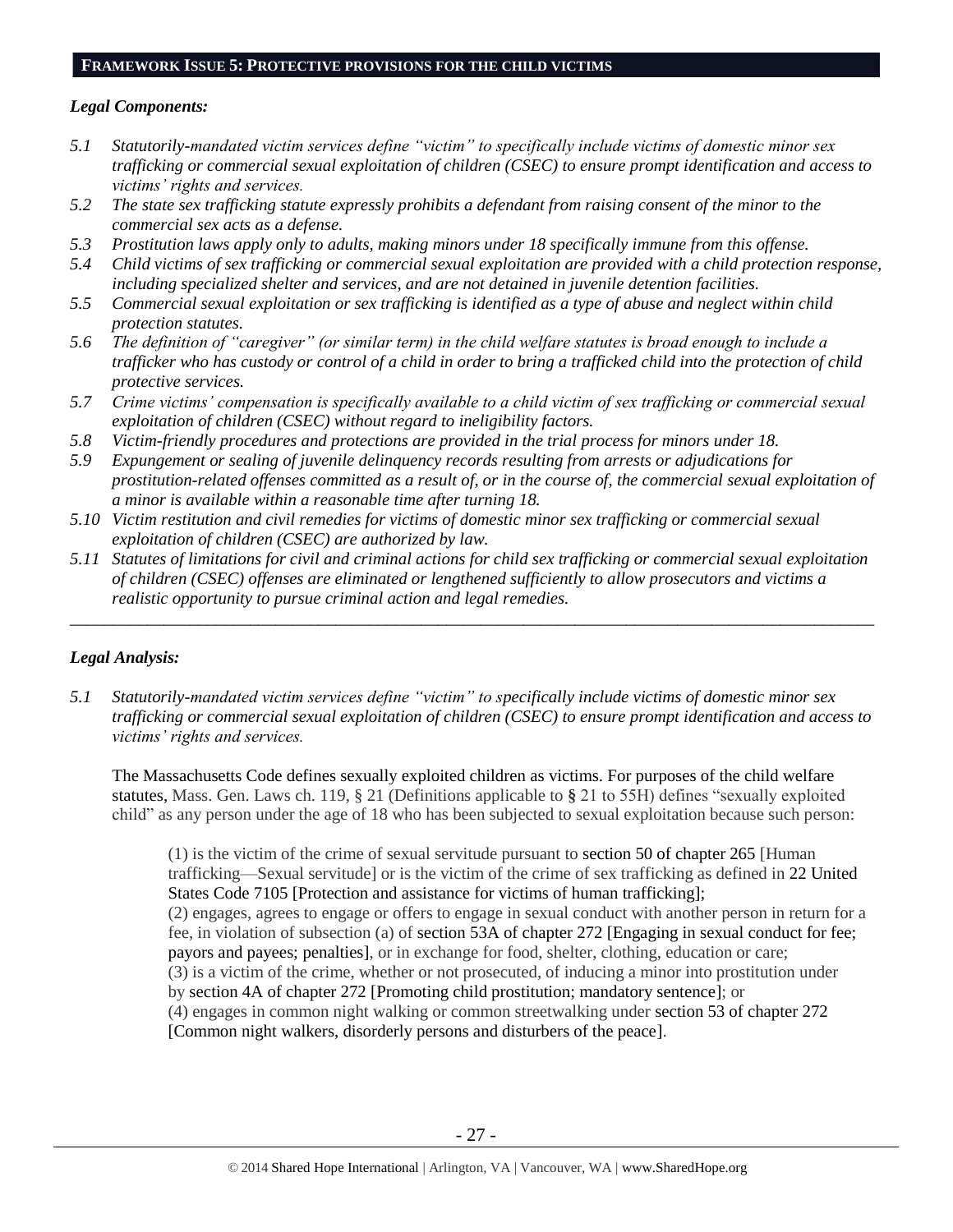For purposes of Massachusetts' crime victims compensation laws, Mass. Gen. Laws ch. 258C, §1 (Definitions) defines a "victim" as

a person who suffers personal physical or psychological injury or death:

(a) as a direct result of a crime<sup>54</sup> as defined in this section;

- (b) as a result of attempting to assist a person against whom a crime was attempted or committed; or
- (c) as a result of efforts to prevent a crime or an attempted crime from occurring in his presence or
- to apprehend a person who had committed a crime in his presence.

As used within Chapter 258B (Rights of victims and witnesses of crime) of the Massachusetts Code. Mass. Gen. Laws ch. 258B, §1 (Definitions) defines a "victim" as

any natural person who suffers direct or threatened physical, emotional, or financial harm as the result of the commission or attempted commission of a crime or delinquency offense, as demonstrated by the issuance of a complaint or indictment, the family members of such person if the person is a minor . . . and, for relevant provisions of this chapter, a person who is the subject of a case reported to a prosecutor pursuant to . . . [section fifty-one B of chapter one hundred and nineteen](https://a.next.westlaw.com/Link/Document/FullText?findType=L&pubNum=1000042&cite=MAST119S51B&originatingDoc=NB51C3450173D11DB9292C066B0348FB7&refType=LQ&originationContext=document&transitionType=DocumentItem&contextData=(sc.Search)) [Duties of Department as to Child Abuse Reports], and the family members of such person if the person is a minor . . . .

For purposes of confidential communications related to caseworker privileges for victims of human trafficking, "victim" is defined under Mass. Gen. Laws ch. 233, § 20M (Confidential communication between human trafficking victim and victim's caseworker) as

a person who is subjected to the conduct prohibited under sections 50 [Human trafficking—Sexual servitude] or 51 [Human trafficking—Forced services] of chapter 265.

# *5.2 The state sex trafficking statute expressly prohibits a defendant from raising consent of the minor to the commercial sex acts as a defense.*

The Massachusetts human trafficking law does not expressly prohibit a defendant from raising consent of the minor to the commercial sex acts as a defense. Mass. Gen. Laws ch. 265, §§ 50 (Human trafficking—Sexual servitude). Only one of Massachusetts's CSEC laws expressly states that a minor's consent to the offenses is not a defense for the perpetrator. Mass. Gen. Laws ch. 272, § 29A(c) (Child pornography—enticement, solicitation, employment of children), states that, "[i]n a prosecution under this section, a minor shall be deemed incapable of consenting to any conduct of the defendant for which said defendant is being prosecuted." None of Mass. Gen. Laws ch. 265, § 26C (Enticement of children), § 26D (Enticement of child under age 18 to engage in prostitution, human trafficking or commercial sexual activity), ch. 272, § 4A (Promoting child prostitution; mandatory sentence), § 4B (Deriving support from child prostitution; mandatory sentence), or § 53A (Engaging in sexual conduct for a fee; payors and payees; penalties) expressly prohibit a defendant from using the consent of a minor to a commercial sex act as a defense to the crime. However, the sex offense Mass. Gen. Laws ch. 265, § 13B 1/2 (Commission of indecent assault and battery on a child under the age of 14 during commission of certain offenses or by mandated reporters) states in part, "In a prosecution under this section, a child under the age of 14 years shall be deemed incapable of consenting to any conduct of the defendant for which such defendant is being prosecuted."

5.2.1 Recommendation: Amend Mass. Gen. Laws ch. 265, § 50 (Human trafficking—Sexual servitude), § 26C(b) (Enticement of children), § 26D (Enticement of child under age 18 to engage in

 $54$  Mass. Gen. Laws ch. 258C, § 1 (Definitions) defines a "crime" in part as "an act committed by a person which, if committed by a mentally competent, criminally responsible adult who has no legal exemption or defense, would constitute a crime."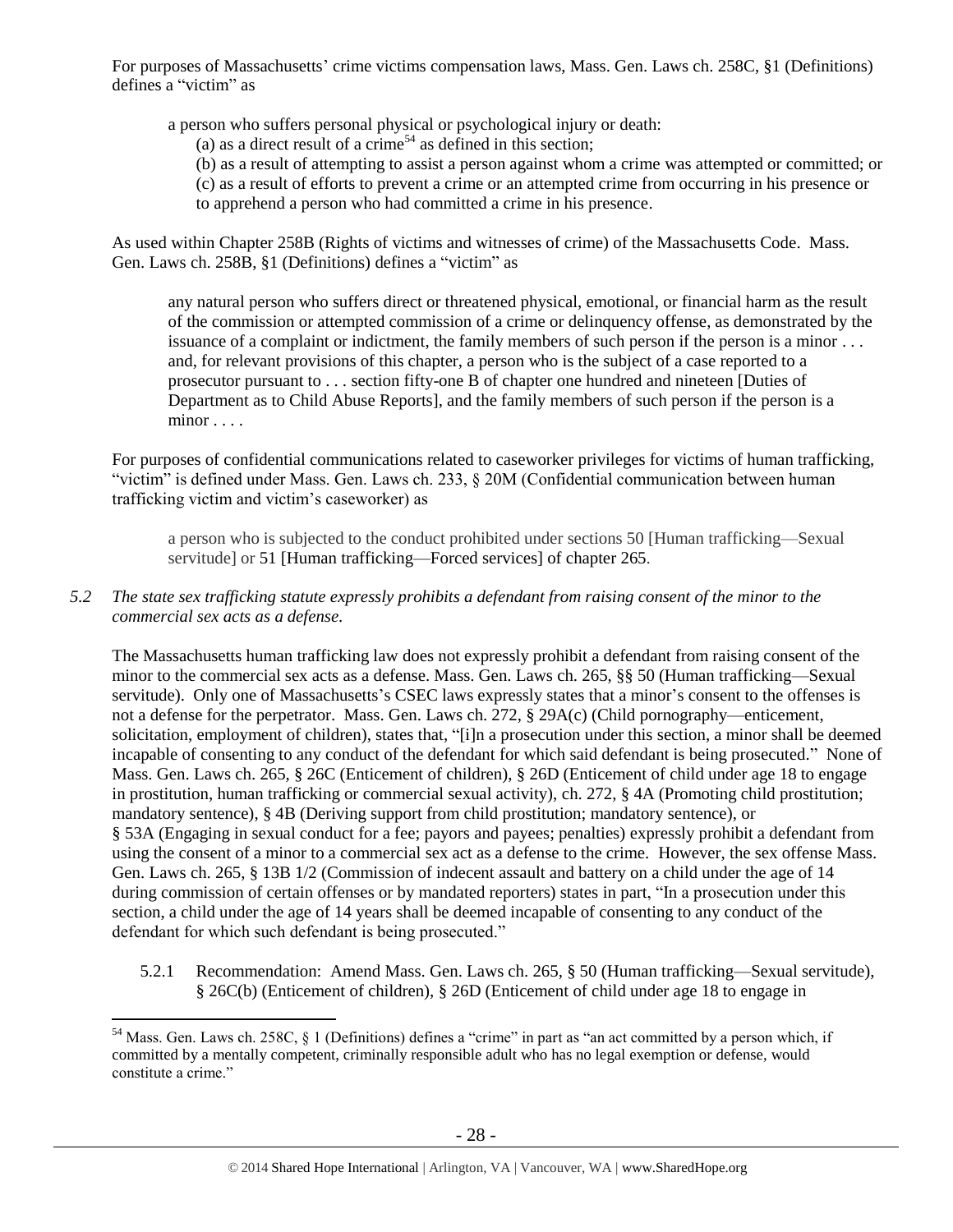prostitution, human trafficking or commercial sexual activity), ch. 272, § 4A (Promoting child prostitution; mandatory sentence), § 4B (Deriving support from child prostitution; mandatory sentence), and § 53A(b) (Engaging in sexual conduct for a fee; payors and payees; penalties) to clarify that a minor's consent is not a defense to commercial sexual exploitation.

# *5.3 Prostitution laws apply only to adults, making minors under 18 specifically immune from this offense.*

Massachusetts's prostitution law does not exclude minors from prosecution for prostitution offenses. Mass. Gen. Laws ch. 272, § 53A(a) (Engaging in sexual conduct for fee; payors and payees; penalties) makes it illegal if anyone "engages, agrees to engage, or offers to engage in sexual conduct with another person in return for a fee . . . ." A conviction under this statute is punishable by imprisonment up to 1 year in the house of correction or a fine up to \$500, or both imprisonment and a fine. Mass. Gen. Laws ch. 272, § 53A(a).

The offense of prostitution in Mass. Gen. Laws ch. 272, § 53 (Common night walkers, disorderly persons and disturbers of the peace) also does not exclude minors from prosecution, stating only,

(a) Common night walkers, common street walkers, both male and female, persons who with offensive and disorderly acts or language accost or annoy persons of the opposite sex, lewd, wanton and lascivious persons in speech or behavior, keepers of noisy and disorderly houses, and persons guilty of indecent exposure shall be punished by imprisonment in a jail or house of correction for not more than 6 months, or by a fine of not more than \$200, or by both such fine and imprisonment. (b) Disorderly persons and disturbers of the peace, for the first offense, shall be punished by a fine of not more than \$150. On a second or subsequent offense, such person shall be punished by imprisonment in a jail or house of correction for not more than 6 months, or by a fine of not more than \$200, or by both such fine and imprisonment.

Under Mass. Gen. Laws ch. 272, § 62 (Nightwalking—third conviction), a third conviction for "being a common nightwalker" is punishable by imprisonment of 2½ years in the house of correction, the reformatory for women, if the offender is female, or in the Massachusetts reformatory, if the offender is male.

However, under Mass. Gen. Laws ch. 265, § 57 (Human trafficking—Victims accused of common night walking or streetwalking—Affirmative defense),

In any prosecution or juvenile delinquency proceeding of a person who is a human trafficking victim, as defined by section 20M of chapter  $233^{55}$  [Confidential communication between human trafficking victim and the victim's caseworker], it shall be an affirmative defense to charges of engaging in common night walking or common streetwalking in violation of section 53 of chapter 272 and to a violation of section 53A of said chapter 272 that, while a human trafficking victim, such person was under duress or coerced into committing the offenses for which such person is being prosecuted or against whom juvenile delinquency proceedings have commenced.

5.3.1 Recommendation: Amend Mass. Gen. Laws ch. 272, § 53A(a) (Engaging in sexual conduct for fee; payors and payees; penalties) and ch. 272, § 53 (Common nightwalkers, disorderly persons and disturbers of the peace) to make the laws inapplicable to minors under 18.

<sup>&</sup>lt;sup>55</sup> Pursuant to Mass. Gen. Laws ch. 233,  $\S$  20M, "Human trafficking victim' or 'victim', a person who is subjected to the conduct prohibited under sections 50 or 51 of chapter 265."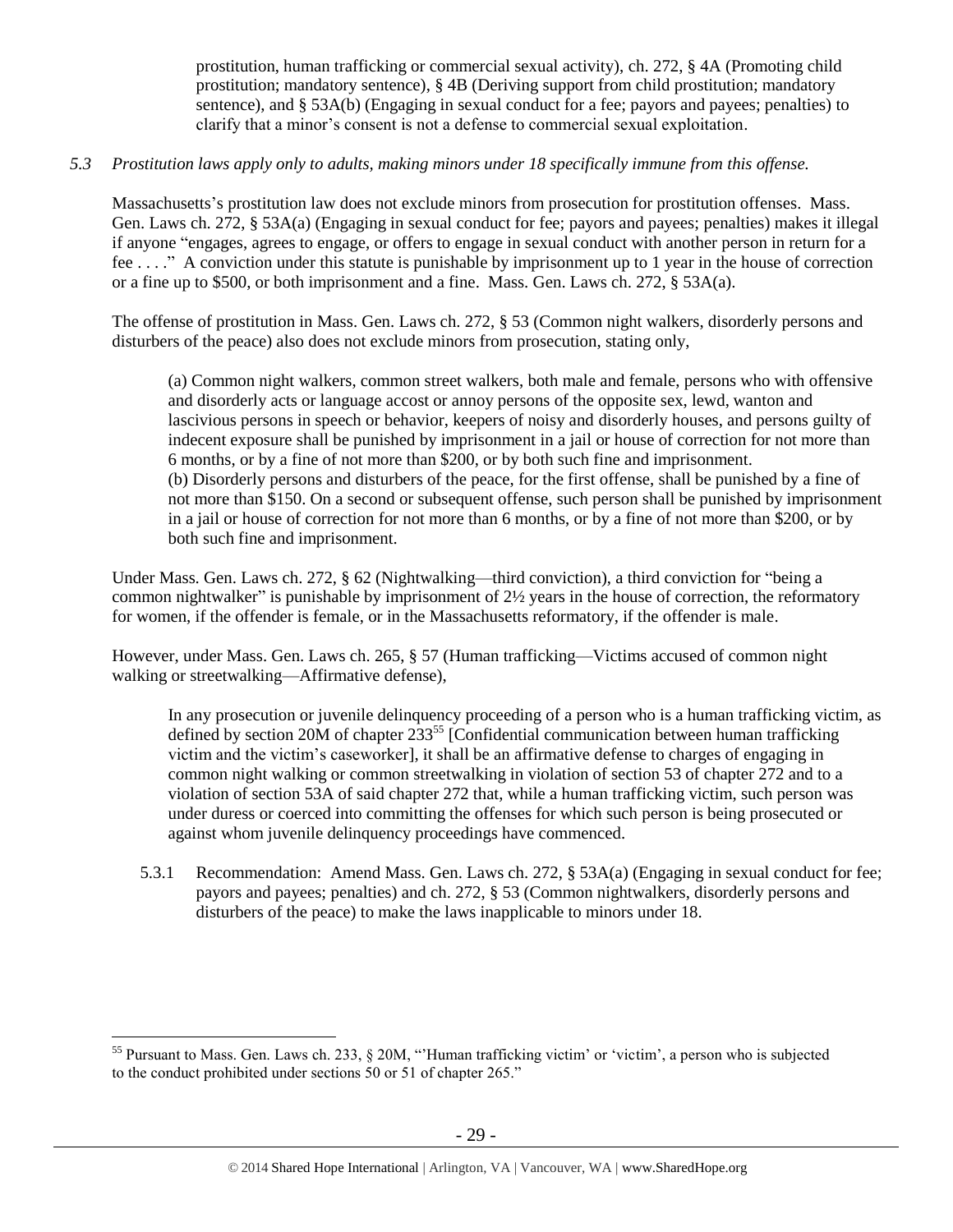*5.4 Child victims of sex trafficking or commercial sexual exploitation are provided with a child protection response, including specialized shelter and services, and are not detained in juvenile detention facilities.*

# **Child Initially Identified as Abused/Neglected**

Despite the absence of a definition of abuse or neglect under Mass. Gen. Laws ch. 119, § 21 (Definitions Applicable to Sections 21 to 55H)<sup>56</sup>, a commercially sexually exploited child<sup>57</sup> is likely to be identified as abused or neglected and directed to child protective services under the mandatory reporting requirements in Mass. Gen. Laws ch. 119, § 51A(a) (Mandated reporter—responsibilities). If a child is identified as abused or neglected under Mass. Gen. Laws ch. 119, § 21 (Definitions Applicable to Sections 21 to 55H), the definition of "caretaker"<sup>58</sup> under 110 Mass. Code Regs. § 2.00 is sufficiently broad to involve Child Protective Services in investigations where the child is in the custody or control of a non-family trafficker.

# *I. Initial Custody*

a. Authority for Initial Custody

Mass. Gen. Laws ch. 119, § 51A(a) (Mandated reporter—responsibilities) requires mandated reporters<sup>59</sup> who have "reasonable cause to believe that a child is suffering physical or emotional injury resulting from: (i) abuse inflicted upon him which causes harm or substantial risk of harm to the child's health or welfare, including sexual abuse. . .(iv) being a sexually exploited child; or (v) being a human trafficking victim as defined by section 20M of chapter 233," to immediately report the abuse to the Department. Mass. Gen. Laws ch. 119,  $\&$ 51A(a) also authorizes the mandated reporter to contact law enforcement about the suspected abuse. Mass. Gen. Laws ch. 119, § 51B(k)(3) (Investigation of report of abuse filed under Sec. 51A; removal of child; transmission and filing of written reports; notice to district attorney; disclosure of information by mandated reporter) provides that the Department must advise the district attorney and local law enforcement of any evidence indicating "there is reasonable cause to believe that . . . (3) a child has been sexually exploited, which shall include a violation of section 4A [Promoting child prostitution; mandatory sentence], 4B [Deriving support from child prostitution; mandatory sentence] or 29A [Child pornography—enticement, solicitation, employment of children] of said chapter 272 or is a sexually exploited child or a child who is otherwise a human trafficking victim."

In addition to being directed to child protective services by a mandatory reporter $60$  under Mass. Gen. Laws ch. 119, § 51A(a) (Mandated reporter—responsibilities), <sup>61</sup> a sexually exploited minor who seeks treatment for

 $\overline{a}$ 

<span id="page-29-0"></span>a person who is: (i) a physician, medical intern, hospital personnel engaged in the examination, care or treatment of persons, medical examiner, psychologist, emergency medical technician, dentist, nurse, chiropractor, podiatrist, optometrist, osteopath, allied mental health and human services professional licensed under section 165 of chapter 112, drug and alcoholism counselor, psychiatrist or clinical social worker; (ii) a public or private school teacher, educational administrator, guidance or family counselor, child care worker, person paid to care for or work with a child in any public or private facility, or home or program funded by the commonwealth or licensed under chapter 15D that provides child care or residential services to children or that provides the services of child care resource and referral agencies, voucher management agencies or family child care systems or child care food programs, licensor of the department of early education and care or school attendance officer; (iii) a probation officer, clerk-magistrate of a district court, parole officer, social worker, foster parent, firefighter, police officer; (iv) a priest, rabbi,

<sup>56</sup> See section 5.5 for a full analysis of the definition of abuse.

<sup>57</sup> See *supra* section [5.1](#page-26-0) for the definition of "sexually exploited child."

<sup>&</sup>lt;sup>58</sup> See Section 5.6 for a full analysis of the definition of "caretaker."

<sup>59</sup> *See supra* note [60.](#page-29-0)

<sup>&</sup>lt;sup>60</sup> Mass. Gen. Laws ch. 119, § 21 (Definitions applicable to Secs. 21 to 51H) defines a "mandated reporter" as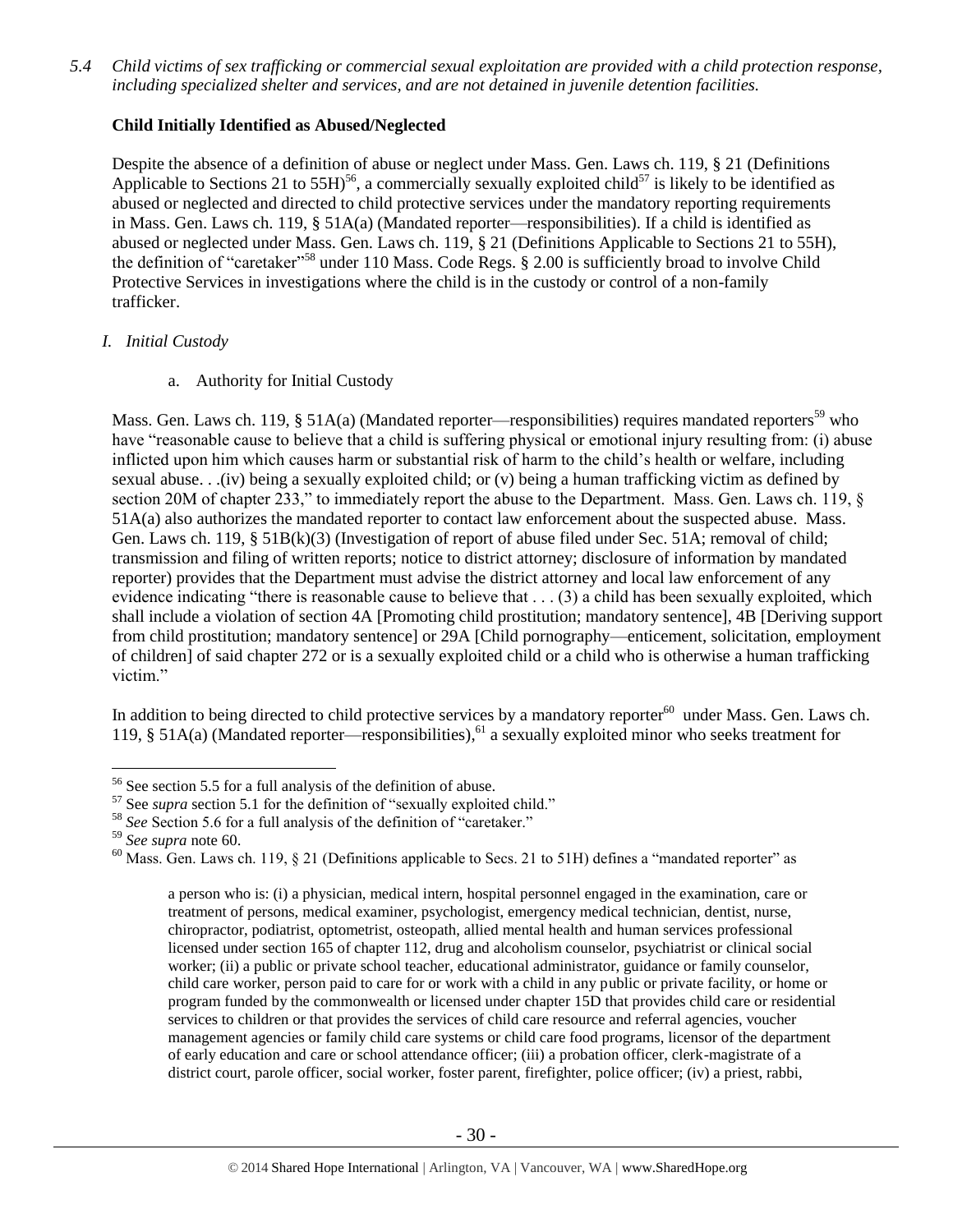injuries at a hospital may also be identified by a health care practitioner pursuant to Mass. Gen. Laws ch. 119, § 51C (Custody of child pending transfer or hearing).

After receiving a 51A report<sup>62</sup> of suspected child abuse or neglect, Mass. Gen. Laws ch. 119, § 51B(a) (Duties of department as to child abuse reports) requires the Department, to investigate the allegations. Mass. Gen. Laws ch. 119, § 51B further provides

(a) Upon receipt of a report filed under section 51A, the department shall investigate the suspected child abuse or neglect, provide a written evaluation of the household of the child, including the parents and home environment and make a written determination relative to the safety of and risk posed to the child and whether the suspected child abuse or neglect is substantiated. The department shall immediately report to the district attorney and local law enforcement authorities, a sexually exploited child or a child who is otherwise a human trafficking victim, regardless of whether the child is living with a parent, guardian or other caretaker.

. . . . (c) If the department has reasonable cause to believe a child's health or safety is in immediate danger from abuse or neglect, the department shall take a child into immediate temporary custody if it has reasonable cause to believe that the removal is necessary to protect the child from abuse or neglect. . . . . . . .

(e) Notwithstanding subsection (c), whenever the department has reasonable cause to believe that removal is necessary to protect a child from abuse or neglect, it shall take the child into immediate temporary custody. If a child is taken into immediate temporary custody, the department shall make a written report stating the reasons for such removal and shall file a care and protection petition under section 24 on the next court day.

. . . .

 $\overline{a}$ 

(k) The department shall notify and shall transmit copies of substantiated 51A reports and its written evaluations and written determinations under subsection (a) or (b) to the district attorney for the county in which the child resides and for the county in which the suspected abuse or neglect occurred, and to the local law enforcement authorities in the city or town in which the child resides and in the city or town in which the suspected abuse or neglect occurred when the department has reasonable cause to believe that 1 of the conditions listed below resulted from abuse or neglect.

. . . .

(3) a child has been sexually exploited, which shall include a violation of section 4A [Promoting child prostitution; mandatory sentence], 4B [Deriving support from child prostitution; mandatory sentence] or 29A [Child pornography—enticement, solicitation, employment of children] of said chapter 272 or is a sexually exploited child or a child who is otherwise a human trafficking victim.

In cases where the report under section 51A is made by a health care practitioner after a minor has sought treatment for injuries at a hospital and "[i]f hospital personnel collect physical evidence of abuse or neglect of the child, the local district attorney, local law enforcement authorities, and the department shall be immediately notified. Mass. Gen. Laws ch. 119, § 51A(b) (Mandated reporter—responsibilities).

clergy member, ordained or licensed minister, leader of any church or religious body, accredited Christian Science practitioner, person performing official duties on behalf of a church or religious body that are recognized as the duties of a priest, rabbi, clergy, ordained or licensed minister, leader of any church or religious body, accredited Christian Science practitioner, or person employed by a church or religious body to supervise, educate, coach, train or counsel a child on a regular basis; (v) in charge of a medical or other public or private institution, school or facility or that person's designated agent; or (vi) the child advocate.

<sup>61</sup> See supra sectio[n 5.4](#page-26-1) for a full analysis of mandatory reporting and victim identification.

<sup>62</sup> Mass. Gen. Laws ch. 119 § 21 (Definitions applicable to Secs. 21 to 51H) defines "51A report" as "a report filed with the department under section 51A that details suspected child abuse or neglect."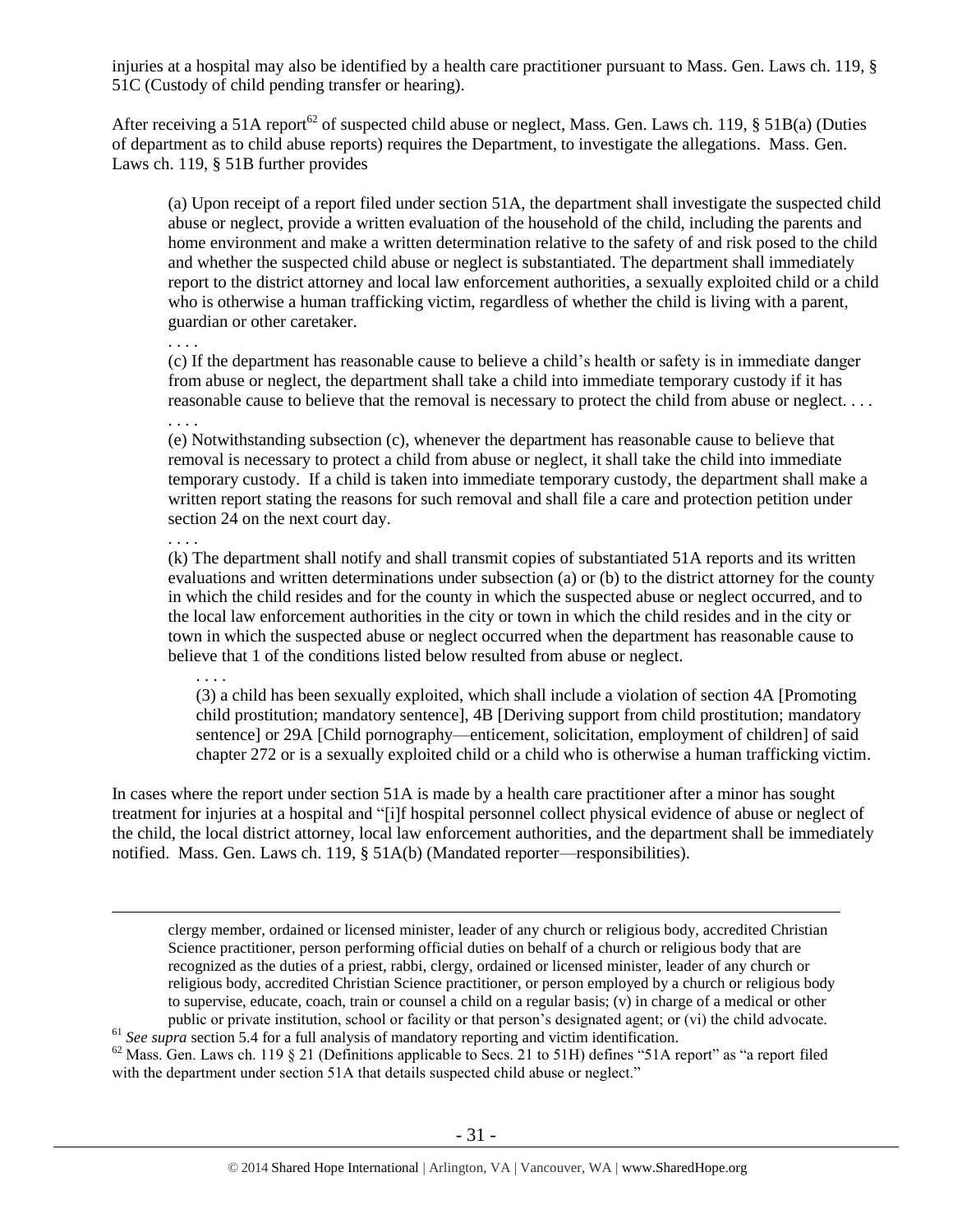Once a 51A or 51B report has been filed identifying a child as sexually exploited, Mass. Gen. Laws ch. 119 § 51D authorizes multi-disciplinary response teams to assess the child's case and make recommendations. Pursuant to Mass. Gen. Laws ch. 119 § 51D,

Each team shall consist of the department's caseworker for the particular case, $<sup>1</sup>$  representative of</sup> the appropriate district attorney, and at least 1 other member appointed by the area director who is not an employee of either office. The additional member shall have training and experience in the fields of child welfare or criminal justice and, as far as practicable, be involved with the provision of services to these families. No members of a team shall receive any compensation, or in the case of a state employee, any additional compensation, for service on the team.

For 51A reports specifically involving a sexually exploited child or a child who is otherwise a human trafficking victim, the multi-disciplinary service team may consist of a team of professionals trained or otherwise experienced and qualified to assess the needs of sexually exploited children or children who are otherwise human trafficking victims including, but not limited to, a police officer, as defined by section 1 of chapter 90C, or other person designated by a police chief, as defined in said section 1 of said chapter 90C, an employee of the department of children and families, a representative of the appropriate district attorney, a social service provider, a medical professional or a mental health professional.

The team shall review and monitor the service plan developed by the department under subsection (g) of section 51B. The team shall evaluate the effectiveness of the service plan in protecting the child from further abuse or neglect. The team shall make recommendations regarding amendments to the service plan, the advisability of prosecuting members of the family, and the possibility of utilizing diversionary alternatives. If the team finds that services required under such plan are not provided to the family, the case shall be referred to the commissioner.

. . . .

For 51B reports specifically involving a sexually exploited child, the purpose of the multidisciplinary service team shall be to determine whether the child has been sexually exploited or is otherwise a human trafficking victim and to recommend a plan for services to the department that may include, but shall not be limited to, shelter or placement, mental health and medical care needs and other social services. . . .

b. Placement

Mass. Gen. Laws ch. 119, § 51C (Custody of child pending transfer or hearing) further provides,

If a parent or other person requests the release from a hospital of a child reported pursuant to section fifty-one A, the presiding judge of the juvenile court of the judicial district in which such hospital is located may, if he believes such release would be detrimental to the child's health or safety, authorize the hospital and the attending physician, by any means of communication, to keep such a child in the hospital until custody is transferred to the department or until a hearing may be held relative to the care and custody of such child.

Any other physician treating a child reported pursuant to section fifty-one A may be so authorized by the court to keep such child in his custody until such time as the custody of the child has been transferred to the department or until a hearing may be held relative to the care and custody of such child.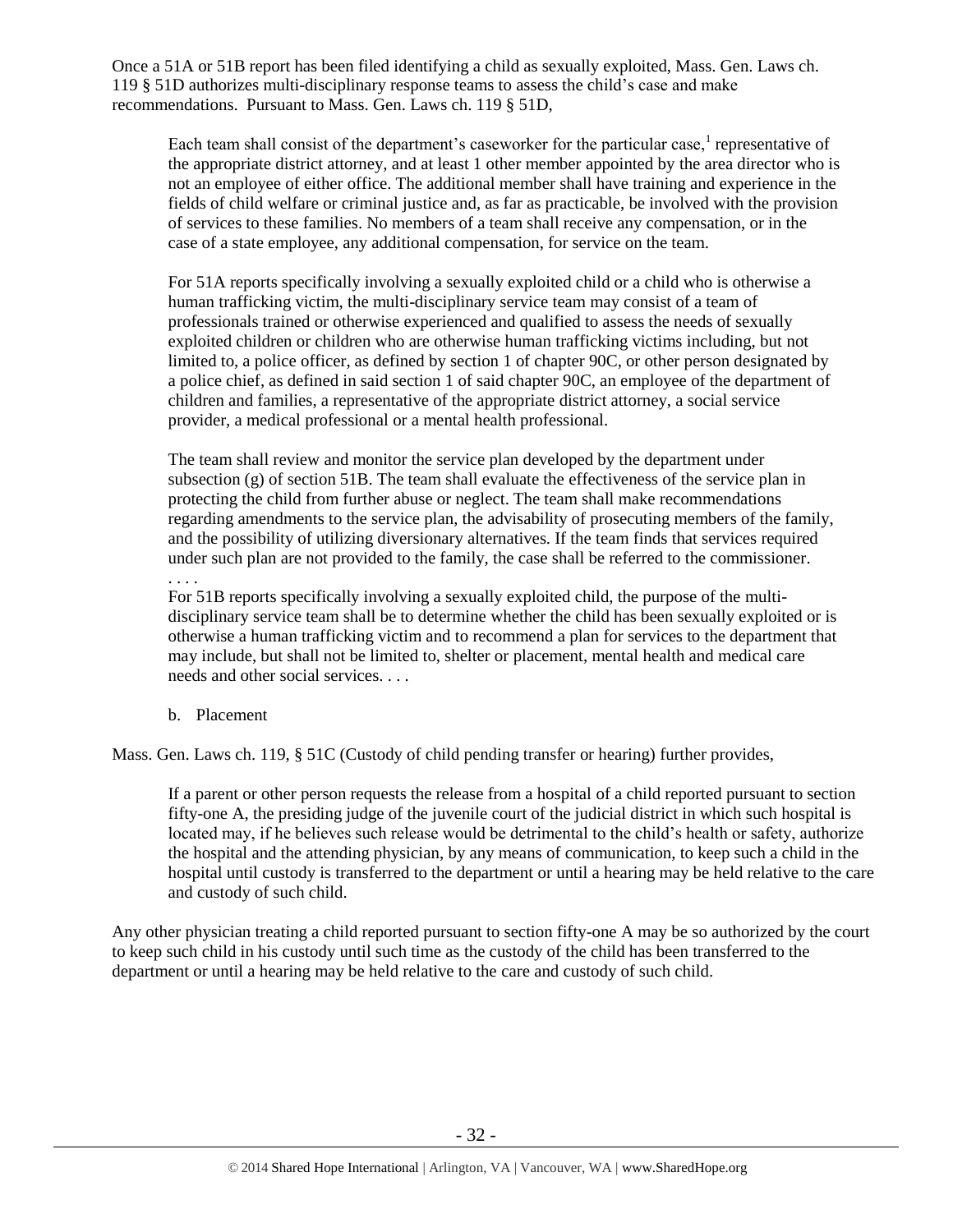# *II. Process following initial custody*

For the Department to maintain protective custody of a child for another 72 hours, the Department must file a care and protection petition with the juvenile court pursuant to Mass. Gen. Laws Ch. 119 § 24 (Powers and duties of divisions of juvenile court department as to custody of children), which states in part,

A person may petition under oath the juvenile court alleging on behalf of a child within its jurisdiction that the child:

(a) is without necessary and proper physical or educational care and discipline;

(b) is growing up under conditions or circumstances damaging to the child's sound character development;

(c) lacks proper attention of the parent, guardian with care and custody or custodian; or (d) has a parent, guardian or custodian who is unwilling, incompetent or unavailable to provide any such care, discipline or attention.

Mass. Gen. Laws ch. 119, § 24 further provides that if, after the petitioner testifies under oath, there is

[R]easonable cause to believe that: (i) the child is suffering from serious abuse or neglect or is in immediate danger of serious abuse or neglect; and (ii) that immediate removal of the child is necessary to protect the child from serious abuse or neglect, the court may issue an emergency order transferring custody of the child for up to 72 hours to the department or to a licensed child care agency or individual described in subclause (ii) of clause (2) of subsection (b) of Section 26 ["any agency or other private organization licensed or otherwise authorized by law to receive and provide care for the child"].

# *III. Placement process pending adjudication/investigation*

Pursuant to Mass. Gen. Laws ch. 119, § 25 (Hearing; custody of child), "The petition under section 24 may be heard on the merits when a child is taken into custody and brought before the court or may be continued to a time fixed for hearing. Pending the hearing on the merits, the court may allow the child to be placed in the care of some suitable person or licensed agency<sup>63</sup> providing foster care for children or may commit the child to the custody of the department. If the court commits a child to the custody of the department, the court shall consider the provisions of section 29C and shall make the written certification and determinations required by said section 29C."

# *IV. Adjudication*

 $\overline{a}$ 

When the court hears the petition on the merits, Mass. Gen. Laws ch. 119, § 26(b) (Procedure at hearing; order of commitment; petition to dispense with parental consent to adoption; reimbursement of commonwealth; petition for review) provides in part, "If the court finds the allegations in the petition proved within the meaning of this chapter, it may adjudge that the child is in need of care and protection. In making such adjudication, the health and safety of the child shall be of paramount concern. If the child is adjudged to be in need of care and protection, the court may commit the child to the custody of the department until he becomes an adult or until, in the opinion of the department, the object of his commitment has been accomplished, whichever occurs first;

 $63$  Mass. Gen. Laws. Ch. 119, § 23(a)(7) (Responsibility of department to provide foster care for children; placement with relatives; funeral expenses; child profile form; extension of support of child until 22 years of age; assignment of support rights; assistance to foster care families) provides, "A temporary shelter care facility program or a group care facility, licensed under chapter 15D [repealed], may provide temporary shelter for a 72-hour period to a child without parental consent, if the child's welfare would be endangered if such shelter were not immediately provided. At the expiration of the 72-hour period, the licensee shall: (i) secure the consent of a parent or guardian to continued custody and care; (ii) refer the child to the department for custody and care; or (iii) refuse to provide continued care and custody to the child."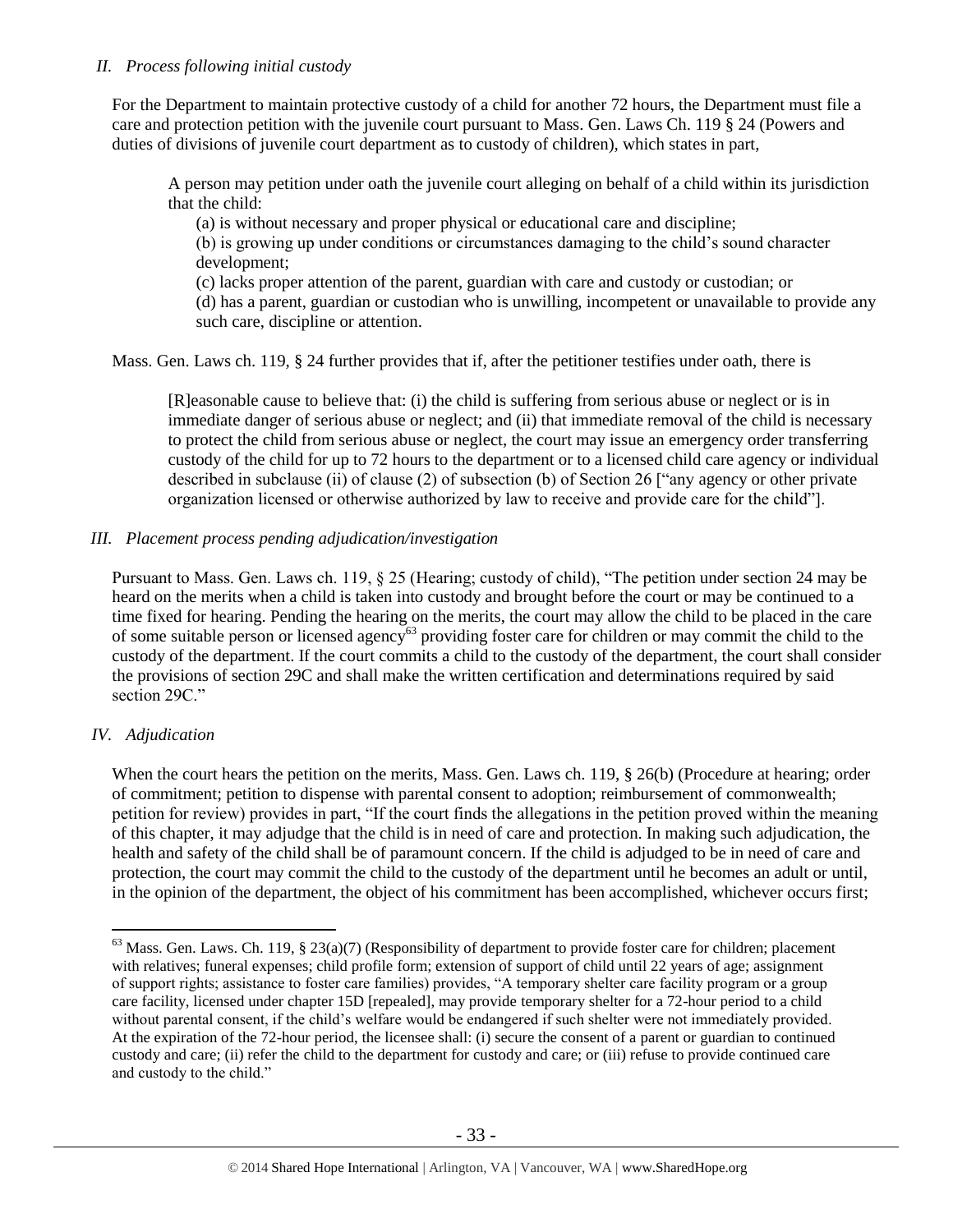and the court shall consider the provisions of section 29C and shall make the written certification and determinations required by said section 29C." The court may also make other orders as set forth in the statute.

# *V. Outcomes*

Mass. Gen. Laws ch. 119, § 29C (Judicial certification of need to remove child from home) provides, "If a court of competent jurisdiction commits, grants custody or transfers responsibility for a child to the department or its agent, the court shall certify that the continuation of the child in his home is contrary to his best interests and shall determine whether the department or its agent, as appropriate, has made reasonable efforts prior to the placement of a child with the department to prevent or eliminate the need for removal from the home . . . . In making any determination, the health and safety of the child shall be of paramount concern." Pursuant to Mass. Gen. Laws Ch. 119, § 29B(d) (Determination of future status of committed children; orders; permanency hearings; appeals), "The permanency hearing for a child or young adult shall be held within 30 days of a hearing at which a court determines that reasonable efforts to preserve and reunify families are not required pursuant to section 29C. The court may, however, make such determination at the time of the permanency hearing." Mass. Gen. Laws Ch. 119 § 32 (Certain children to be placed in private families) establishes the priorities for placement of children committed to the department. It states in part, "Children in the care or custody of the department shall be placed in private families; provided, that any child who upon examination is found to be in need of special care, treatment or education may, if it is found by the department to be in the best interest of the child, be placed in a public or private institution or school, the primary purpose of which is the special care, treatment or education of children."

# **Child Initially Identified as a Child In Need of Services**

Pursuant to Mass. Gen. Laws ch. 119, § 21, a sexually exploited minor is specifically defined as a "child in need of services," which is defined, in part, as

a child between the ages of 6 and 17 who: (a) repeatedly runs away from the home of a parent or legal guardian; (b) repeatedly fails to obey the lawful and reasonable commands of a parent or legal guardian, thereby interfering with the parent's or legal guardian's ability to adequately care for and protect the child; (c) repeatedly fails to obey lawful and reasonable school regulations; (d) when not otherwise excused from attendance in accordance with lawful and reasonable school regulations, willfully fails to attend school for more than 8 school days in a quarter; or (e) is a sexually exploited child.

Pursuant to Mass. Gen. Laws ch. 119, § 21, a "sexually exploited child" is defined as,

any person under the age of 18 who has been subjected to sexual exploitation because such person:

(1) is the victim of the crime of sexual servitude pursuant to section 50 of chapter 265 or is the victim of the crime of sex trafficking as defined in 22 United States Code 7105;

(2) engages, agrees to engage or offers to engage in sexual conduct with another person in return for a fee, in violation of subsection (a) of section 53A of chapter 272, or in exchange for food, shelter, clothing, education or care;

(3) is a victim of the crime, whether or not prosecuted, of inducing a minor into prostitution under by section 4A of chapter 272; or

(4) engages in common night walking or common streetwalking under section 53 of chapter 272.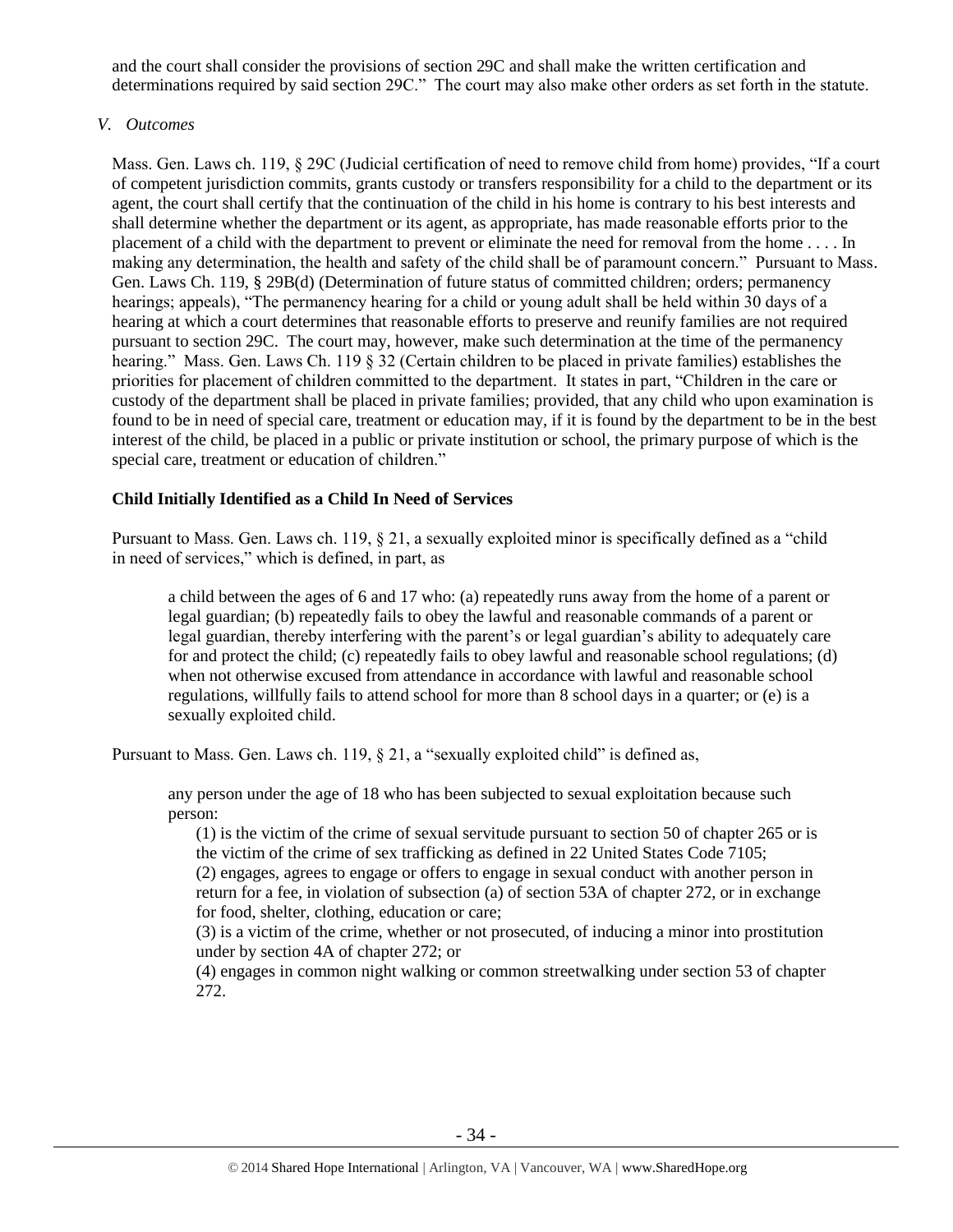# *I. Initial Custody*

 $\overline{a}$ 

# a. Authority for Initial Custody

A specialized post-custody process is available for children identified as sexually exploited. Under Mass. Gen. Laws ch. 119, § 39K (Sexually exploited children – child welfare services),

(a) Notwithstanding any general or special law to the contrary, the department of children and families, in collaboration with the department of mental health and other appropriate state agencies, shall: (i) provide for the child welfare services needs of sexually exploited children including, but not limited to, services for sexually-exploited children residing in the commonwealth at the time they are taken into custody by law enforcement or are identified by the department as sexually-exploited children, for the duration of any legal or administrative proceeding in which they are either the complaining witness, defendant or the subject child; and  $(iii)$  provide appropriate services<sup>64</sup> to a child reasonably believed to be a sexually exploited child in order to safeguard the child's welfare. If a child reasonably believed to be a sexually exploited child declines services or is unable or unwilling to participate in the services offered, the department or any person may file a care and protection petition under section 24. Sexually exploited children shall have access to an advocate.<sup>65</sup> The advocate or a member of the multi-disciplinary service team established under section 51D shall accompany the child to all court appearances and may serve as a liaison between the service providers and the court. (b) The services that shall be provided under this section shall be available to all sexually exploited children, whether they are accessed voluntarily, through a court proceeding under this section or through a referral, which may be made by any person.

(c) In determining the need for and capacity of the services that may be provided under this section, the department of children and families shall recognize that sexually exploited youth have separate and distinct service needs according to gender and appropriate services shall be made available while ensuring that an appropriate continuum of services exists.

(d) The commissioner of the department may, subject to appropriation, contract with non-governmental organizations or entities with experience working with sexually exploited children to train law enforcement officials likely to encounter sexually exploited children in the course of their law enforcement duties. The training shall include, but not be limited to, awareness and compliance with the provisions of this section, identification of, access to, and the provision of services for sexually-exploited children and any other services the department deems necessary.

(e) The department may apply to the victim and witness assistance board for grants from the Victims of Human Trafficking Trust Fund, established in section 66A of chapter 10,, grants from the United States Department of Justice's Office of Juvenile Justice and Delinquency Prevention or any other federal agency, or grants from any other private source to fund the law enforcement training and services for sexually-exploited children.

(f) The department shall adopt regulations to carry out this section.

<sup>65</sup> Pursuant to Mass. Gen. Laws ch. 119, § 21, "Advocate" is defined as "an employee of a governmental or nongovernmental organization or entity providing appropriate services, or a similar employee of the department of children and families who has been trained to work and advocate for the needs of sexually exploited children."

<sup>&</sup>lt;sup>64</sup> Mass. Gen. Laws ch. 119, § 21 (Definitions applicable to Secs. 21 to 51H) defines "[a]ppropriate services" as "the assessment, planning and care provided by a state agency or non-governmental organization or entity, through congregate care facilities, whether publicly or privately funded, emergency residential assessment services, familybased foster care or the community, including food, clothing, medical care, counseling and appropriate crisis intervention services, provided: (i) that such agency, organization or entity has expertise in providing services to sexually exploited children or children who are otherwise human trafficking victims; and (ii) that such services are provided in accordance with such regulations that the department of children and families may adopt or the policies of such department."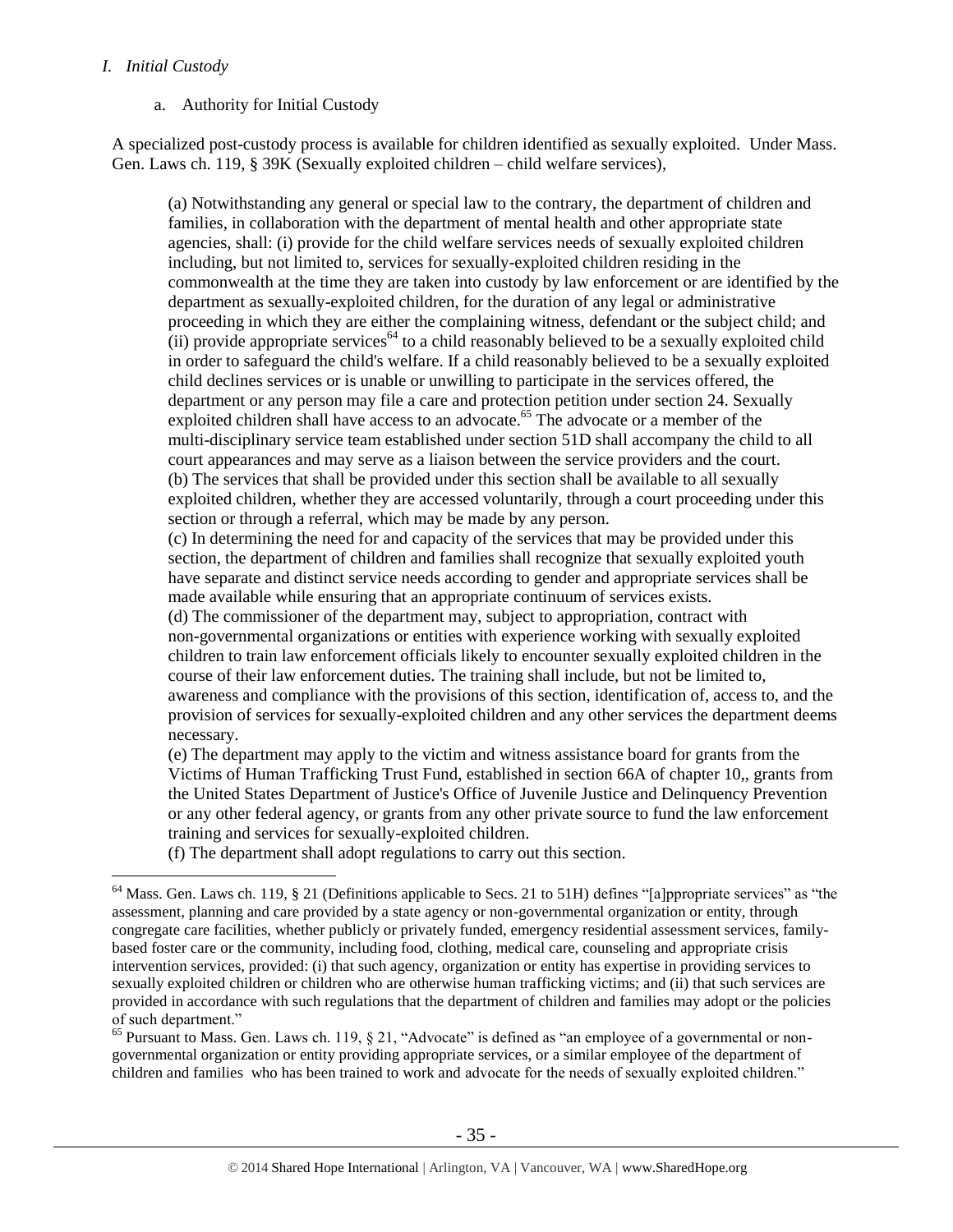Additionally, identification and review of existing services and benefits for victims of domestic minor sex trafficking are included among the responsibilities of a Massachusetts task force. Pursuant to section 31 of House Bill 3808, Massachusetts has appointed a task force that requires, subject to appropriation, various agencies $^{66}$  to

<span id="page-35-0"></span>(iii) identify and review the existing services and facilities that meet the needs of victims of human trafficking including, but not limited to, health and mental health services, housing, education and job training, legal services and victim compensation;

. . .

(vi) examine the costs associated with establishing a safe house pilot program for adult and child victims of human trafficking and identify public and private funding sources that may be used to develop and implement a safe house pilot program;

. . . (vii) examine cost-effective notices, announcements or advertisements that may be 595 displayed in public places, such as airports, train stations, bus stations, hotels, massage parlors, 596 spas, strip clubs and other sexually-oriented businesses providing information relating to services 597 for human trafficking victims;

. . . .

 $\overline{a}$ 

# *II. Adjudication or referral to alternate process*

Sexually exploited children are presumed to be a child in need of services and may be diverted from juvenile delinquency proceedings. Under Mass. Gen. Laws ch. 119, § 39L (Sexually exploited children – safeguarding welfare during criminal proceedings),

(a) Before or after arraignment in any juvenile delinquency or criminal proceeding against a sexually exploited child alleging that such juvenile or such defendant violated the prohibition against common night walking or common streetwalking under section 53 of chapter 272 or the provisions of subsection (a) of section 53A of said chapter 272, there shall be a presumption that a care and protection petition on behalf of such child, or a child in need of services petition under section 39E, shall be filed. Any person, including the juvenile, may file a care and protection petition on behalf of such child, including a petition for emergency commitment under section 24, or a parent or a police officer may file a child in need of services petition under section 39E. (b) The court may appoint a guardian ad litem and shall hold a hearing on such petition. The court may allow a reasonable delay in the proceedings, including any arraignment, to consider the petition. The necessary findings of fact to support the court's decision shall be reduced to writing and made part of the court record.

<sup>&</sup>lt;sup>66</sup> Pursuant to HB 3808, "[t]he task force shall consist of the attorney general or the attorney general's designee, who shall serve as the chair, the colonel of state police or the colonel's designee, a representative of the Massachusetts police chiefs association, a representative of the Massachusetts district attorneys' association, the commissioner of the Boston police department or the commissioner's designee, the director of the division of professional licensure or the director's designee, a representative of the 558 Massachusetts office for victim assistance, the director of the department of labor standards or the director's designee, the commissioner of the department of children and families or the commissioner's designee, the secretary of the executive office of public safety or the secretary's designee, the commissioner of the office of probation or the commissioner's designee; a representative of a group dedicated to immigrant and refugee issues appointed by the governor; a representative of a group dedicated to the prevention of violence against women appointed by the governor; a representative of an entity dedicated to prevention of and intervention in the trafficking of children appointed by the governor; a survivor of human trafficking appointed by the governor; a human trafficking attorney appointed by the governor; a human trafficking caseworker appointed by the governor; a mental health professional appointed by the governor and a university researcher with a background in human trafficking appointed by the governor.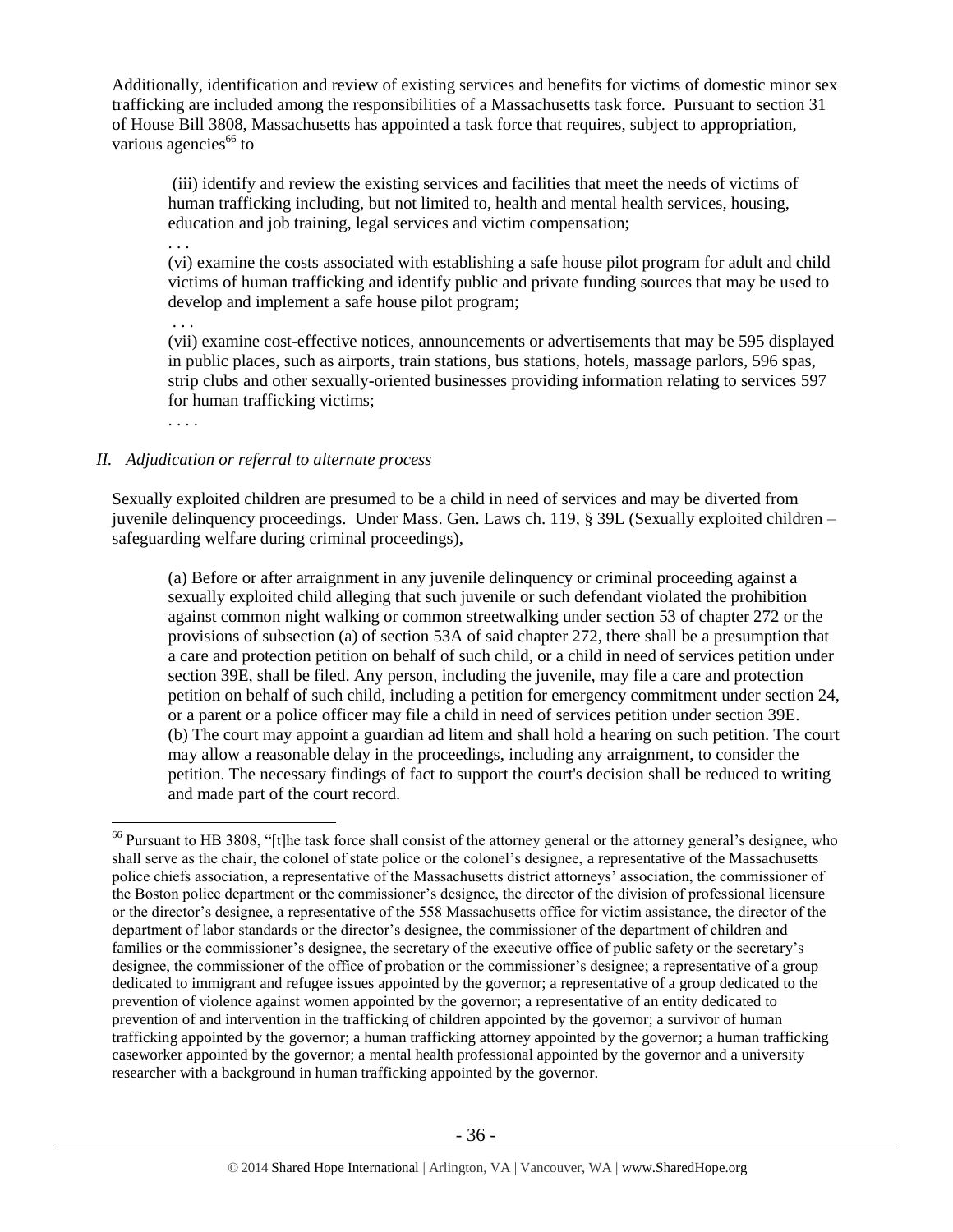(c) Upon a motion by a party to the juvenile delinquency or criminal proceeding or by a guardian ad litem, unless the district attorney or the attorney general objects, and upon a finding that a child alleged to be a juvenile delinquent by reason of violating section 53 of chapter 272 or subsection (a) of section 53A of said chapter 272 is a child in need of care and protection or a child in need of services, the court shall, if arraignment has not yet occurred, indefinitely stay arraignment and place the proceeding on file. If the court finds that the child has failed to substantially comply with the requirements of services or that the child's welfare or safety so requires, the court may remove the proceeding from file, arraign the child and restore the delinquency or criminal complaint to the docket for trial or further proceedings in accordance with the regular course of such proceedings. If arraignment has already occurred, unless the district attorney or the attorney general objects, the court shall place the child on pretrial probation under section 87 of chapter 276. If appropriate, the conditions of such probation shall include, but not be limited to, requiring the child to substantially comply with all lawful orders of the court, including orders relating to any care and protection or child in need of services proceeding, and the child shall also comply with the guidance and services of the department or any designated non-governmental service provider. If the child fails to substantially comply with the conditions of probation or if the child's welfare or safety so requires, the court may in its discretion restore the delinquency or criminal complaint to the docket for trial or further proceedings in accordance with the regular course of such proceedings.

## *III. Outcomes*

A victim of domestic minor sex trafficking may be placed in a specialized program designed for sexually exploited children that begins following custody, continues after the child has been adjudicated as a sexually exploited child, and provides access to an advocate that can safeguard the welfare of the child. Under Mass. Gen. Laws ch. 119 § 39K(a) (Sexually exploited children – child welfare services),

Notwithstanding any general or special law to the contrary, the department of children and families, in collaboration with the department of mental health and other appropriate state agencies, shall: (i) provide for the child welfare services needs of sexually exploited children including, but not limited to, services for sexually-exploited children residing in the commonwealth at the time they are taken into custody by law enforcement or are identified by the department as sexually-exploited children, for the duration of any legal or administrative proceeding in which they are either the complaining witness, defendant or the subject child; and (ii) provide appropriate services to a child reasonably believed to be a sexually exploited child in order to safeguard the child's welfare. If a child reasonably believed to be a sexually exploited child declines services or is unable or unwilling to participate in the services offered, the department or any person may file a care and protection petition under section 24. Sexually exploited children shall have access to an advocate. The advocate or a member of the multi-disciplinary service team established under section 51D shall accompany the child to all court appearances and may serve as a liaison between the service providers and the court.

# **Child Identified as Delinquent**

# *I. Initial Custody*

1. Authority

A delinquent child in need of services may enter child protective services pursuant to arrest. Mass. Gen. Laws ch. 119, § 39H (Arrest of child; notification of probation officer; placement of child; bail and detention), which provides,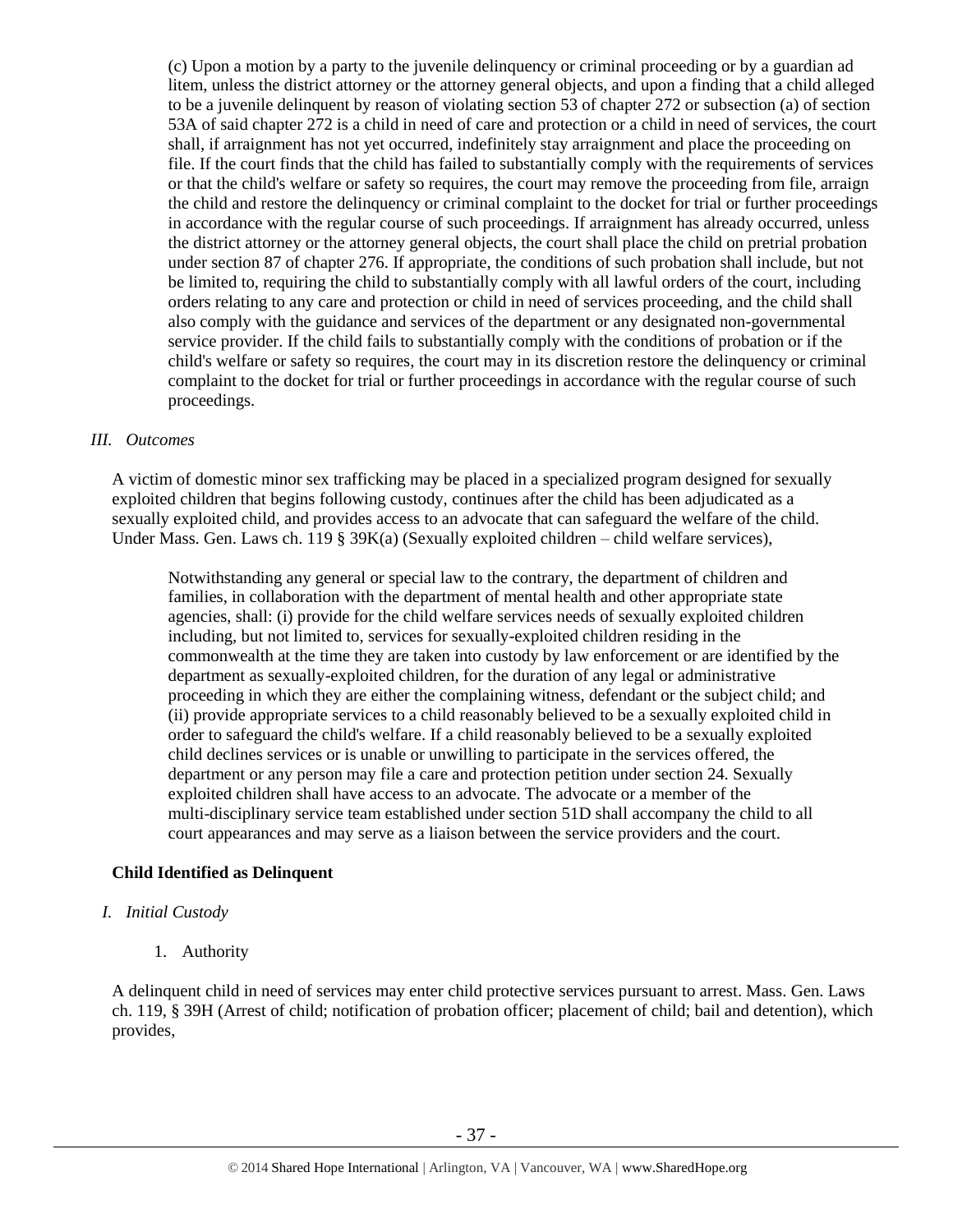A child may be arrested for committing the behavior described in the definition of child in need of services in section twenty-one,<sup>67</sup> only if such child has failed to obey a summons issued pursuant to section thirty-nine E, or if the arresting law enforcement officer has probable cause to believe that such child has run away from the home of his parents or guardian and will not respond to a summons.

# 2. Placement

# *II. Process following initial custody*

If the court is not in session when the child is taken into custody, the law enforcement officer in charge, or an appropriate designee, shall inquire about the case and shall notify the probation officer and a department of children and families representative, if the officer has reasonable belief that an arrested child is or has been in custody of the department. Mass. Gen. Laws ch. 119, § 39H.

Mass. Gen. Laws ch. 119, § 39H further specifies,

The law enforcement officer, in consultation with the probation officer, shall then immediately make all reasonable diversion efforts so that such child is delivered to the following types of placements, and in the following order of preference:

(i) to one of the child's parents, or to the child's guardian or other responsible person known to the child, or to the child's legal custodian including the department of children and families or the child's foster home;

(ii) to a temporary shelter facility licensed or approved by the department of early education and care, a shelter home approved by a temporary shelter facility licensed or approved by said department of early education and care, or a family foster care home approved by a placement agency licensed or approved by said department of early education and care; provided, however, that such a placement is available and, in the view of the probation officer, appropriate for the child; provided, further, that such a placement furnish said law enforcement officer with a written statement that it will make reasonable efforts to secure the child's appearance at the next available court session and that such placement will furnish the necessary transportation to such placement and to the court, unless the law enforcement officer chooses to furnish said transportation, provided, further, that such child may not be securely detained in a police station or town lockup.

. . . .

If a victim of domestic minor sex trafficking is taken into custody for violating a law, by-law or ordinance<sup>68</sup> and put through delinquency proceedings under sections 52 to 63, such "[p]roceedings against children . . . shall not be deemed criminal proceedings" pursuant to Mass. Gen. Laws ch. 119, § 53. Following arrest for a delinquent offense, Mass. Gen. Laws Ch. 119 § 67 (Notice of arrest of child to be given to probation officer and parent or guardian) states,

Except for children in need of service arrested pursuant to section thirty-nine H, whenever a child between seven and seventeen years of age is arrested with or without a warrant, as provided by law, the

 $\overline{a}$  $^{67}$  Mass. Gen. Laws Ch. 119, § 21 (Definitions applicable to Secs. 21 to 51H) defines "child in need of services" as "a child between the ages of 6 and 17 who: (a) repeatedly runs away from the home of a parent or legal guardian; (b) repeatedly fails to obey the lawful and reasonable commands of a parent or legal guardian, thereby interfering with the parent's or legal guardian's ability to adequately care for and protect the child; (c) repeatedly fails to obey lawful and reasonable school regulations; or (d) when not otherwise excused from attendance in accordance with lawful and reasonable school regulations, willfully fails to attend school for more than 8 school days in a quarter."

<sup>68</sup> Mass. Gen. Laws ch. 119, § 52 (Definitions) defines a "delinquent child," as "a child between seven and seventeen who violates any city ordinance or town by-law or who commits any offence against a law of the commonwealth"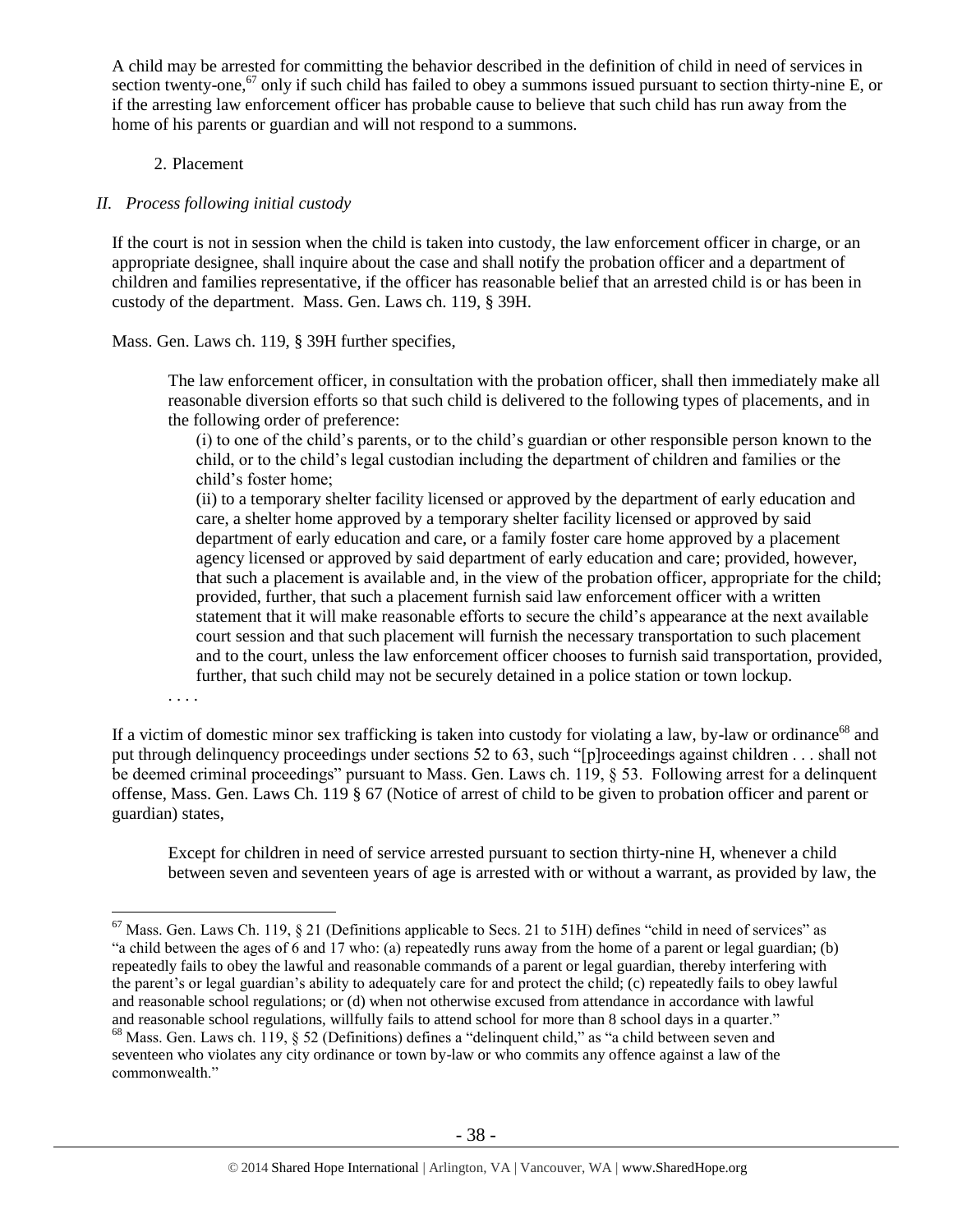officer in charge of the police station or town lockup to which the child has been taken shall immediately notify the probation officer of the district court, or of the juvenile court, if there is one, within whose judicial district such child was arrested and at least one of the child's parents, or, if there is no parent, the guardian or person with whom it is stated that such child resides, and shall inquire into the case. Pending such notice and inquiry, such child shall be detained. Upon the acceptance by the officer in charge of said police station or town lockup of the written promise of said parent, guardian or any other reputable person to be responsible for the presence of such child in court at the time and place when such child is to appear or upon the receipt of such officer in charge from said probation officer of a request for the release of such child to him, such child shall be released to said person giving such promise or to said probation officer making such request; provided, that, if the arresting officer requests in writing that a child between fourteen and seventeen years of age be detained, and if the court issuing a warrant for the arrest of a child between fourteen and seventeen years of age directs in the warrant that such child shall be held in safekeeping pending his appearance in court, or, if the probation officer shall so direct, such child shall be detained in a police station or town lockup, or place of temporary custody commonly referred to as a detention home of the department of youth services, or any other home approved by the department of youth services pending his appearance in court. In the event any such child is so detained, the officer in charge at the police station or town lockup shall notify the probation officer and parent or parents, guardian, or person with whom it is stated that such child resides of the detention of such child. . . . No child between fourteen and seventeen years of age shall be detained in a police station or town lockup unless the detention facilities for children at such police station or town lockup have received the approval in writing of the commissioner of youth services. . . . Nothing in this section shall permit a child between fourteen and seventeen years of age being detained in a jail or house of correction. A separate and distinct place shall be provided in police stations, town lockups or places of detention for such children.

## *III. Placement process pending adjudication/investigation*

Mass. Gen. Laws Ch. 119, § 39E (Petitions for determination that child is in need of services; procedures) allows juvenile court to determine whether a child is in need of services without criminal proceedings and provides in part,

A parent or legal guardian of a child having custody of such child, or a police officer may apply for a petition in one of said courts alleging that said child persistently runs away from the home of said parent or guardian or persistently refuses to obey the lawful and reasonable commands of said parent or guardian resulting in said parent's or guardian's inability to adequately care for and protect said child.

Any supervisor of attendance, duly appointed pursuant to section nineteen of chapter seventy-six may apply for a petition in said court alleging that said child persistently and wilfully fails to attend school or persistently violates the lawful and reasonable regulations of his school.

. . . .

After being taken into custody for a delinquent offense, a child may be held in custody pending disposition of the case. Pursuant to Mass. Gen. Laws ch. 119, § 68 (Care of children held for examination or trial),

A child who has attained the age of seven but not yet attained the age of seventeen held by the court for further examination, trial or continuance, or for indictment and trial, if unable to furnish bail, shall be committed by the court to the care of the department of youth services or to a probation officer, a parent, guardian, or other responsible person who shall provide for his safekeeping; provided, however, that the appearance of the child at such examination or trial, shall be the responsibility of the court for which he is being held in safekeeping.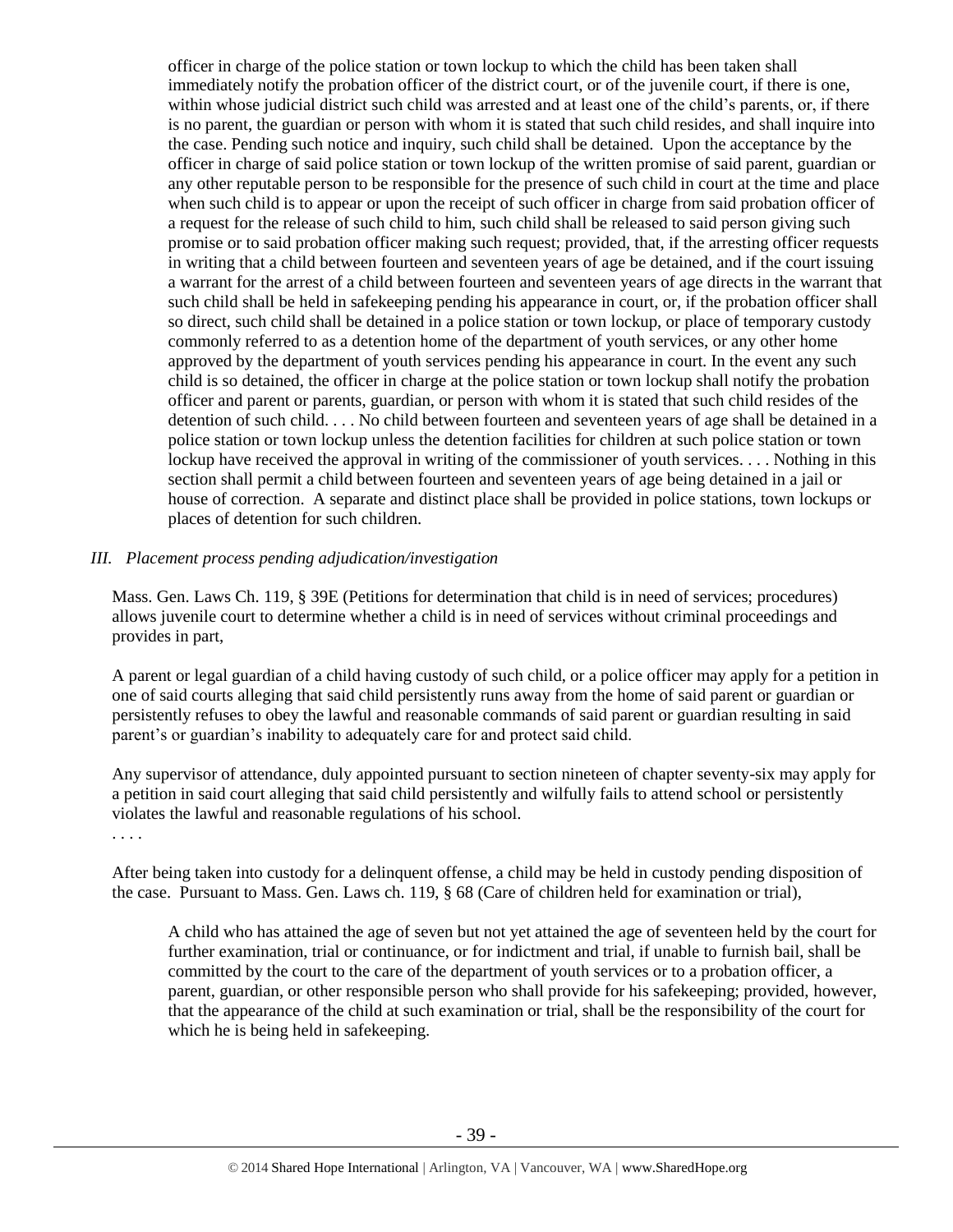The court may recommend that a child who has attained the age of fourteen and who is committed to the care of the department shall be held in a secure detention facility if the court further determines that the child (a) is a fugitive from another jurisdiction on a delinquency petition; or (b) is charged with an offense for which the commonwealth may proceed by indictment in accordance with the provisions of section fifty-four [Complaint; indictment; examination of complaint; summons; warrant]; provided, however, that such child is already detained or on conditional release in conjunction with another delinquency proceeding, or has demonstrated a recent record of willful failure to appear at juvenile court proceedings, or has demonstrated a recent record of violent conduct resulting in physical injury to others.

. . . .

The department may provide special foster homes, and places of temporary custody commonly referred to as detention homes of the department of youth services for the care, maintenance and safekeeping of such children who may be committed by the court to said department under this section; provided, however, that no more than five such children shall be detained in any such special foster home at any one time.<sup>69</sup>

A child between seven and seventeen years of age so committed by the court to the department to await further examination or trial by the court, shall be returned thereto within fifteen days after the date of the order of such commitment, and final disposition of the case shall thereupon be made by adjudication or otherwise, unless, in the opinion of the court, the interest of the child and the public otherwise require.

. . . .

## *IV. Adjudication or referral to alternate process*

Mass. Gen. Laws ch. 119, § 58 (Adjudication; proceedings after adjudication; payment for support of child) states in part,

At the hearing of a complaint against a child the court shall hear the testimony of any witnesses who appear and take such evidence relative to the case as shall be produced. If the allegations against a child are proved beyond a reasonable doubt, he may be adjudged a delinquent child, or in lieu thereof, the court may continue the case without a finding and, with the consent of the child and at least one of the child's parents or guardians, place said child on probation . . . .

## *V. Outcome*

 $\overline{a}$ 

If a child is adjudicated as a delinquent child on a complaint under Mass. Gen. Laws ch. 119, § 58 (Adjudication; proceedings after adjudication; payment for support of child), the court may "may place the case on file or may place the child in the care of a probation officer for such time and on such conditions as it deems appropriate or may commit him to the custody of the department of youth services, but the probationary or commitment period shall not be for a period longer than until such child attains the age of eighteen, or nineteen in the case of a child whose case is disposed of after he has attained his eighteenth birthday."

<sup>&</sup>lt;sup>69</sup> Mass. Gen. Laws ch. 119, § 68B (Special foster homes; detention homes) further provides, "The department of youth services may use or provide special foster homes and places of temporary custody commonly referred to as detention homes, at various places in the commonwealth which shall be completely separate from any police station, town lockup or jail, and which shall be used solely for the temporary care, custody and study of children committed to the care of the department of youth services. Nothing in this section shall prevent the department from using or providing alternative placements and employing alternative measures which, in its discretion, will reasonably assure the appearance of the children before the court."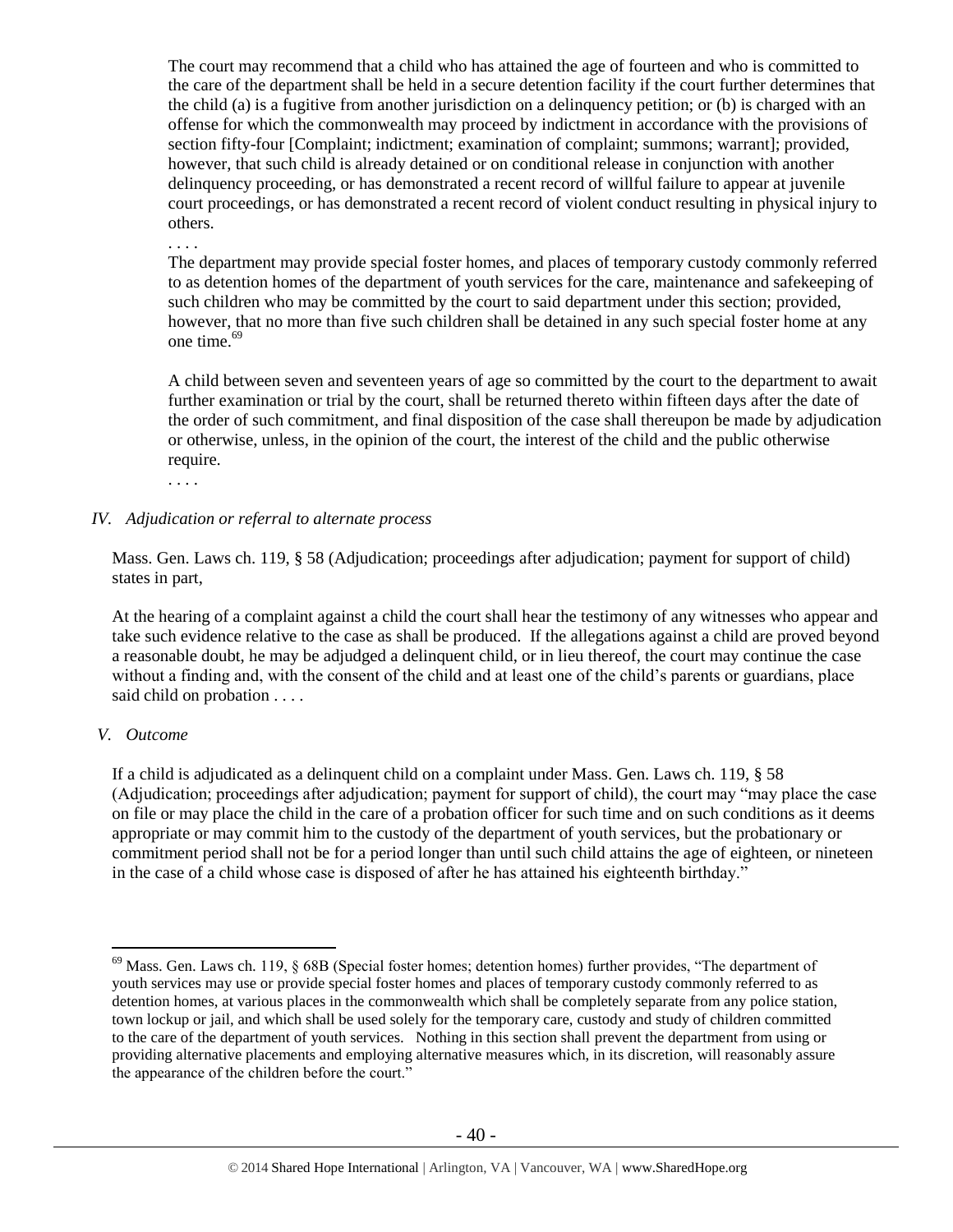If a sexually exploited child is adjudicated as a delinquent child under Mass. Gen. Laws ch. 119, § 58 (Adjudication; proceedings after adjudication; payment for support of child), the court may place the child on probation, commit the child to the department of youth services, or impose

a sentence provided by law; or a combination sentence which shall be a commitment to the department of youth until he reaches the age of twenty-one, and an adult sentence to a house of correction or to the state prison as is provided by law for the offense. . . .

a commitment to the department of youth services until he reaches the age of twenty-one. . . . .

Additionally, a victim of domestic minor sex trafficking adjudicated for a sexual offense that is in the custody of the department may be required to undergo specific placement procedures. Pursuant to Mass. Gen. Laws ch. 119, § 33B (Placement of child adjudicated for sexual offense, arson or other violent offense),

[T]he department or any other child-care agency shall determine whether the child has been adjudicated delinquent for a sexual offense . . . or has admitted to such behavior, or is the subject of a documented or substantiated report of such behavior. If the department or other agency determines that the child has been so adjudicated, admitted, or found to have engaged in such behavior, it shall immediately refer the child to a qualified diagnostician for evaluation and assessment, including a risk management assessment of the child and a recommendation as to the type of appropriate and safe placement for the child. . . .

If the diagnostician recommends that the placement, including situations in which the child remains at home, should have adequate sex offender or arson specific risk management procedures, the department or agency responsible for placing the child shall prepare and implement a plan to address the safety of the child and other children in the home or residence, and to address the safety of the children in the immediate neighborhood. Such plan must include notification to all adults responsible for supervising the child in the home or residence of the child's behavioral history, including adjudications, if any, and education of all persons living in the home or residence about the known risks attendant to the child's behavior and methods of preventing such behavior, and provision for appropriate treatment for the child who is being placed. Where the department or agency makes a referral of such child to a foster home, residential facility, other agencies or organizations, or individuals for the purpose of receiving custodial services, the department or agency shall disclose the child's behavioral history, including adjudications, if any, to the designated recipient of the referral, prior to placement or at referral . . . .

*5.5 Commercial sexual exploitation or sex trafficking is identified as a type of abuse and neglect within child protection statutes.*

Although no definition of child abuse or neglect is provided under Massachusetts's child protection statues, 110 Mass. Code Regs. § 2.00 (Glossary) defines "abuse" as

the non-accidental commission of any act by a caretaker upon a child under age 18 which causes, or creates a substantial risk of physical or emotional injury,<sup>70</sup> or constitutes a sexual offense under the laws

 $70$  110 Mass. Code Regs. § 2.00 defines "emotional injury" as "an impairment to or disorder of the intellectual or psychological capacity of a child as evidenced by observable and substantial reduction in the child's ability to function within a normal range of performance and behavior." 110 Mass. Code Regs. § 2.00 defines "physical injury as: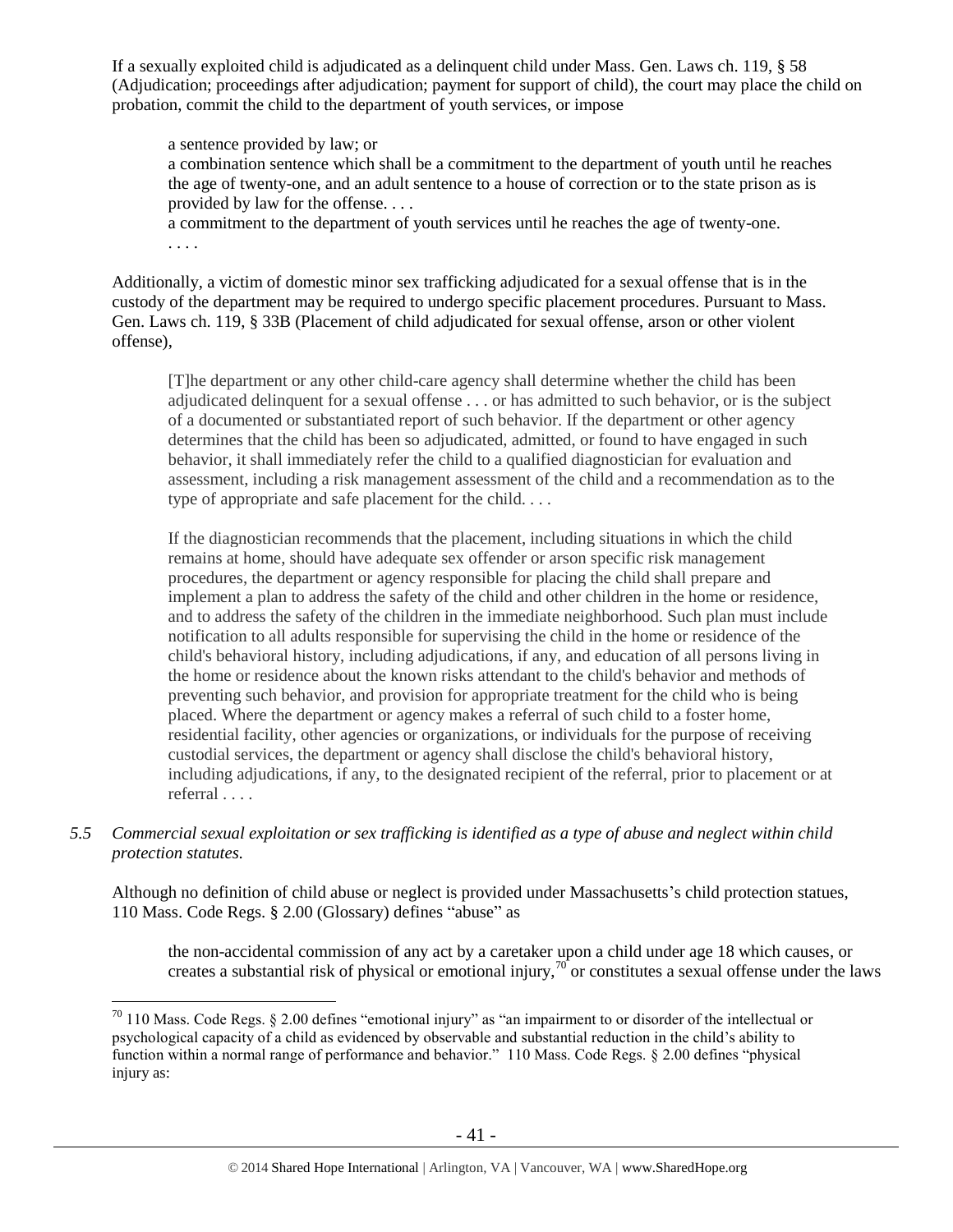of the Commonwealth<sup>71</sup> or any sexual contact between a caretaker and a child under the care of that individual. Abuse is not dependent upon location (*i.e.*, abuse can occur while the child is in an out-ofhome or in-home setting.)

Additionally, 110 Mass. Code Regs. § 2.00 (Glossary) defines "neglect" as

failure by a caretaker, either deliberately or through negligence or inability, to take those actions necessary to provide a child with minimally adequate food, clothing, shelter, medical care, supervision, emotional stability and growth, or other essential care; provided, however, that such inability is not due solely to inadequate economic resources or solely to the existence of a handicapping condition. This definition is *not* dependent upon location (*i.e.*, neglect can occur while the child is in an out-of-home or in-home setting.)

- 5.5.1 Recommendation: Amend Mass. Gen. Laws ch. 119, § 21 (Definitions Applicable to Sections 21 to 55H) to include definitions for the terms "abuse" and "neglect" and define those terms to expressly include commercial sexual exploitation as a form of abuse and neglect.
- *5.6 The definition of "caregiver" (or similar term) in the child welfare statutes is broad enough to include a trafficker who has custody or control of a child in order to bring a trafficked child into the protection of child protective services.*

Although Chapter 119 (Protection and care of children and proceedings against them) of the Massachusetts General Laws does not define the term "caretaker," Mass. Gen. Laws ch. 119, § 1 provides in part, "The purpose of this chapter is to insure that the children of the commonwealth are protected against the harmful effects resulting from the absence, inability, inadequacy or destructive behavior of parents or parent substitutes . . . . " Accordingly, the Commentary to 110 Mass. Code Regs. § 4.21 (Screening of Reports of Alleged Abuse or Neglect) and § 4.33 (Perpetrator/Caretaker) state, "The 'caretaker' distinction is an important one, for the Department's primary duty is to protect children from abuse or neglect inflicted by their parents or

 $\overline{a}$ 

an indecent assault and battery on a child under 14 under section 13B of chapter 265; aggravated indecent assault and battery on a child under the age of 14 under section 13B1/2 of said chapter 265; a repeat offense under section 13B 3/4 of said chapter 265; . . . indecent assault and battery on a person age 14 or over under section 13H of said chapter 265; . . . rape and abuse of a child under section 23 of said chapter 265; aggravated rape and abuse of a child under section 23A of said chapter 265; a repeat offense under section 23B of said chapter 265 [Rape and abuse of child—previous youthful offender]; . . . enticing a child under the age of 16 for the purposes of committing a crime under section 26C of said chapter 265; enticing a child under 18 via electronic communication to engage in prostitution, human trafficking or commercial sexual activity under section 26D of said chapter 265; trafficking of persons for sexual servitude under section 50 of said chapter 265; a second or subsequent violation of human trafficking for sexual servitude under section 52 of chapter 265,... dissemination of visual material of a child in a state of nudity or sexual conduct under section 29B of said chapter 272; possession of child pornography under section 29C of said chapter 272; unnatural and lascivious acts with a child under 16 under section 35A of said chapter 272 [Child pornography—dissemination]; ...

<sup>(</sup>a) death; or

<sup>(</sup>b) fracture of a bone, a subdural hematoma, burns, impairment of any organ, and any other such nontrivial injury; or

<sup>(</sup>c) soft tissue swelling or skin bruising depending upon such factors as the child's age, circumstances under which the injury occurred, and the number and location of bruises; or

<sup>(</sup>d) addiction to drug at birth; or

<sup>(</sup>e) failure to thrive.

 $71$  Mass. Gen. Laws ch. 6, § 178C (Definitions) defines "sex offense" for purposes of sex offender registration to include: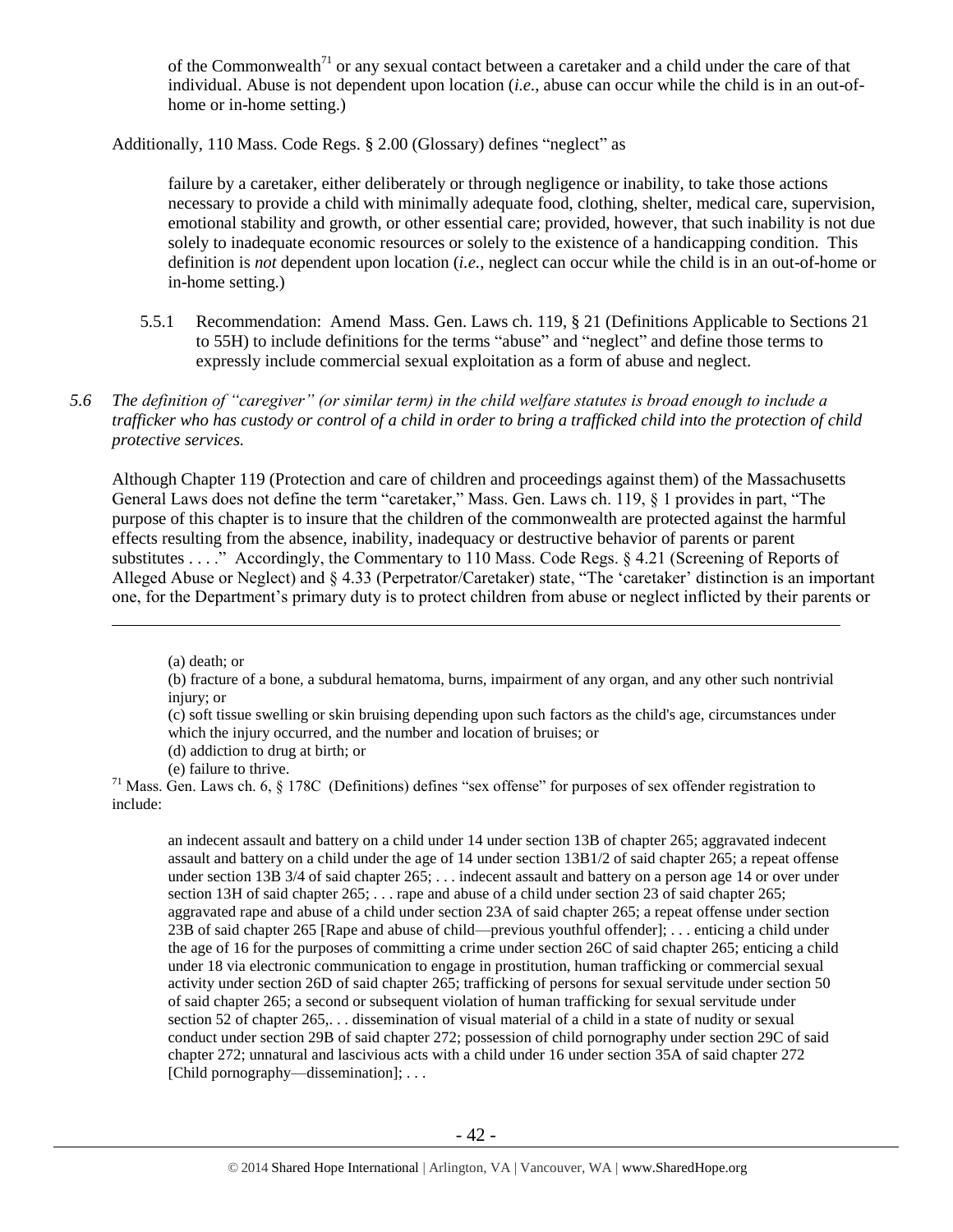parent substitutes." Whether the Department will intervene and investigate a report of abuse made under Mass. Gen. Laws ch. 119, § 51B, depends on whether the report is "screened in" as abuse by a caretaker or "screened out" pursuant to 110 Mass. Code Regs. § 4.21.

110 Mass. Code Regs. § 2.00 (Glossary), applicable to words "used throughout 110 CMR . . . unless the context plainly requires otherwise," defines a "caretaker" as

a child's:

- (a) parent
- (b) stepparent
- (c) guardian

(d) any household member entrusted with the responsibility for a child's health or welfare (e) any other person entrusted with the responsibility for a child's health or welfare whether in the child's home, a relative's home, a school setting, a day care setting (including babysitting), a foster home, a group care facility, or any other comparable setting. As such "caretaker" includes (but is not limited to) school teachers, babysitters, school bus drivers, camp counselors, etc. The "caretaker" definition is meant to be construed broadly and inclusively to encompass any person who is, at the time in question, entrusted with a degree of responsibility for the child. This specifically includes a caretaker who is him/herself a child (*i.e.* a babysitter under 18 years of age).

Additionally, Mass. Gen. Laws ch. 119 § 39K(a) (Sexually exploited children – child welfare services) extends the jurisdiction of the department of children and families to any sexually exploited child by requiring the department to "provide for the child welfare services needs" of all sexually exploited children.<sup>72</sup>

5.7 *Crime victims' compensation is specifically available to a child victim of sex trafficking or commercial sexual exploitation of children (CSEC) without regard to ineligibility factors.*

A domestic minor sex trafficking victim may be eligible to receive crime victims' compensation if they meet all eligibility requirements, certain of which may present special difficulties for children who are sexually exploited for commercial purposes.

Pursuant to Mass. Gen. Laws ch. 258C,  $\S$  2(a) (Eligibility for compensation; assistance of counsel), victims<sup>73</sup> of crimes will receive compensation if the division<sup>74</sup> "finds that a crime was committed and that such crime directly resulted in personal physical or psychological injury to, or death of, the victim." Mass. Gen. Laws ch. 258C, § 2(b) makes compensation available only if the claimant

[D]emonstrates that the crime was reported to the police or other law enforcement authorities or to an agency or entity obligated by law to report complaints of criminal misconduct to law enforcement authorities. Except in the case where the division finds such report to have been delayed for good cause, such report shall have been made within five days after the occurrence of such crime.

Mass. Gen. Laws ch. 258C, § 2(c) also requires the claimant to "cooperate<sup>[]</sup> with law enforcement authorities in the investigation and prosecution of the crime in which the victim was injured or killed unless the claimant demonstrates that he possesses or possessed a reasonable excuse for failing to cooperate." Furthermore, Mass. Gen. Laws ch. 258C, § 2(e) states,

<sup>&</sup>lt;sup>72</sup> See infra Section 5.4 for discussion of requirement that the department of mental health and other state agencies provide services to all sexually exploited youth.

<sup>&</sup>lt;sup>3</sup> See supra Section 5.1 for definition of "victim."

<sup>&</sup>lt;sup>74</sup> Mass. Gen. Laws ch. 258C, § 1 (Definitions) defines "division" as "the division of victim compensation and assistance within the department of the attorney general, established in [section 11K of chapter 12.](https://www.lexis.com/research/buttonTFLink?_m=0a9bf3f22019a5688cf9dc3603928030&_xfercite=%3ccite%20cc%3d%22USA%22%3e%3c%21%5bCDATA%5bALM%20GL%20ch.%20258C%2c%20%a7%201%5d%5d%3e%3c%2fcite%3e&_butType=4&_butStat=0&_butNum=3&_butInline=1&_butinfo=MACODE%2012%2011K&_fmtstr=FULL&docnum=1&_startdoc=1&wchp=dGLbVzt-zSkAz&_md5=8a1ac463f2ddb37903ab8243ac925274)"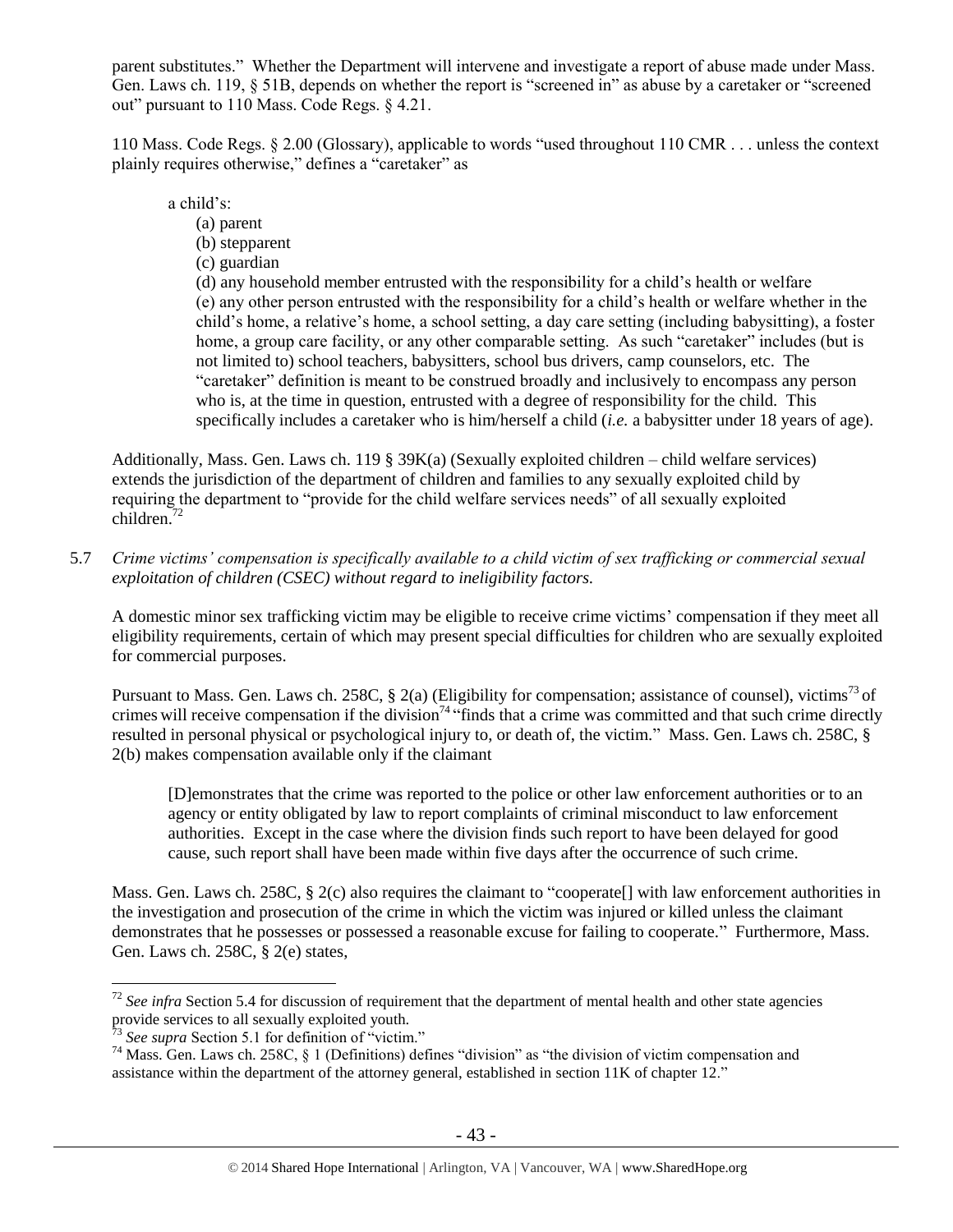An offender or an accomplice of an offender shall not be eligible to receive compensation with respect to a crime committed by an offender. To the extent that the victim's acts or conduct provoked or contributed to the injuries, the division shall reduce or deny an award to the claimant or claimants in accordance with regulations enacted pursuant to section four.

5.7.1 Recommendation: Include exceptions from the listed ineligibility factors for commercially sexually exploited children in Mass. Gen. Laws ch. 258C, § 2(a), (b) (Eligibility for compensation; assistance of counsel).

# *5.8 Victim-friendly procedures and protections are provided in the trial process for minors under 18.*

Confidential communications<sup>75</sup> between a human trafficking victim<sup>76</sup> and a human trafficking victim's caseworker<sup>77</sup> are expressly protected under Mass. Gen. Laws ch. 233, § 20M(b) which requires that

A human trafficking victims' caseworker shall not disclose any confidential communication without the prior written consent of the victim, or the victim's guardian in the case of a child, except as hereinafter provided. Such confidential communication shall not be subject to discovery in any civil, legislative or administrative proceeding without the prior written consent of the victim, or victim's guardian in the case of a child, to whom such confidential communication relates. In criminal actions such confidential communication shall be subject to discovery and shall be admissible as evidence but only to the extent of information contained therein which is exculpatory in relation to the defendant; provided, however, that the court shall first examine such confidential communication and shall determine whether or not such exculpatory information is contained in the communication before allowing such discovery or the introduction of such evidence.

Additionally, human trafficking victims are notified of their right to confidentiality under Mass. Gen. Laws ch. 233, § 20M(c) which requires that "[d]uring the initial meeting between a caseworker and victim, the caseworker shall inform the human trafficking victim and any guardian thereof of the confidentiality of communications between a caseworker and victim and the limitations thereto."

Victims of certain CSEC offenses (Mass. Gen. Laws ch. 272, § 4A (Promoting child prostitution; mandatory sentence), § 4B (Deriving support from child prostitution; mandatory sentence), and § 29A (Child pornography—enticement, solicitation, employment of children)), as well as victims of certain sexual and prostitution-related offenses, who are under 15, will receive certain protections in the court system process.

Mass. Gen. Laws ch. 278, § 16D(b)(1) (Definitions; alternative procedure for taking testimony of child witness; order; presence of counsel and defendant; filming, videotaping, or transmitting of testimony) provides,

 $\overline{a}$ <sup>75</sup> "Confidential communication" is defined under Mass. Gen. Laws ch. 233,  $\S$  20M(a) as "information transmitted in confidence by and between a victim and a victim's caseworker by a means which does not disclose the information to a person other than a person present for the benefit of the victim, or to those to whom disclosure of such information is reasonably necessary to the counseling and assisting of such victim. The term confidential communication shall include all information received by a victim's caseworker which arises out of and in the course of such counseling and assisting including, but not limited to, reports, records, working papers or memoranda."

<sup>76</sup> *See supra* section 5.1.

 $^{77}$  Mass. Gen. Laws ch. 233, § 20M(a) defines "human trafficking victim's caseworker" as "a person who is employed by or volunteers with a program serving human trafficking victims, who has undergone a minimum of 25 hours of training and who reports to and is under the direct control and supervision of a direct service supervisor of a human trafficking victim program, and whose primary purpose is the rendering of advice, counseling or assistance to human trafficking victims."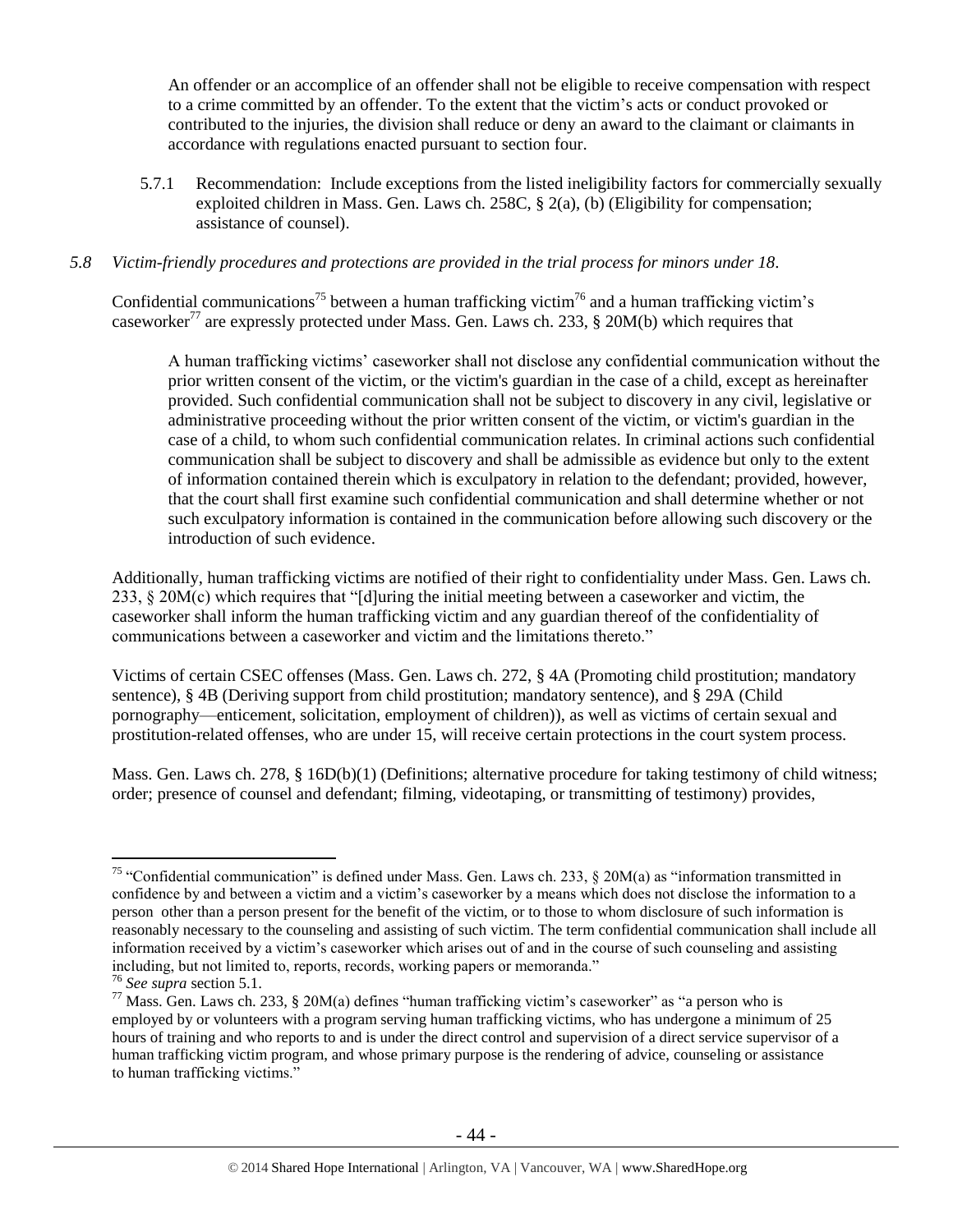At any time after the issuance of a complaint or indictment alleging an offense punished by any of the statutes listed herein, the court on its own motion or on motion of the proponent of a child witness,  $78$ and after a hearing, may order the use of a suitable alternative procedure for taking the testimony of the child witness, in proceedings pursuant to said complaint or indictment, provided that the court finds by a preponderance of the evidence at the time of the order that the child witness is likely to suffer psychological or emotional trauma as a result of testifying in open court, as a result of testifying in the presence of the defendant, or as a result of both testifying in open court and testifying in the presence of the defendant. If the court orders the use of a suitable alternative for taking the testimony of a child witness pursuant to this section, the court shall make and enter specific findings upon the record describing with particularity the reasons for such order.

Mass. Gen. Laws ch. 278, § 16D(b)(2) allows the child's testimony to "be recorded on videotape or film to be shown in court at a later time or that the testimony be transmitted to the courtroom by simultaneous electronic means," while Mass. Gen. Laws ch. 278, § 16D(b)(6) clarifies,

The film, videotape or transmission of testimony taken by an alternative procedure . . . shall be admissible as substantive evidence to the same extent as and in lieu of live testimony by the child witness in any proceeding for which the order is issued or in any related criminal proceeding against the same defendant when consistent with the interests of justice, provided that such an order is entered or re-entered based on current findings at the time when or within a reasonable time before the film, videotape or transmission is offered into evidence. . . .

As an additional protection for child victim-witnesses, Mass. Gen. Laws ch. 278, § 16D(b)(3) provides,

Testimony taken by an alternative procedure pursuant to an order issued under paragraph (1) shall be taken in the presence of the judge, the prosecutor, defense counsel and such other persons as the court may allow. The defendant shall also have the right to be present unless the court's order under paragraph (1) is based wholly or in part upon a finding that the child witness is likely to suffer trauma as a result of testifying in the presence of the defendant. If the order is based on such a finding, the testimony of the child witness shall not be taken in the presence of the defendant except as provided in paragraph (4).

<sup>&</sup>lt;sup>78</sup> Mass. Gen. Laws ch. 278, § 16D(a) defines a "child witness" as

a person who is under the age of fifteen years and who is alleged to have been a victim of, or a witness to an alleged violation of section thirteen B [Indecent assault and battery on child under fourteen], 13B1/2 [Indecent assault and battery on child under fourteen—aggravating factors], 13B3/4 [Indecent assault and battery on child under fourteen—previous youthful offender], . . . thirteen H [Indecent assault and battery on person over fourteen], . . . twenty-three [Rape and abuse of child], 23A [Rape and abuse of child aggravating factors], 23B [Rape and abuse of child—previous youthful offender], twenty-four [Assault with intent to commit rape], r twenty-four B [Assault on child under sixteen with intent to commit rape] or 50 [Human trafficking – sexual servitude] of chapter two hundred and sixty-five, or section two [Abduction of persons for the purpose of prostitution or unlawful sexual intercourse], . . . four [Enticing to unlawful intercourse], four A [Promoting child prostitution; mandatory sentence], four B [Deriving support from child prostitution; mandatory sentence], . . . six [Maintaining a house of prostitution], seven [Deriving support from an inmate of a house of prostitution], eight [Solicitation], twelve [Penalty for sending a person to a house of prostitution], thirteen [Detaining a person in house of prostitution], . . . twenty-eight [Matter harmful to minors—dissemination or possession with intent], twenty-nine [Obscene matter dissemination or possession with intent], twenty-nine A [Child pornography—enticement, solicitation, employment of children], twenty-nine B [Child pornography—dissemination], . . . or thirty-five A [Obscene materials/acts—acts with child under sixteen] of chapter two hundred and seventy-two.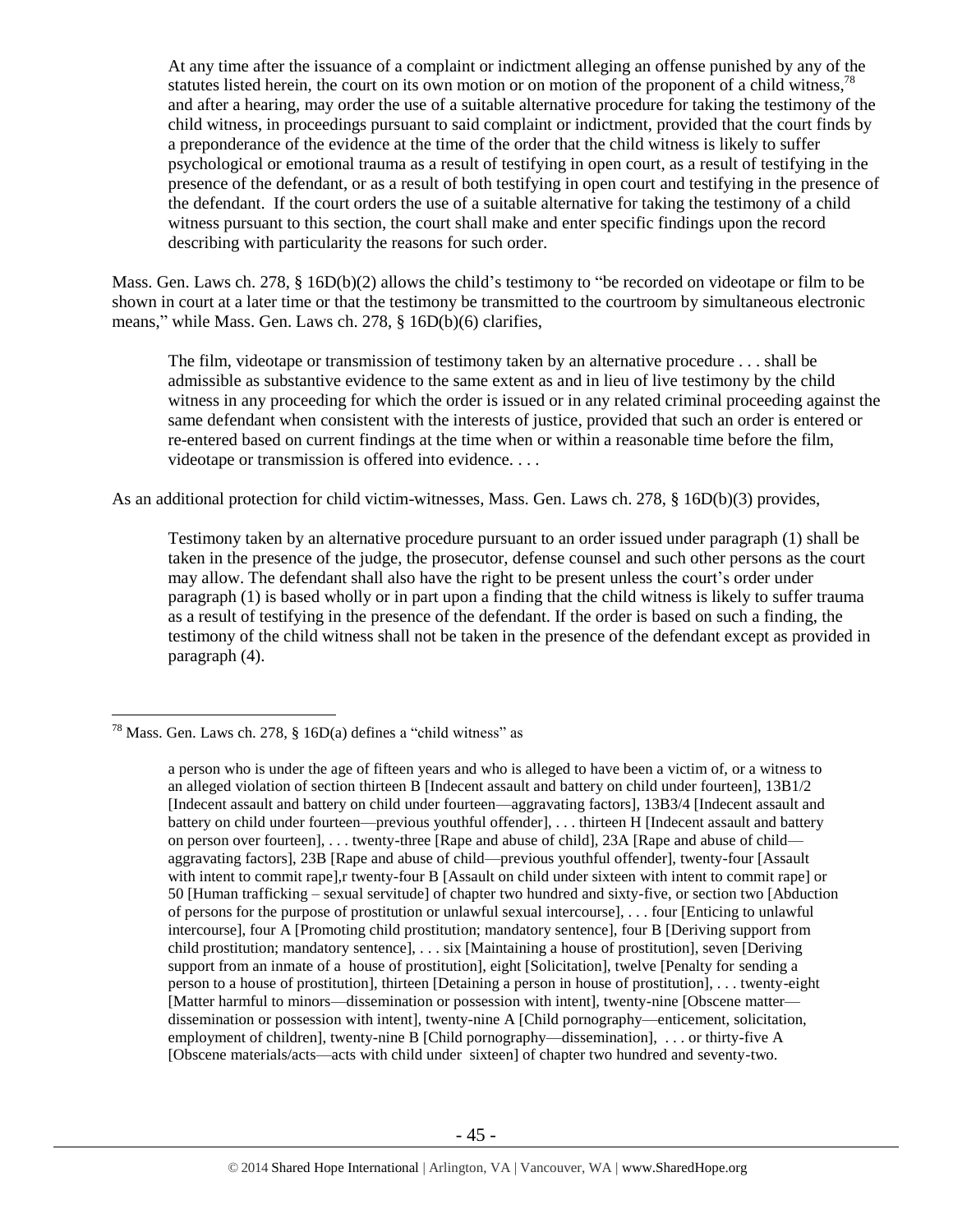While not specifically applicable to victims of CSEC offenses, Mass. Gen. Laws ch. 278, § 16A (Public may be excluded at trials of certain crimes involving minors under age of eighteen), states, "At the trial of a complaint or indictment for rape, incest, carnal abuse or other crime involving sex, where a minor under eighteen years of age is the person upon, with or against whom the crime is alleged to have been committed . . . the presiding justice shall exclude the general public from the court room, admitting only such persons as may have a direct interest in the case." Also, pursuant to Mass. Gen. Laws ch. 278, § 16C (Exclusion of public from trial involving crime of incest or rape), "[t]o protect the parties involved at a trial arising from a complaint or indictment for incest or rape, the trial judge may exclude all spectators from the courtroom in which such trial is being held, or from said courtroom during those portions of such trial when direct testimony is to be presented; provided, that either of the parties requests that all spectators be so excluded at the trial or portions thereof; and provided further, that the defendant in such trial by a written statement waives his right to a public trial for those portions from which spectators are so excluded."

Some additional protections are provided to children who are the victims of sex crimes. Mass. Gen. Laws ch. 278, § 16F (Expedited trials for sex crimes involving minor victims or witnesses) provides that, in criminal proceedings involving

an alleged sex crime perpetrated upon a minor child, or in which a minor child is expected to testify as a witness to a sex crime, the court shall, in order to minimize stress on such child, take action to expedite trial and give precedence to the case over any other case . . . .

Additionally, Mass. Gen. Laws ch. 233, § 21B (Evidence of victim's sexual conduct) limits the admissibility of certain evidence related to prior sexual behavior, stating,

Evidence of the reputation of a victim's sexual conduct shall not be admissible in any investigation or proceeding before a grand jury or any court of the commonwealth for a violation of sections 13B [Indecent Assault and Battery on Child Under Fourteen], 13B1/2 [Indecent assault and battery on child under fourteen—aggravating factors], 13B3/4 [Indecent assault and battery on child under fourteen previous youthful offender], . . . 13 H [Indecent assault and battery on person over fourteen], 22 [Rape], 22A [Rape of child], 22B [Rape of child—aggravating factors], 22C [Rape of child—previous youthful offender], 23 [Rape and abuse of child], 23A [Rape and abuse of child—aggravating factors], 23B [Rape and abuse of child—previous youthful offender], 24 [Assault with intent to commit rape] and 24B [Assault on child under sixteen with intent to commit rape] 50 [Human trafficking—Sexual servitude] or 51 [Human trafficking—Forced services] of chapter 265 . . . . Evidence of specific instances of a victim's sexual conduct in such an investigation or proceeding shall not be admissible except evidence of the victim's sexual conduct with the defendant or evidence of recent conduct of the victim alleged to be the cause of any physical feature, characteristic, or condition of the victim; provided, however, that such evidence shall be admissible only after an in camera hearing on a written motion for admission of same and an offer of proof. If, after said hearing, the court finds that the weight and relevancy of said evidence is sufficient to outweigh its prejudicial effect to the victim, the evidence shall be admitted; otherwise not. . . .

Mass. Gen. Laws ch. 9A, § 2 (Address confidentiality program; application and certification procedures; false information; penalty) establishes an address confidentiality program under which "an adult person, a parent or guardian acting on behalf of a minor, or a guardian acting on behalf of an incapacitated person may apply to the secretary to have an address designated by the secretary serve as the person's address or the address of the minor or incapacitated person." Mass. Gen. Laws ch. 9A, § 2(1). For purposes of this program, Mass. Gen. Laws ch. 9a, § 1 defines "sexual assault" to include human trafficking under Mass. Gen. Laws ch. 265, § 50.

Mass. Gen. Laws ch. 258B, § 3 (Rights of victims and witnesses of crime) also generally affords various rights and services to victims and witnesses of crime, such as the right to be informed about their rights, protective services, social services, available civil remedies, and restitution, and to be notified about when proceedings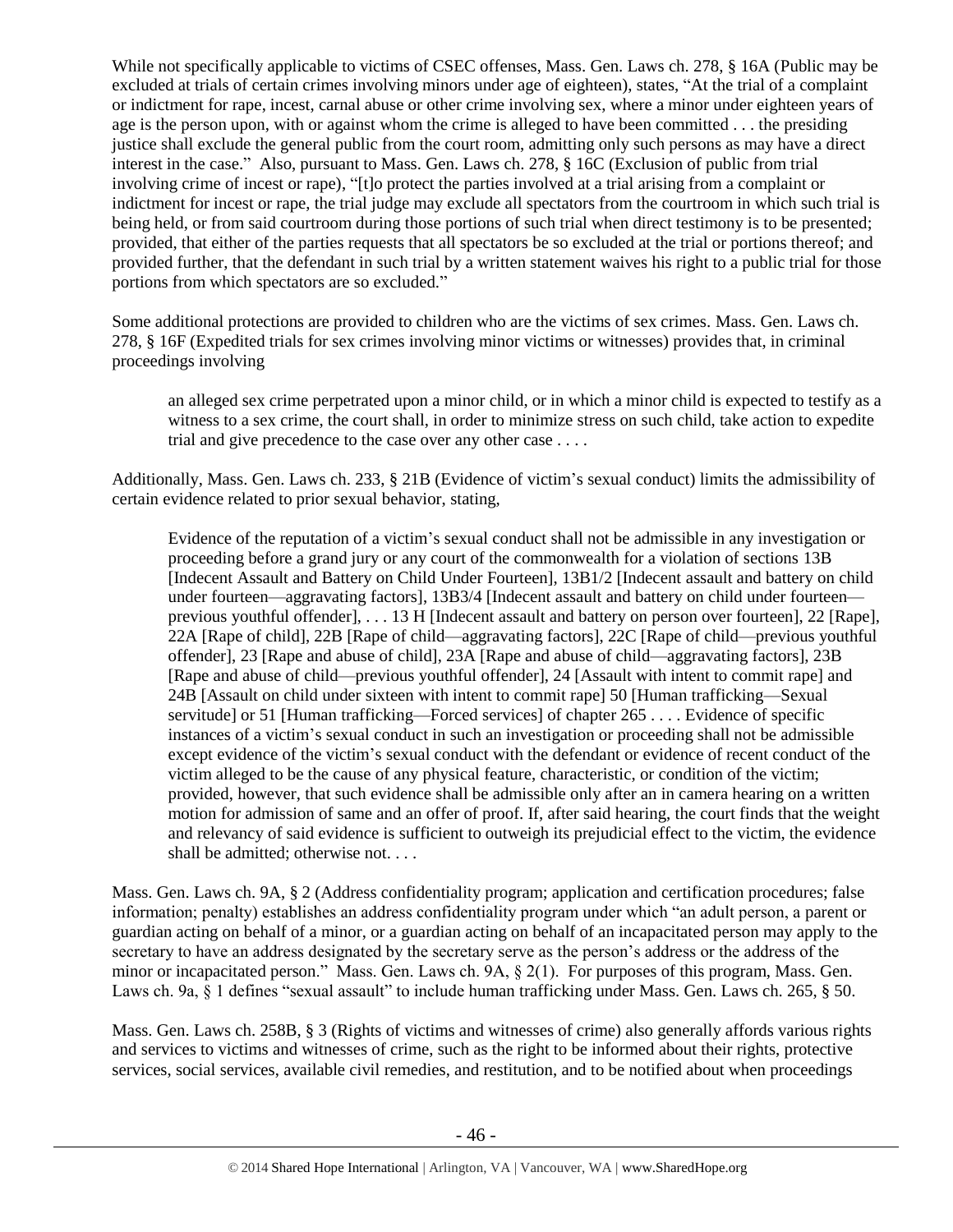will take place. Additionally, Mass. Gen. Laws ch. 265, § 24C (Confidentiality of records containing name of victim of rape; disclosure unlawful; penalties) protects the identity of victims in an arrest, investigation, or complaint for certain crimes<sup>79</sup> from public inspection, "except with the consent of a justice of such court where the complaint or indictment is or would be prosecuted." Disclosing the "name of any individual identified as an alleged victim of any of the offenses" is unlawful and punishable by "a fine of not less than \$2,500 nor more than \$10,000."

*5.9 Expungement or sealing of juvenile delinquency records resulting from arrests or adjudications for prostitution-related offenses committed as a result of, or in the course of, the commercial sexual exploitation of a minor is available within a reasonable time after turning 18.*

Minors with juvenile court records may have them expunged pursuant to Mass. Gen. Laws ch. 276, § 100B (Sealing of certain juvenile record files; conditions; effect), which provides,

Any person having a record of entries of a delinquency court appearance in the commonwealth on file in the office of the commissioner of probation may, on a form furnished by the commissioner, signed under the penalties of perjury, request that the commissioner seal such file. The commissioner shall comply with such request provided (1) that any court appearance or disposition including court supervision, probation, commitment or parole, the records for which are to be sealed, terminated not less than three years prior to said request; (2) that said person has not been adjudicated delinquent or found guilty of any criminal offense within the commonwealth in the three years preceding such request, except motor vehicle offenses in which the penalty does not exceed a fine of fifty dollars nor been imprisoned under sentence or committed as a delinquent within the commonwealth within the preceding three years; and (3) said form includes a statement by the petitioner that he has not been adjudicated delinquent or found guilty of any criminal offense in any other state, United States possession or in a court of federal jurisdiction, except such motor vehicle offenses as aforesaid, and has not been imprisoned under sentence or committed as a delinquent in any state or county within the preceding three years.

. . . .

Once the records are sealed, Mass. Gen. Laws ch. 276, § 100B further provides that they may not serve to

disqualify a person in any future examination, appointment or application for public service under the government of the commonwealth or of any political subdivision thereof; nor shall such sealed records be admissible in evidence or used in any way in any court proceedings or hearings before any boards of commissioners, except in imposing sentence for subsequent offenses in delinquency or criminal proceedings.

. . . .

 $79$  Pursuant to Mass. Gen. Laws ch. 265, § 24C, the identity of a victim "shall be withheld from public inspection" when "an arrest, investigation or complaint is for rape or assault with intent to rape under section thirteen B [Indecent assault and battery on child under fourteen], 13B1/2 [Indecent assault and battery on child under fourteen—aggravating factors], 13B3/4 [Indecent assault and battery on child under fourteen–previous youthful offender), twenty two [Rape], twenty-two A [Rape of Child], 22B [Rape of child—aggravating factors], 22C [Rape of a child—previous youthful offender], twenty-three [Rape and abuse of a child], 23A [Rape and abuse of child aggravating factors], 23B [Rape and abuse of a child—previous youthful offender], twenty-four [Assault with intent to commit rape] or twenty-four B [Assault on child under sixteen with intent to commit rape], inclusive of chapter two hundred and sixty-five, or an arrest, investigation, complaint for trafficking of persons under section 50 of said chapter 265 [Human trafficking—Sexual servitude]."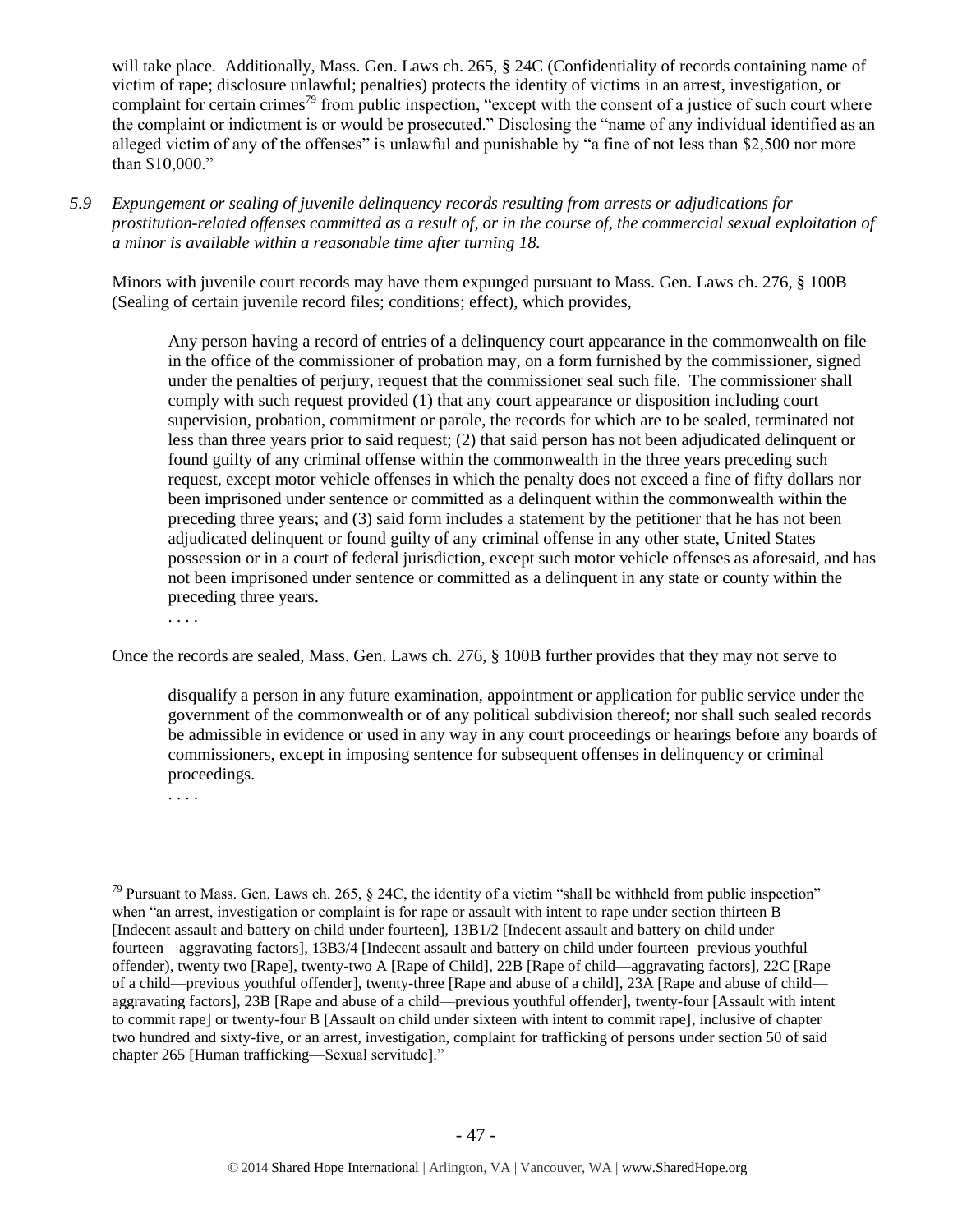*5.10 Victim restitution and civil remedies for victims of domestic minor sex trafficking or commercial sexual exploitation of children (CSEC) are authorized by law.* 

Victims of Mass. Gen. Laws ch. 265, § 50(a) "may bring an action in tort in the superior court in any county wherein a violation of subsection (a) occurred, where the plaintiff resides or where the defendant resides or has a place of business. Any business entity that knowingly aids or is a joint venturer in trafficking of persons for sexual servitude shall be civilly liable for an offense under this section." Mass. Gen. Laws ch. 265, §50(d). Victims of Mass. Gen Laws ch. 265, § 51(a), which may include minor victims of sex trafficking, are afforded an identical civil remedy under Mass. Gen Laws ch. 265, § 51(d).

Commercially sexually exploited children who are the victims of specified sexual assault or CSEC crimes, including Mass. Gen. Laws ch. 265, § 50 (Human trafficking—Sexual servitude), ch. 272, § 4A (Promoting child prostitution; mandatory sentence), § 4B (Deriving support from child prostitution; mandatory sentence), and § 29A (Child pornography—enticement, solicitation, employment of children), may also be able to bring a civil action for injuries resulting from the crimes. Mass. Gen. Laws ch. 260, § 4C. The action must "be commenced within three years of the acts alleged to have caused an injury or condition or within three years of the time the victim discovered or reasonably should have discovered that an emotional or psychological injury or condition was caused by said act." Mass. Gen. Laws ch. 260, § 4C. However, time is tolled until the victim is 18. Mass. Gen. Laws ch. 260, § 4C.

Additionally, pursuant to Mass. Gen. Laws ch. 260, § 4D (Actions by victims of sexual servitude, or forced labor or services),

. . .

(a) A victim of trafficking of persons for sexual servitude under section 50 of chapter 265 or of trafficking of persons for forced services under section 51 of said chapter 265 may bring a civil action for trafficking of persons for forced labor or services or sexual servitude. The court may award actual damages, compensatory damages, punitive damages, injunctive relief or any other appropriate relief. A prevailing plaintiff shall also be awarded attorney's fees and costs. Treble damages may be awarded on proof of actual damages if the defendant's acts were willful and malicious.

(f) Any legal guardian, family member, representative of the human trafficking victim or court appointee may represent the human trafficking victim's rights, in the event the human trafficking victim is deceased or otherwise unable to represent his own interests in court.

Victims of domestic minor sex trafficking may also receive restitution from asset forfeiture. Pursuant to Mass. Gen. Laws ch. 265, § 55 (Human trafficking—Monies to be directed to victim restitution),

All monies furnished or intended to be furnished by any person in exchange for forced labor or services or sexual servitude, and all monies used or intended to be used to facilitate any violation of section 50 [Trafficking for sexual servitude] or 51[Human trafficking] shall be subject to forfeiture to the commonwealth and shall be made available by the court to any victim ordered restitution by the court pursuant to section 3 of chapter 258B.

Commercially sexually exploited children also may have the right to receive restitution under Chapter 258B (Rights of victims and witnesses of crime) of the Massachusetts Code. Mass. Gen. Laws ch. 258B, § 3(o) states that victims have the right:

[T]o request that restitution be an element of the final disposition of a case and to obtain assistance from the prosecutor in the documentation of the victim's losses. If restitution is ordered as part of a case disposition, the victim has the right to receive from the probation department a copy of the schedule of restitution payments and the name and telephone number of the probation officer or other official who is responsible for supervising the defendant's payments. If the offender seeks to modify the restitution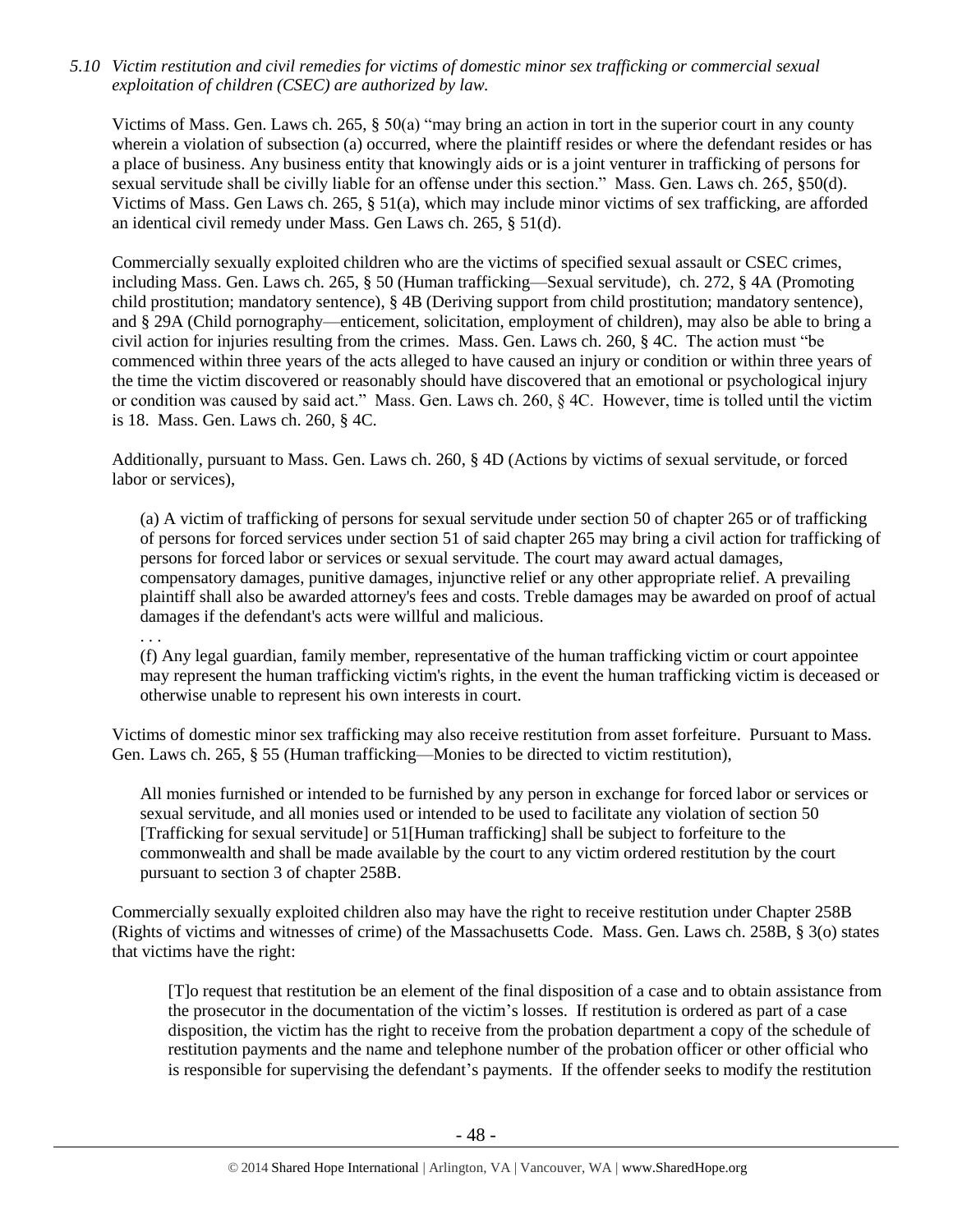order, the offender's supervising probation officer shall provide notice to the victim and the victim shall have the right to be heard at any hearing relative to the proposed modification.

*5.11 Statutes of limitations for civil and criminal actions for child sex trafficking or commercial sexual exploitation of children (CSEC) offenses are eliminated or lengthened sufficiently to allow prosecutors and victims a realistic opportunity to pursue criminal action and legal remedies.*

Mass. Gen. Laws ch. 277, § 63 (Limitation of criminal prosecutions) sets a 6-year limitation for most CSEC crimes, unless otherwise noted in the statute. It also tolls the statute of limitations applicable to criminal prosecutions for violations of Mass. Gen. Laws ch. 272, § 4A (Promoting child prostitution; mandatory sentence), § 4B (Deriving support from child prostitution; mandatory sentence), § 29A (Child pornography enticement, solicitation, employment of children), where the victim was under 16 at the time of the offense, until the earlier of the time the victim reaches 16 or the time the crime was reported to law enforcement.<sup>80</sup> Mass. Gen. Laws ch. 277, § 63. Mass. Gen. Laws ch. 272, § 53A(b) (Engaging in sexual conduct for fee; payors and payees; penalties) is subject to the 6-year statute of limitations.

However, Mass. Gen. Laws ch. 277, § 63 eliminates the statute of limitations for prosecutions of minor sex trafficking offenses under Mass. Gen. Laws ch. 265, § 50(b), and extends the statute of limitations for sex trafficking prosecutions under ch. 265, § 50(a). Mass. Gen. Laws ch. 277, § 63 provides in part,

An indictment or complaint for an offense set forth in . . . subsection (b) of section 50 of chapter 265 [Human trafficking—Sexual servitude] . . . may be found and filed at any time after the date of the commission of such offense<sup>81</sup> . . . An indictment for an offense set forth in . . . subsection (a) of section 50 of chapter 265 . . . may be found and filed within 15 years of the date of commission of such offense.

The civil statute of limitations for domestic minor sex trafficking cases is tolled. Pursuant to Mass. Gen. Laws ch. 260, § 4D(b)–(e) (Actions by victims of sexual servitude, or forced labor or services),

(b) A civil action for trafficking of persons for forced labor or services or sexual servitude shall be commenced within 3 years of the date on which the human trafficking victim was freed from human trafficking or, if the victim was a child during the commission of the offense, within 3 years after the date the plaintiff attains the age of 18.

(c) If a person entitled to sue is under a disability at the time the cause of action accrues, such that it is impossible or impracticable for such person to bring an action, the time during which the plaintiff is under a disability shall toll the statute until the disability ceases.

(d) In the event that a child plaintiff is under a disability, the failure of the child's guardian ad litem to bring a plaintiff's action within the applicable limitation period shall not prejudice the plaintiff's right to do so after his disability ceases.

(e) A defendant shall be estopped from asserting a defense of the statute of limitations if the expiration of the statute is due to the defendant inducing the plaintiff to delay the filing of the action, preventing

<sup>80</sup> Other offenses tolled by Mass. Gen. Laws ch. 277, § 63 include in relevant part Mass. Gen. Laws ch. 272, § 2 (Abduction of persons for the purpose of prostitution or unlawful sexual intercourse), § 4 (Enticing to unlawful intercourse), § 6 (Maintaining a house of prostitution), § 7 (Deriving support from an inmate of a house of prostitution), § 8 (Soliciting), § 12 (Penalty for sending a person to a house of prostitution), § 13 (Detaining a person in house of prostitution), § 29B (Child pornography—dissemination), or § 35A (Obscene material/acts—acts with child under sixteen).

 $81$  Mass. Gen Laws ch. 277, § 63 also provides, with regard to the statute of limitations for prosecutions under Mass. Gen. Laws ch. 265, 50(b), "any indictment or complaint found and filed more than 27 years after the date of commission of such offense shall be supported by independent evidence that corroborates the victim's allegation. Such independent evidence shall be admissible during trial and shall not consist exclusively of the opinions of mental health professionals."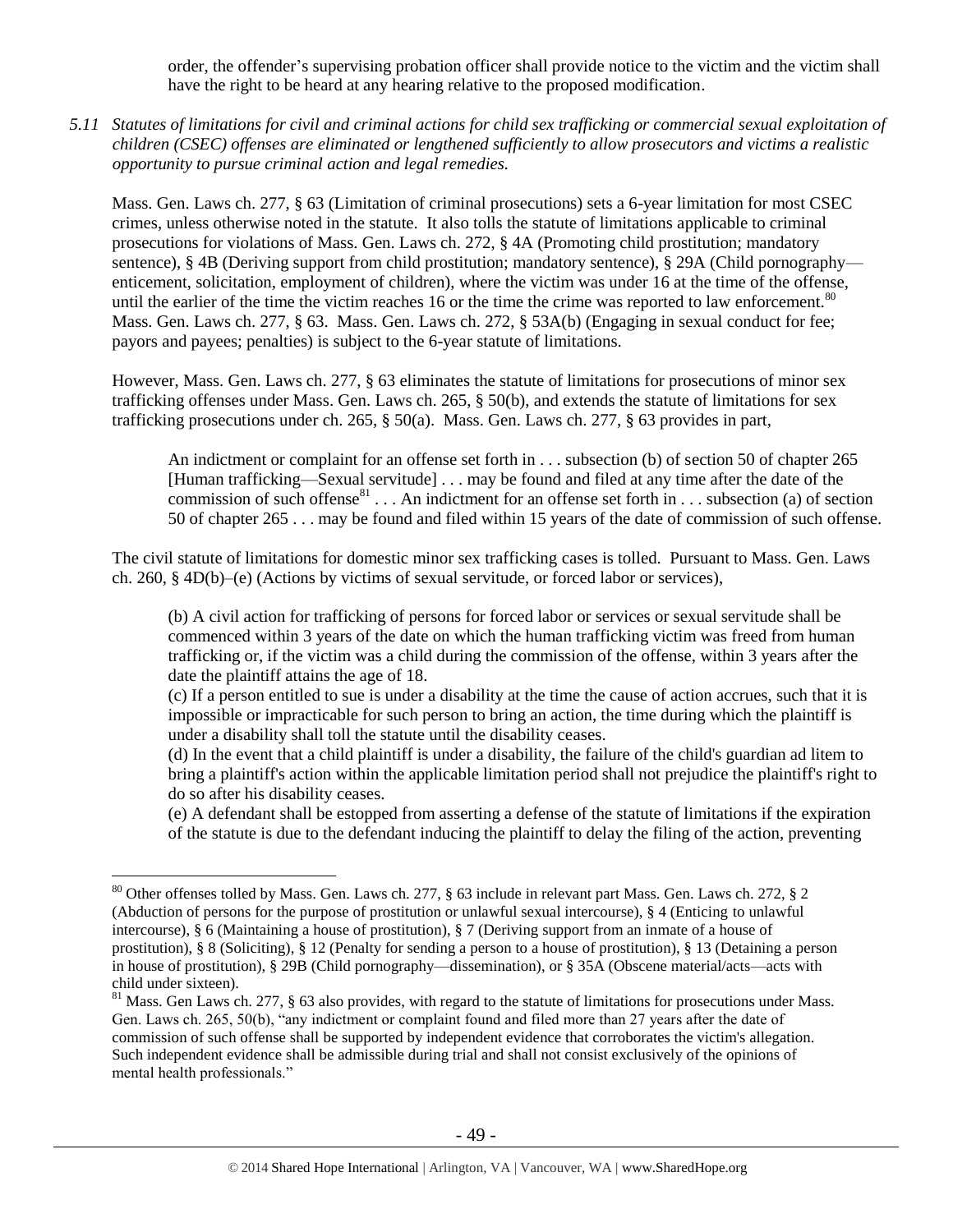the plaintiff from filing the action or threats made by the defendant that caused duress upon the plaintiff.

. . . .

 $\overline{a}$ 

To the extent that a domestic minor sex trafficking victim has a tort claim for personal injuries resulting from their commercial sexual exploitation, Mass. Gen. Laws ch. 260, § 2A (Limitation of three years in certain cases) establishes a 3-year statute of limitations for actions of tort and contracts to recover for personal injuries. Additionally, Mass. Gen. Laws ch. 260, § 4C (Statute of limitations on civil action for assault and battery by sexual abuse of minor) imposes a 3 year statute of limitations for bringing civil claim to recover damages related to the sexual abuse<sup>82</sup> of a minor. Mass. Gen. Laws ch. 260,  $\frac{8}{9}$  4C states,

Actions for assault and battery alleging the defendant sexually abused a minor shall be commenced within three years of the acts alleged to have caused an injury or condition or within three years of the time the victim discovered or reasonably should have discovered that an emotional or psychological injury or condition was caused by said act, whichever period expires later; provided, however, that the time limit for commencement of an action under this section is tolled for a child until the child reaches eighteen years of age. . . .

However, Mass. Gen. Laws ch. 260, § 7 (Disabilities) tolls any statute of limitation otherwise applicable to a civil claim if the person entitled to bring the claim was a minor at the time the injury occurred. Instead, Mass. Gen. Laws ch. 260, § 7 provides that the "the action may be commenced within the time hereinbefore limited after the disability is removed."

<sup>&</sup>lt;sup>82</sup> Mass. Gen. Laws ch. 260, § 4C states, "For purposes of this section, 'sexual abuse' shall mean the commission of any act against a minor as set forth in section thirteen B [Indecent assault and battery on child under fourteen], 13B1/2 [Indecent assault and battery on child under fourteen—aggravating factors], 13B3/4 [Indecent assault and battery on child under fourteen—previous youthful offender], thirteen H [Indecent assault and battery on person over fourteen], twenty-two [Rape], twenty-two A [Rape of child], 22B [Rape of child—aggravating factors], 22C [Rape of child—previous youthful offender], twenty-three [Rape and abuse of child], 23A [Rape and abuse of child—aggravating factors], 23B [Rape and abuse of child—previous youthful offender], 24 [Assault with intent to commit rape], 24B [Assault on child under sixteen with intent to commit rape] or subsection (b) of section 50 [Human trafficking—sexual servitude] of chapter two hundred and sixty-five or section two [Abduction of persons for the purpose of prostitution or unlawful sexual intercourse], three [Administering drug], four [Enticing unlawful intercourse], four A [Promoting child prostitution; mandatory sentence], four B [Deriving support from child prostitution; mandatory sentence], seven [Deriving support from an inmate of a house of prostitution], eight [Soliciting], thirteen [Detaining a person in house of prostitution], seventeen [Incest], twenty-nine A [Child pornography—enticement, solicitation, employment of children], thirty-four [Obscene materials/acts—sodomy and buggery], thirty-five [Obscene material/acts—unlawful and lascivious Acts] or thirty-five A [Obscene material/acts—acts with child under sixteen] of chapter two hundred and seventy-two."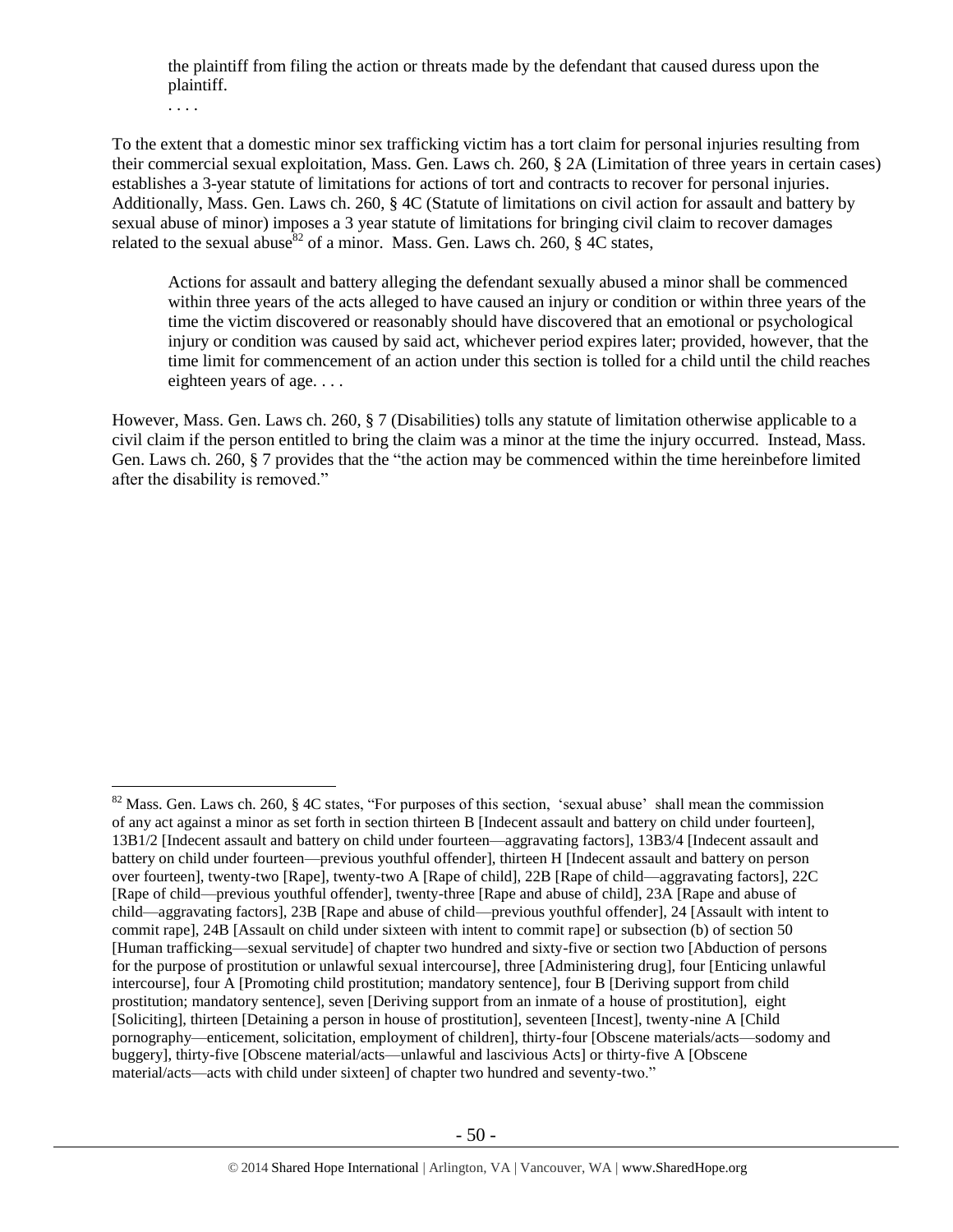# **FRAMEWORK ISSUE 6: CRIMINAL JUSTICE TOOLS FOR INVESTIGATION AND PROSECUTIONS**

## *Legal Components:*

- *6.1 Training on human trafficking and domestic minor sex trafficking for law enforcement is statutorily mandated or authorized.*
- *6.2 Single party consent to audiotaping is permitted in law enforcement investigations.*
- *6.3 Wiretapping is an available tool to investigate domestic minor sex trafficking.*
- *6.4 Using a law enforcement decoy posing as a minor to investigate buying or selling of commercial sex acts is not a defense to soliciting, purchasing, or selling sex with a minor.*
- *6.5 Using the Internet to investigate buyers and traffickers is a permissible investigative technique.*
- *6.6 Law enforcement and child welfare agencies are mandated to promptly report missing and recovered children. \_\_\_\_\_\_\_\_\_\_\_\_\_\_\_\_\_\_\_\_\_\_\_\_\_\_\_\_\_\_\_\_\_\_\_\_\_\_\_\_\_\_\_\_\_\_\_\_\_\_\_\_\_\_\_\_\_\_\_\_\_\_\_\_\_\_\_\_\_\_\_\_\_\_\_\_\_\_\_\_\_\_\_\_\_\_\_\_\_\_\_\_\_\_*

## *Legal Analysis:*

6.1 *Training on human trafficking and domestic minor sex trafficking for law enforcement is statutorily mandated or authorized.*

Massachusetts has not enacted a law mandating law enforcement training on human trafficking or domestic minor sex trafficking. However, pursuant to Mass. Gen. Laws ch. 119, § 39K(d) (Sexually exploited children – child welfare services),

The commissioner of the department may, subject to appropriation, contract with non-governmental organizations or entities with experience working with sexually exploited children to train law enforcement officials likely to encounter sexually exploited children in the course of their law enforcement duties. The training shall include, but not be limited to, awareness and compliance with the provisions of this section, identification of, access to, and the provision of services for sexually-exploited children and any other services the department deems necessary.

Training on other special topics, including domestic violence, minors and hate crimes, is required. Mass. Gen. Laws ch. 6, § 116A (Training of law enforcement personnel in domestic violence), ch. 6, § 116B (Training of law enforcement personnel regarding hate crimes).

Additionally, under Mass Gen. Laws ch. 6, § 118, "[n]o municipal police training school shall be approved unless it provides for training members of the rape prevention and prosecution unit established by section ninety-seven B of chapter forty-one." Mass. Gen. Laws ch. 41, § 97B (Rape reporting and prosecution unit; preservation of evidence) states in part that "[t]here shall be within the police department of every city and town . . . a rape reporting and prosecution unit which shall be designed to improve the quality of rape reporting, counselling, and prosecution."

Massachusetts has enacted a task force law that requires, subject to appropriation, various protocols to strengthen interagency cooperation<sup>83</sup> to address "all aspects of human trafficking." Pursuant to House Bill 3808, § 31(b), the task force shall:

(i) coordinate the collection and sharing of human trafficking data among government agencies; provided, however, that such data collection shall respect the privacy of victims of human

<sup>83</sup> *See supra* note [66.](#page-35-0)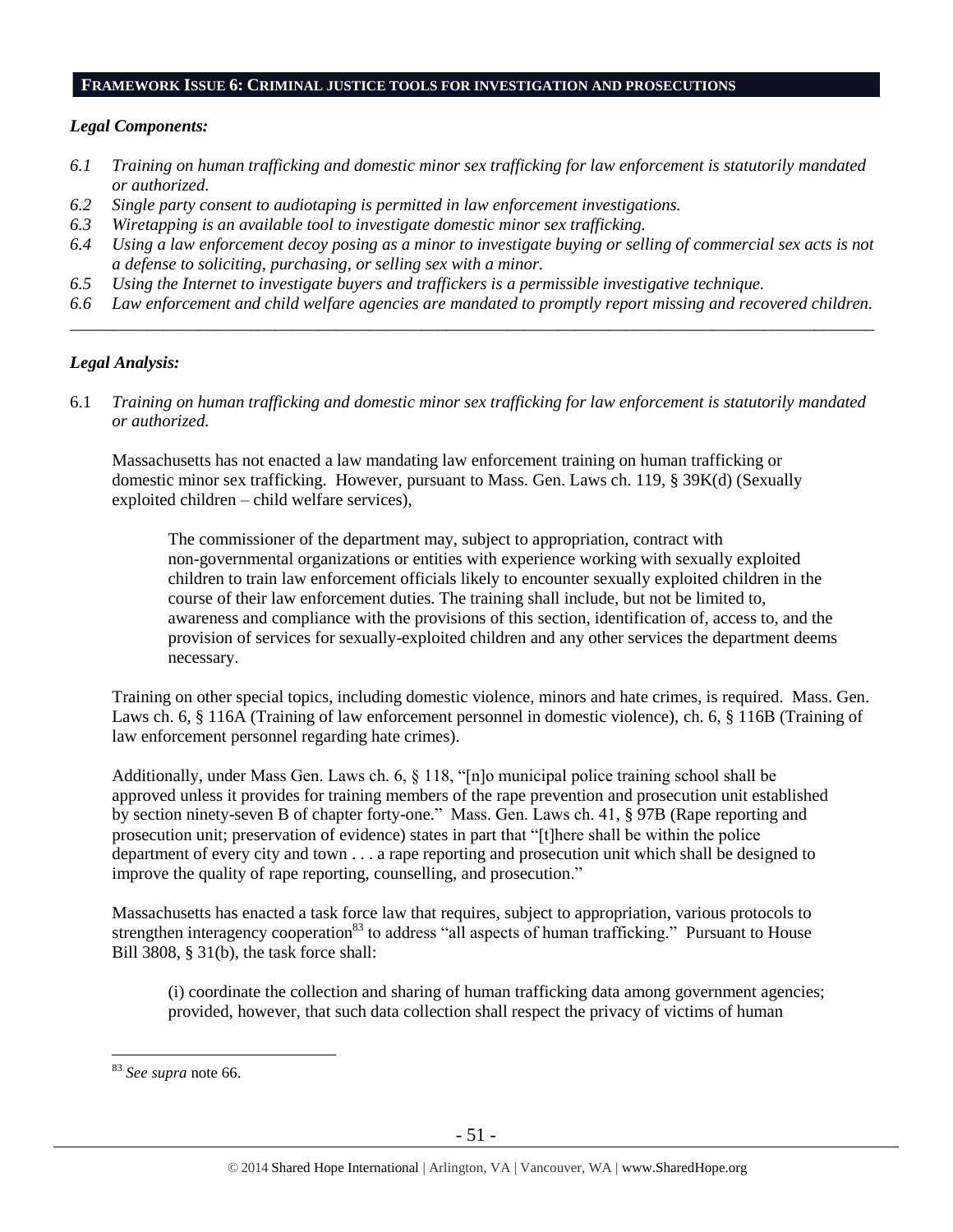trafficking; coordinate strategies and make recommendations for law enforcement to share information for the purposes of detecting individuals and groups engaged in human trafficking; (ii) review and recommend policies and procedures to enable state government to work with nongovernmental organizations and other elements of civil society to prevent human trafficking and to protect and provide assistance to victims of trafficking;

. . . (iv) evaluate approaches to increase public awareness of human trafficking and offer recommendations for programs and educational and training opportunities for law enforcement and social service providers including, but not limited to, methods used to identify human trafficking victims including preliminary interviewing and questioning techniques, methods of protecting the special needs of women and child human trafficking victims, developments in state and federal laws regarding human trafficking and methods to increase effective collaboration between state and local agencies, law enforcement, social service providers and 588 nongovernmental organizations;

. . .

(viii) recommend strategy and relevant methodologies for training providers in health and human services in the recognition of signs and circumstances indicating that an individual is the victim of human trafficking and the appropriate steps to report the individual to the appropriate law enforcement personnel or agencies;

. . . .

- 6.1.1 Recommendation: Enact a law that mandates or authorizes training on human trafficking and domestic minor sex trafficking for law enforcement in Massachusetts.
- 6.2 *Single party consent to audiotaping is permitted in law enforcement investigations.*

Massachusetts generally requires two-party consent to audio-tape conversations. Mass. Gen. Laws ch. 272, § 99 (C)(1) (Eavesdropping, wire tapping, and other interception of communications) makes it a crime to record any conversation, whether oral or wire, without the consent of all parties in Massachusetts. Mass. Gen. Laws ch. 272,  $\S 99 (C)(1)$  states that whoever

willfully commits an interception, attempts to commit an interception, or procures any other person to commit an interception or to attempt to commit an interception of any wire or oral communication shall be fined not more than ten thousand dollars, or imprisoned in the state prison for not more than five years, or imprisoned in a jail or house of correction for not more than two and one half years, or both so fined and given one such imprisonment.

. . . .

Mass. Gen. Laws ch. 272, § 99(B)(4) defines an "interception" as

to secretly hear, secretly record, or aid another to secretly hear or secretly record the contents of any wire or oral communication through the use of any intercepting device by any person other than a person given prior authority by all parties to such communication; provided that it shall not constitute an interception for an investigative or law enforcement officer, as defined in this section, to record or transmit a wire or oral communication if the officer is a party to such communication or has been given prior authorization to record or transmit the communication by such a party and if recorded or transmitted in the course of an investigation of a designated offense as defined herein.

Under this definition of "interception" and the provisions of Mass. Gen. Laws ch. 272,  $\S 99(C)(1)$ , the consent of all parties to a communication is required unless one of the parties is a law enforcement officer or has given prior authorization to a law enforcement officer to record the communication, the communication does not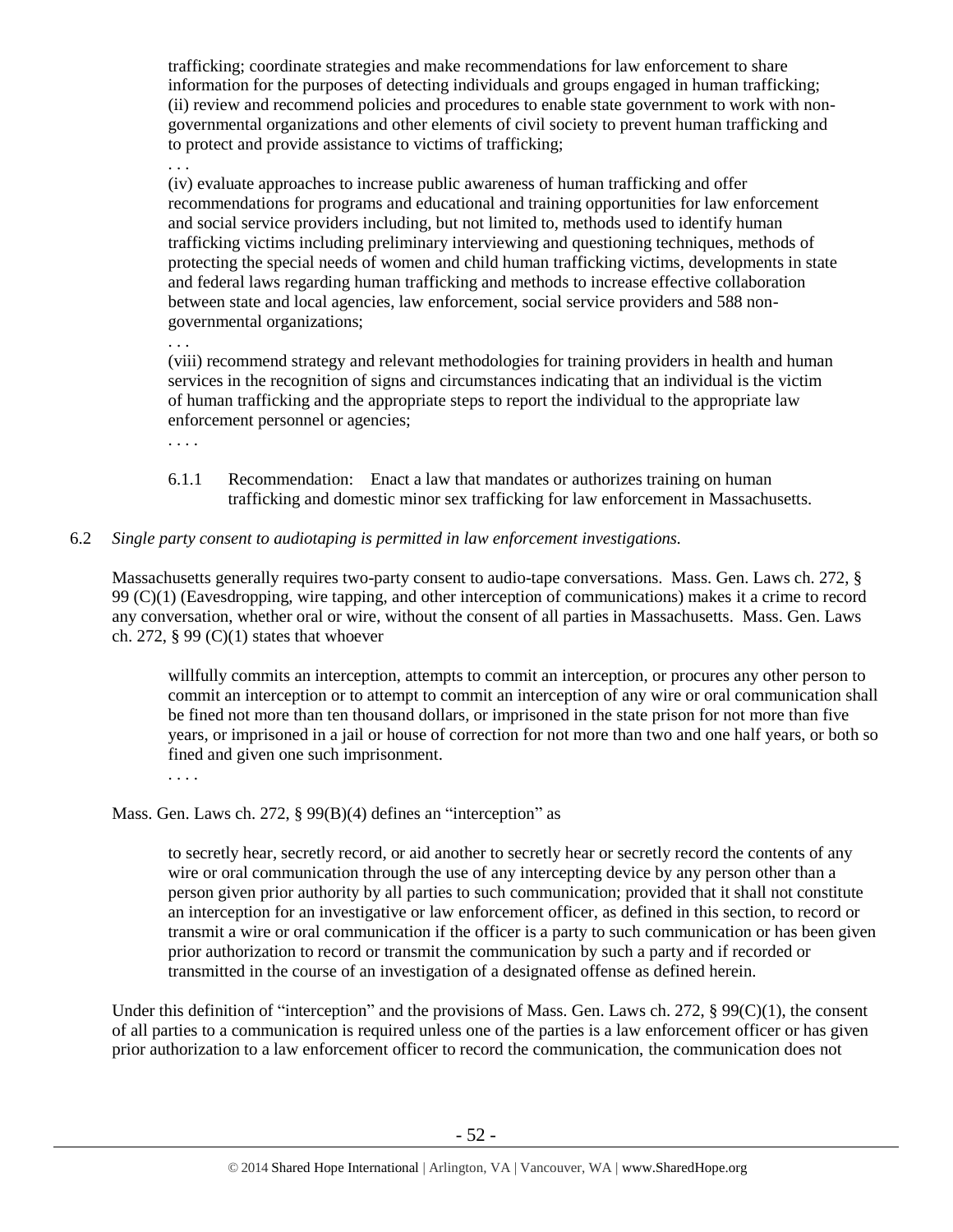<span id="page-52-0"></span>occur in a home or a place that has a reasonable expectation of privacy, $84$  and the recording is a part of the investigation of a "designated offense," <sup>85</sup> which includes an investigation related to prostitution when it is part of organized crime activity. Mass. Gen. Laws ch. 272,  $\S$  99(C)(1), (B)(7).

6.3 *Wiretapping is an available tool to investigate domestic minor sex trafficking.* 

. . . .

. . . .

 $\overline{a}$ 

Massachusetts laws permits the use of wiretapping in certain circumstances. Exemptions to the prohibition on interception of wire or oral communications under Mass. Gen. Laws ch. 272, § 99(C)(1) (Eavesdropping, wiretapping, and other interception of communications)<sup>86</sup> are provided in Mass. Gen. Laws ch. 272, §99(D), which states.

1. Permitted interception of wire or oral communications. It shall not be a violation of this section—

c. for investigative and law enforcement officers of the United States of America to violate the provisions of this section if acting pursuant to authority of the laws of the United States and within the scope of their authority.

d. for any person duly authorized to make specified interceptions by a warrant issued pursuant to this section.

e. for investigative or law enforcement officers to violate the provisions of this section for the purposes of ensuring the safety of any law enforcement officer or agent thereof who is acting in an undercover capacity, or as a witness for the commonwealth; provided, however, that any such interception which is not otherwise permitted by this section shall be deemed unlawful for purposes of paragraph P.

2. Permitted disclosure and use of intercepted wire or oral communications.

a. Any investigative or law enforcement officer, who, by any means authorized by this section, has obtained knowledge of the contents of any wire or oral communication, or evidence derived therefrom, may disclose such contents or evidence in the proper performance of his official duties. b. Any investigative or law enforcement officer, who, by any means authorized by this section has obtained knowledge of the contents of any wire or oral communication, or evidence derived therefrom, may use such contents or evidence in the proper performance of his official duties. . . . .

Mass. Gen. Laws ch. 272, §99(A) (Eavesdropping, wiretapping, and other interception of communications) states,

Organized crime, as it exists in the commonwealth today, consists of a continuing conspiracy among highly organized and disciplined groups to engage in supplying illegal goods and services. In supplying these goods and services organized crime commits unlawful acts and employs brutal and violent tactics. Organized crime is infiltrating legitimate business activities and depriving honest businessmen of the right to make a living. . . .

<sup>86</sup> *See supra* Section 6.2 for the substantive provisions of Mass. Gen. Laws ch. 272, § 99(C)(1).

<sup>84</sup> *See* Commonwealth v. Blood, 507 N.E. 2d 1029, 1034 (Mass. 1987) (holding that conversations held in private homes have a reasonable expectation of privacy and that one-party consent allowed under Mass. Gen. Laws ch. 272, § 99(B)(4) does not "obviate the need for a warrant requirement" in such instances). <sup>85</sup> Mass. Gen. Laws ch. 272, § 99(B)(7) defines a "designated offense" as

the following offenses in connection with organized crime as defined in the preamble: arson, assault and battery with a dangerous weapon, extortion, bribery, burglary, embezzlement, forgery, gaming in violation of section seventeen of chapter two hundred and seventy-one of the general laws, intimidation of a witness or juror, kidnapping, larceny, lending of money or things of value in violation of the general laws, mayhem, murder, any offense involving the possession or sale of a narcotic or harmful drug, perjury, prostitution, robbery, subornation of perjury, any violation of this section, being an accessory to any of the foregoing offenses and conspiracy or attempt or solicitation to commit any of the foregoing offenses.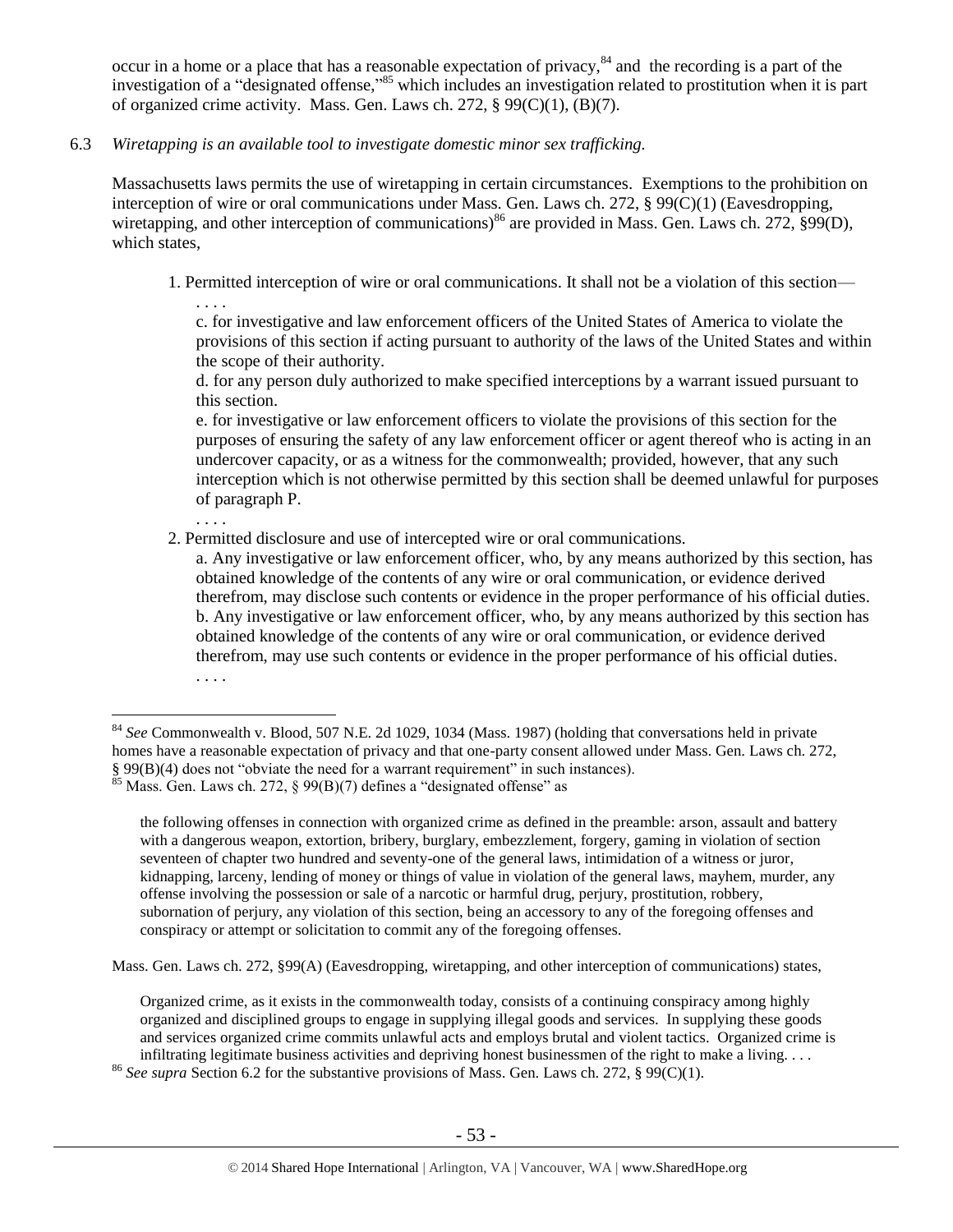d. The contents of any wire or oral communication intercepted pursuant to a warrant in accordance with the provisions of this section, or evidence derived therefrom, may otherwise be disclosed only upon a showing of good cause before a judge of competent jurisdiction.

. . . .

A warrant authorizing an interception will be issued pursuant to Mass. Gen. Laws ch. 272, § 99(E) only for the following reasons:

1. Upon a sworn application in conformity with this section; and

2. Upon a showing by the applicant that there is probable cause to believe that a designated offense<sup>87</sup> has been, is being, or is about to be committed and that evidence of the commission of such an offense may thus be obtained or that information which will aid in the apprehension of a person who the applicant has probable cause to believe has committed, is committing, or is about to commit a designated offense may thus be obtained; and

3. Upon a showing by the applicant that normal investigative procedures have been tried and have failed or reasonably appear unlikely to succeed if tried.

Under the provisions of Mass. Gen. Laws ch. 272, §99(D), (E), an order authorizing wiretapping may be issued in some investigations related to domestic minor sex trafficking as Mass. Gen. Laws ch. 272, §99(B)(7) includes kidnapping and prostitution within the definition "designated offense."

6.4 *Using a law enforcement decoy posing as a minor to investigate buying or selling of commercial sex acts is not a defense to soliciting, purchasing, or selling sex with a minor.*

No law expressly permits the use of a decoy by law enforcement in the investigation of prostitution or sex trafficking. However, Mass. Gen. Laws ch. 265, § 26C(b) (Enticement of children) makes it unlawful for "[a]ny one who entices a child under the age of 16, or someone he believes to be a child under the age of 16, to enter, exit or remain within any vehicle, dwelling, building or other outdoor space with the intent that he or another person will violate" a range of CSEC and sexual offenses, implying that a perpetrator enticing a law enforcement officer whom he believes to be a child under the age of 16 could be prosecuted under this statute. A conviction under Mass. Gen. Laws ch. 265, § 26C is punishable by imprisonment up to 5 years in the state prison or imprisonment up to 2½ years in the house of correction, or by imprisonment and a fine up to \$5,000.

6.5 *Using the Internet to investigate buyers and traffickers is a permissible investigative technique.*

No law in the Massachusetts Code expressly permits law enforcement to use the Internet to investigate buyers and traffickers of sex acts with minors.

- 6.5.1 Recommendation: Enact a law expressly criminalizing use of the Internet to commit or attempt to commit a CSEC under chapters 265 or 272 and prohibit a defense to prosecution based on the "minor" being a law enforcement officer or other adult.
- 6.6 *Law enforcement and child welfare agencies are mandated to promptly report missing and recovered children.*

Mass. Gen. Laws ch. 22A, § 2 (Establishment of statewide central register) directs the executive director of the criminal history systems board to establish a "statewide central register containing all available identifying data of any missing child,<sup>88</sup> including, but not limited to, fingerprints and blood types. The director may use existing

<sup>87</sup> *See supra* note [85](#page-52-0) for the definition of "designated offense."

<sup>&</sup>lt;sup>88</sup> Mass. Gen. Laws ch. 22A, § 1 (Definitions) defines "Missing child or children" as "any person under the age of eighteen years missing from his normal and ordinary place of residence and whose whereabouts cannot be determined by the person responsible for such child's care."